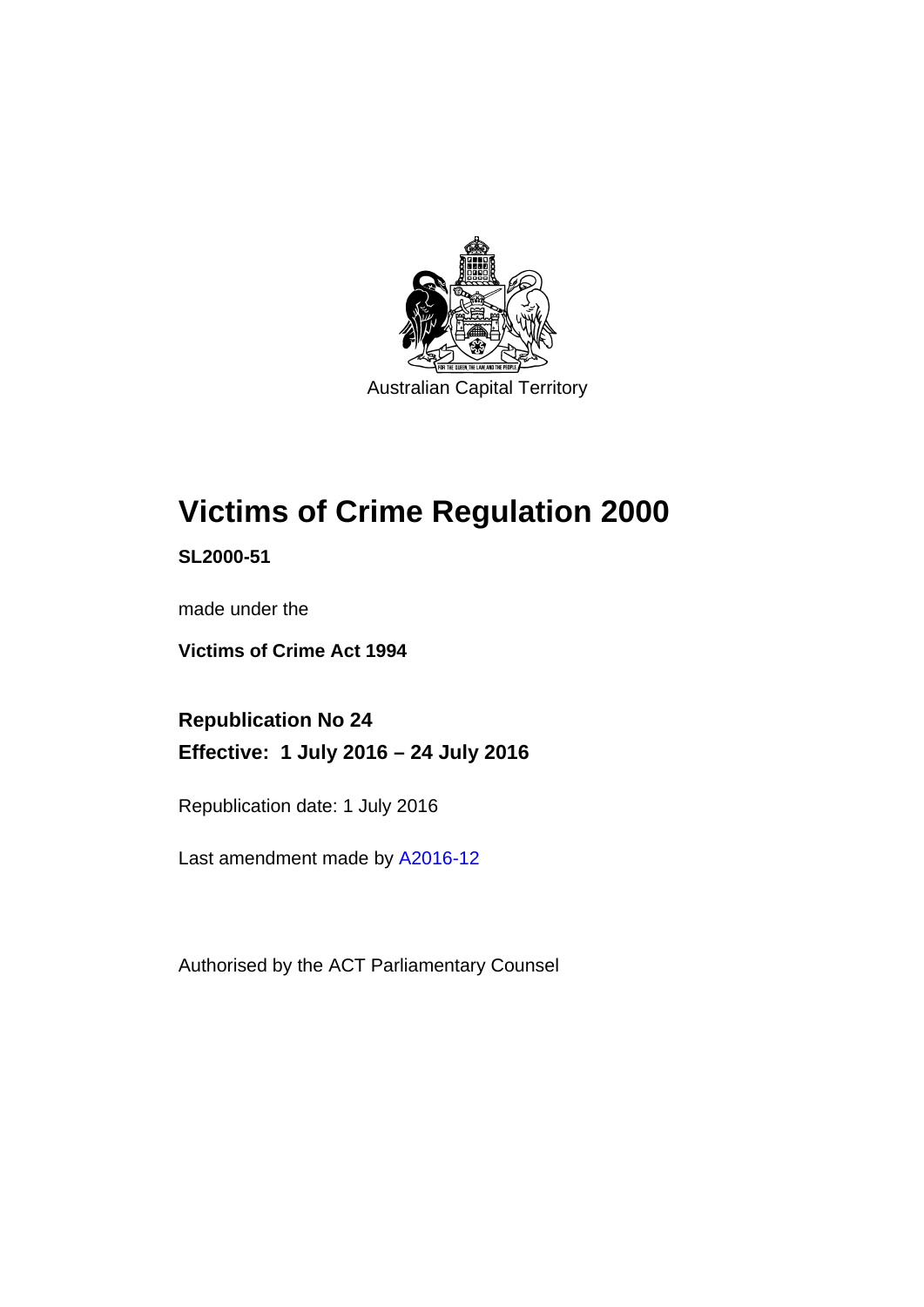### **About this republication**

### **The republished law**

This is a republication of the *Victims of Crime Regulation 2000*, made under the *Victims of Crime Act 1994* (including any amendment made under the *[Legislation Act 2001](http://www.legislation.act.gov.au/a/2001-14)*, part 11.3 (Editorial changes)) as in force on 1 July 2016*.* It also includes any commencement, amendment, repeal or expiry affecting this republished law to 1 July 2016.

The legislation history and amendment history of the republished law are set out in endnotes 3 and 4.

### **Kinds of republications**

The Parliamentary Counsel's Office prepares 2 kinds of republications of ACT laws (see the ACT legislation register at [www.legislation.act.gov.au](http://www.legislation.act.gov.au/)):

- authorised republications to which the *[Legislation Act 2001](http://www.legislation.act.gov.au/a/2001-14)* applies
- unauthorised republications.

The status of this republication appears on the bottom of each page.

### **Editorial changes**

The *[Legislation Act 2001](http://www.legislation.act.gov.au/a/2001-14)*, part 11.3 authorises the Parliamentary Counsel to make editorial amendments and other changes of a formal nature when preparing a law for republication. Editorial changes do not change the effect of the law, but have effect as if they had been made by an Act commencing on the republication date (see *[Legislation Act 2001](http://www.legislation.act.gov.au/a/2001-14)*, s 115 and s 117). The changes are made if the Parliamentary Counsel considers they are desirable to bring the law into line, or more closely into line, with current legislative drafting practice.

This republication includes amendments made under part 11.3 (see endnote 1).

### **Uncommenced provisions and amendments**

If a provision of the republished law has not commenced, the symbol  $\mathbf{U}$  appears immediately before the provision heading. Any uncommenced amendments that affect this republished law are accessible on the ACT legislation register [\(www.legislation.act.gov.au\)](http://www.legislation.act.gov.au/). For more information, see the home page for this law on the register.

### **Modifications**

If a provision of the republished law is affected by a current modification, the symbol  $\mathbf{M}$ appears immediately before the provision heading. The text of the modifying provision appears in the endnotes. For the legal status of modifications, see the *[Legislation Act 2001](http://www.legislation.act.gov.au/a/2001-14)*, section 95.

### **Penalties**

At the republication date, the value of a penalty unit for an offence against this law is \$150 for an individual and \$750 for a corporation (see *[Legislation Act 2001](http://www.legislation.act.gov.au/a/2001-14)*, s 133).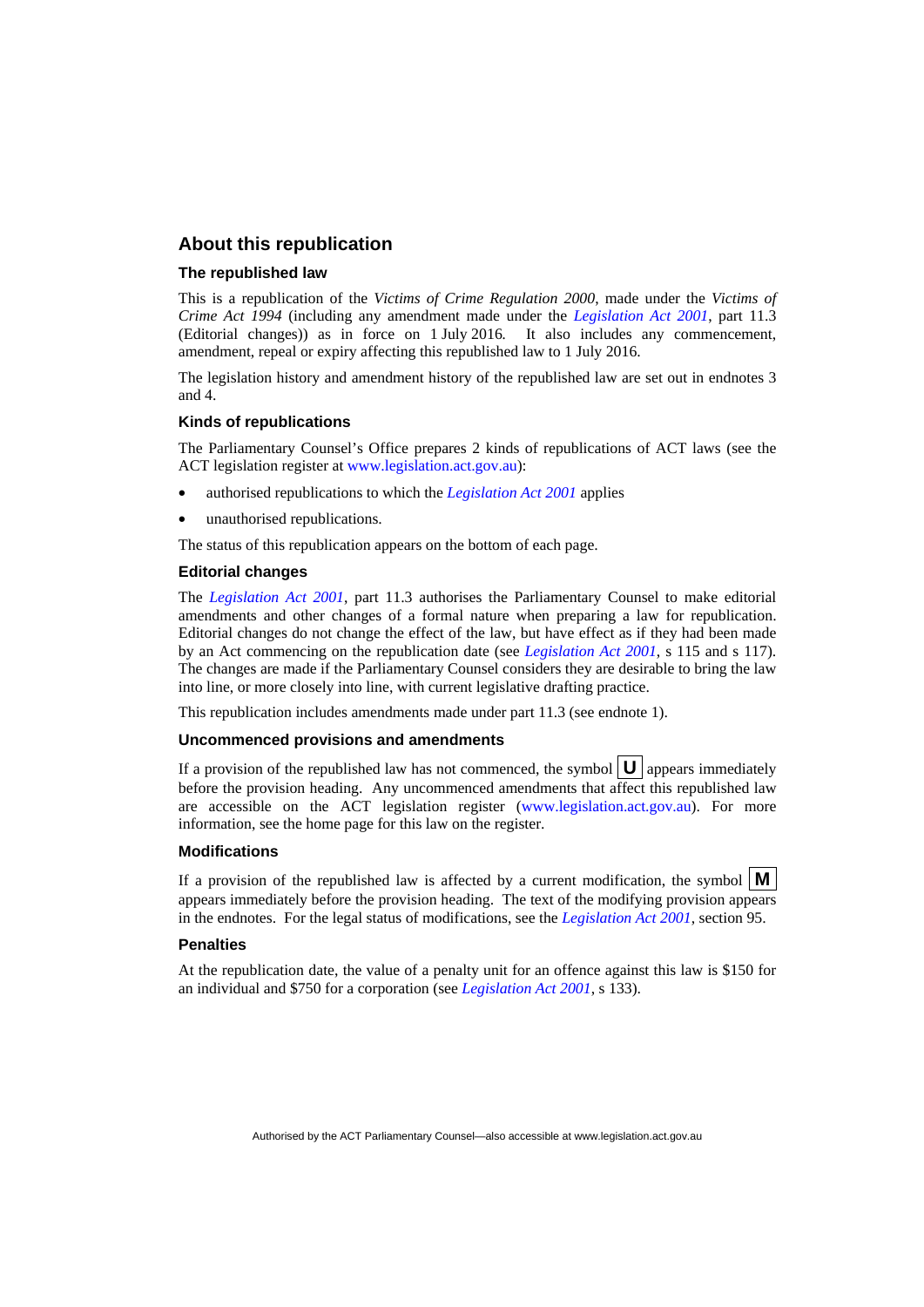

# **Victims of Crime Regulation 2000**

made under the

**Victims of Crime Act 1994** 

## **Contents**

|                     |                                                        | Page       |
|---------------------|--------------------------------------------------------|------------|
| Part 1              | <b>Preliminary</b>                                     |            |
| 1                   | Name of regulation                                     | 2          |
| 3                   | Dictionary                                             | 2          |
| 4                   | <b>Notes</b>                                           | 2          |
| Part 3              | Victims services scheme                                |            |
| <b>Division 3.1</b> | The victims services scheme                            |            |
| 19                  | Victims services scheme                                | 3          |
| 20                  | Objects of the victims services scheme                 | 3          |
| 22                  | Commissioner's functions—victims services scheme       | 4          |
| 23                  | Employment etc of people—contact with eligible victims | 5          |
| 24                  | Eligible victims under the victims services scheme     | 5          |
| R <sub>24</sub>     | Victims of Crime Regulation 2000                       | contents 1 |
| 01/07/16            | Effective: 01/07/16-24/07/16                           |            |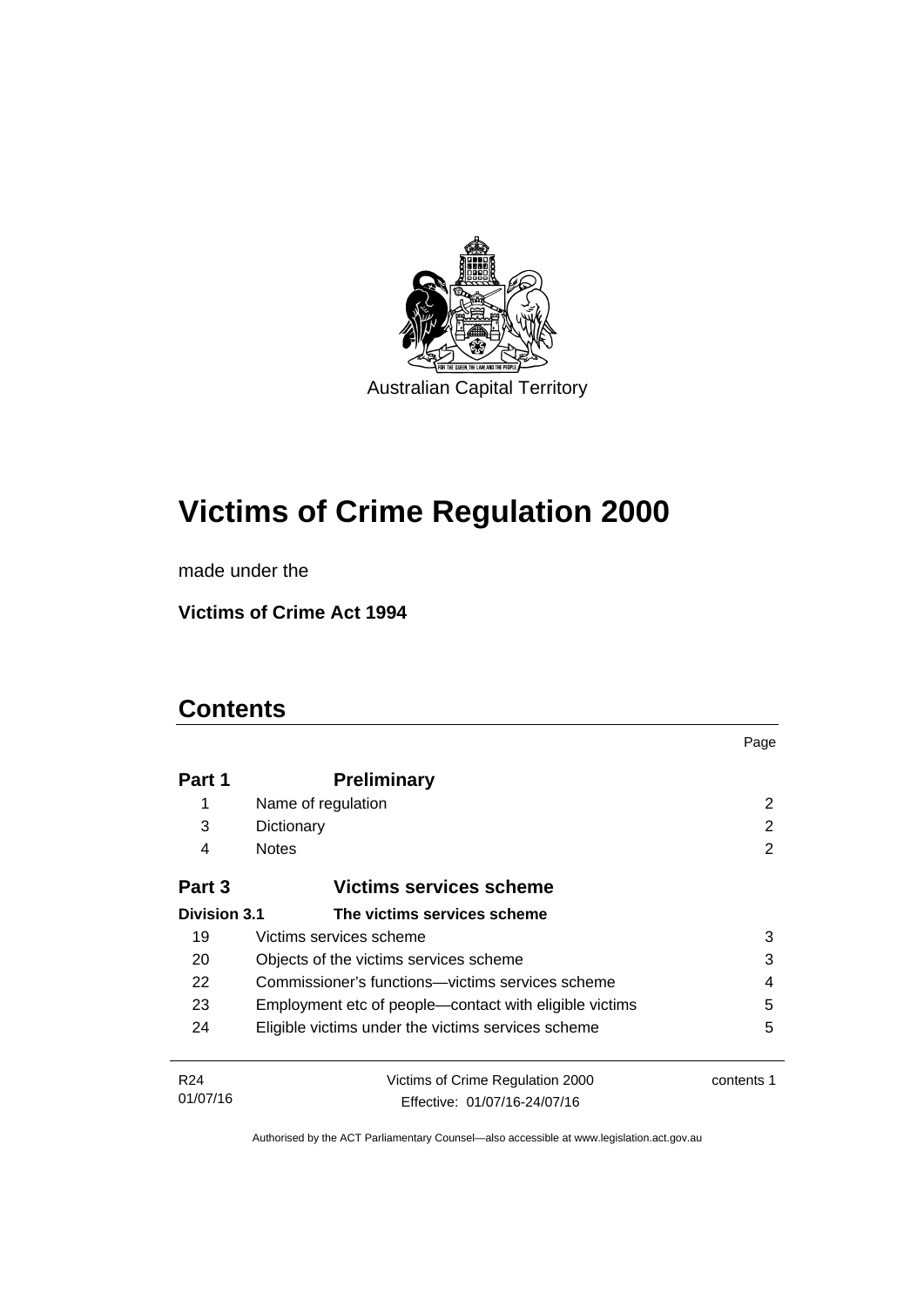### **Contents**

| <b>Division 3.2</b> | Notification and review of eligibility decisions                | Page            |
|---------------------|-----------------------------------------------------------------|-----------------|
| 25                  | Definitions-div 3.2                                             | 6               |
| 25A                 | Internal review notices-commissioner                            | $\overline{7}$  |
| 26                  | Applications to commissioner for internal review                | $\overline{7}$  |
| 26A                 | Internal reviewer                                               | $\overline{7}$  |
| 27                  | Review by internal reviewer                                     | 8               |
| 27A                 | Internal review notices-internal reviewer                       | 8               |
| 32                  | Applications to ACAT                                            | 8               |
| <b>Division 3.3</b> | Levels of service under the victims services scheme             |                 |
| 33                  | Level 1 service                                                 | 9               |
| 34                  | Level 2 service                                                 | 9               |
| 35                  | Level 3 service                                                 | 11              |
| 36                  | <b>Exceptional cases</b>                                        | 12              |
| 37                  | How contact hours are provided                                  | 13              |
| 38                  | Arbitration-care plans                                          | 13              |
| 39                  | Case closure                                                    | 13              |
| <b>Division 3.4</b> | <b>Service providers</b>                                        |                 |
| 40                  | Approved service providers                                      | 14              |
| 41                  | Criteria for approval                                           | 14              |
| 42                  | Suspension of approval                                          | 16              |
| 43                  | Cancellation of approval                                        | 16              |
| <b>Division 3.5</b> | General                                                         |                 |
| 44                  | Volunteer program                                               | 17              |
| 45                  | Special financial assistance-statements                         | 17              |
| <b>Division 3.6</b> | Notification and review of decisions about service<br>providers |                 |
| 46                  | Meaning of reviewable decision-div 3.6                          | 17              |
| 46A                 | Reviewable decision notices                                     | 17              |
| 47                  | Applications for review                                         | 18              |
| Part 4              | <b>Miscellaneous</b>                                            |                 |
| 47A                 | Guidelines—victims services scheme etc                          | 19              |
| 48                  | Guidelines-volunteers                                           | 19              |
| 48A                 | Independent arbitrators                                         | 20              |
| contents 2          | Victims of Crime Regulation 2000                                | R <sub>24</sub> |
|                     | Effective: 01/07/16-24/07/16                                    | 01/07/16        |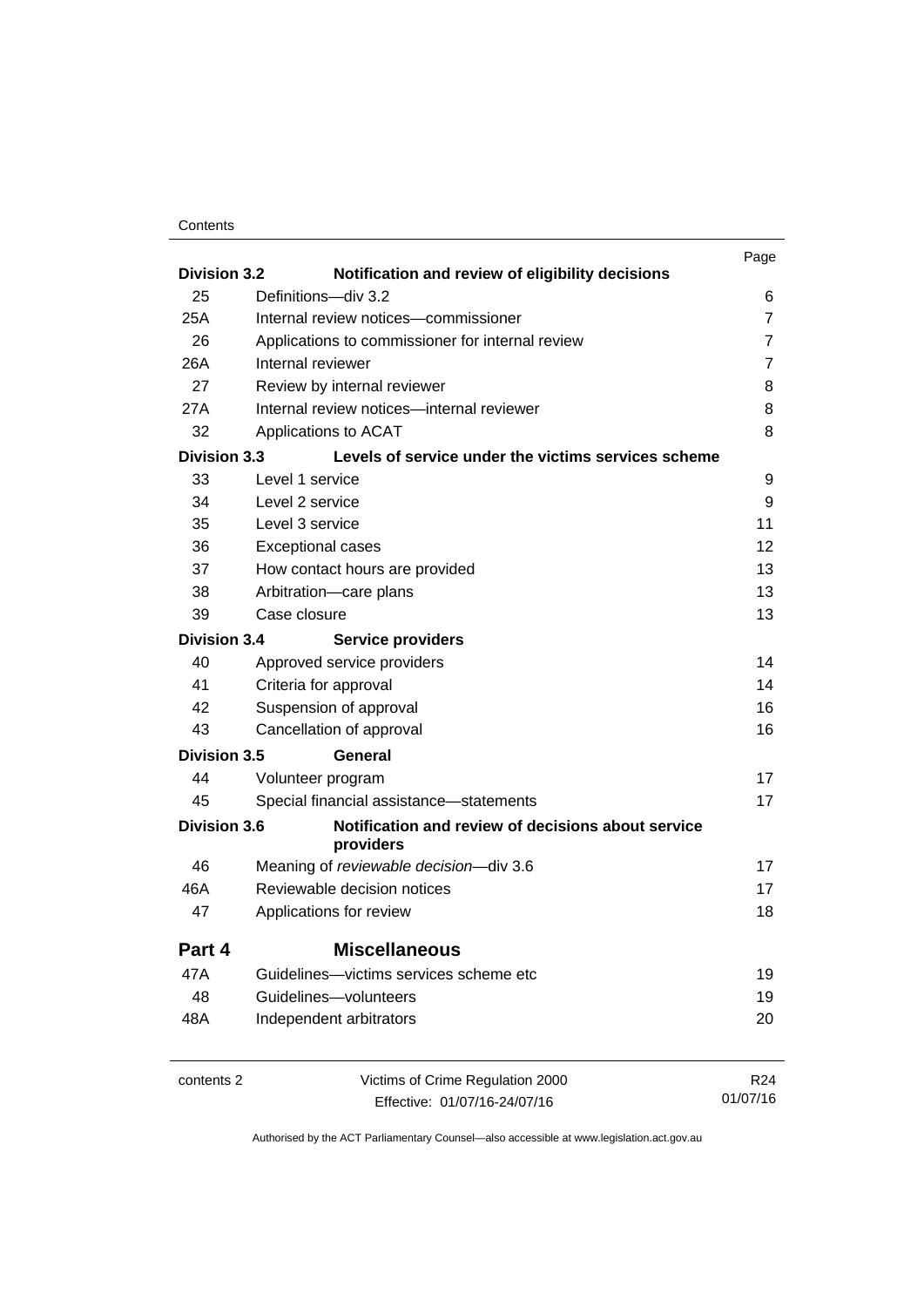| Contents |
|----------|
|----------|

|                   |                                                                                                    | Page<br>21 |  |
|-------------------|----------------------------------------------------------------------------------------------------|------------|--|
| 49                | Annual reporting authority                                                                         |            |  |
| 49A               | Victims services levy-excluded offences-Act, s 23                                                  |            |  |
|                   | 50<br>Determination of fees for services provided by service providers                             |            |  |
| 51                | Approved forms                                                                                     | 21         |  |
| <b>Schedule 1</b> | Reviewable decisions about service providers                                                       | 22         |  |
| <b>Schedule 2</b> | Victims services levy-excluded offences                                                            | 23         |  |
| <b>Part 2.1</b>   | <b>Australian Road Rules</b>                                                                       | 23         |  |
| <b>Part 2.2</b>   | <b>Road Transport (Safety and Traffic Management)</b><br><b>Regulation 2000</b>                    | 28         |  |
| <b>Part 2.3</b>   | <b>Australian National University Act 1991 (Cwlth)-</b><br>Parking and Traffic Statute (No 2) 2007 | 30         |  |
| <b>Dictionary</b> |                                                                                                    | 33         |  |
| <b>Endnotes</b>   |                                                                                                    |            |  |
| 1                 | About the endnotes                                                                                 | 36         |  |
| 2                 | Abbreviation key                                                                                   |            |  |
| 3                 | Legislation history                                                                                | 37         |  |
| 4                 | Amendment history                                                                                  |            |  |

5 [Earlier republications 48](#page-53-0)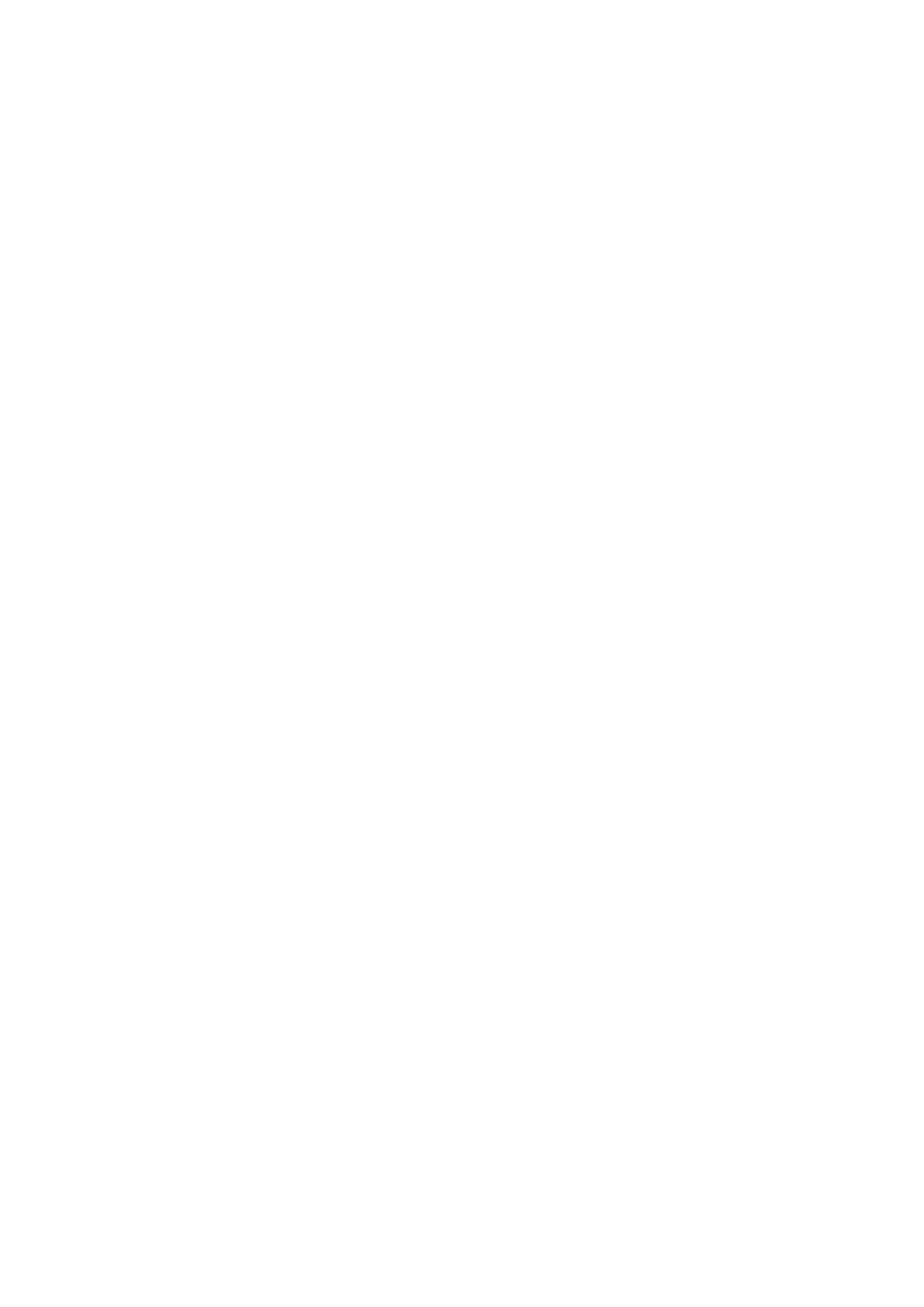

# **Victims of Crime Regulation 2000**

made under the

I

**[Victims of Crime Act 1994](http://www.legislation.act.gov.au/a/1994-83)**

R24 01/07/16 Victims of Crime Regulation 2000 Effective: 01/07/16-24/07/16

page 1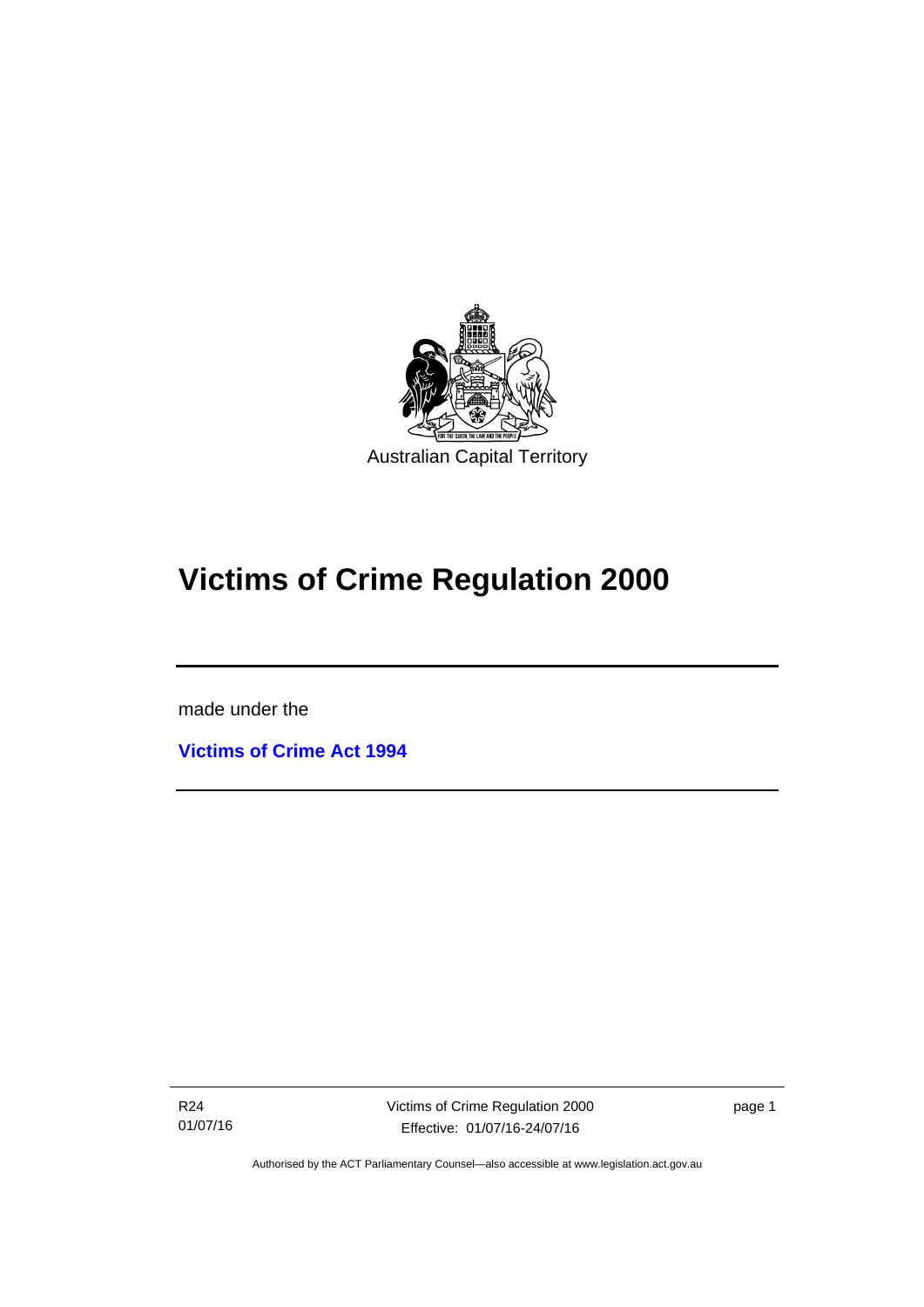### Part 1 **Preliminary**

Section 1

## <span id="page-7-0"></span>**Part 1** Preliminary

### <span id="page-7-1"></span>**1 Name of regulation**

This regulation is the *Victims of Crime Regulation 2000*.

### <span id="page-7-2"></span>**3 Dictionary**

The dictionary at the end of this regulation is part of this regulation.

*Note 1* The dictionary at the end of this regulation defines certain terms used in this regulation and includes references (*signpost definitions*) to other terms defined elsewhere.

> For example, the signpost definition '*primary victim*—see the *[Victims](http://www.legislation.act.gov.au/a/2016-12/default.asp)  [of Crime \(Financial Assistance\) Act 2016](http://www.legislation.act.gov.au/a/2016-12/default.asp)*, section 11.' means that the term 'primary victim' is defined in that section and the definition applies to this regulation.

*Note* 2 A definition in the dictionary (including a signpost definition) applies to the entire regulation unless the definition, or another provision of this regulation, provides otherwise or the contrary intention otherwise appears (see [Legislation Act,](http://www.legislation.act.gov.au/a/2001-14) s 155 and s 156 (1)).

### <span id="page-7-3"></span>**4 Notes**

A note included in this regulation is explanatory and is not part of this regulation.

*Note* See the [Legislation Act,](http://www.legislation.act.gov.au/a/2001-14) s 127 (1), (4) and (5) for the legal status of notes.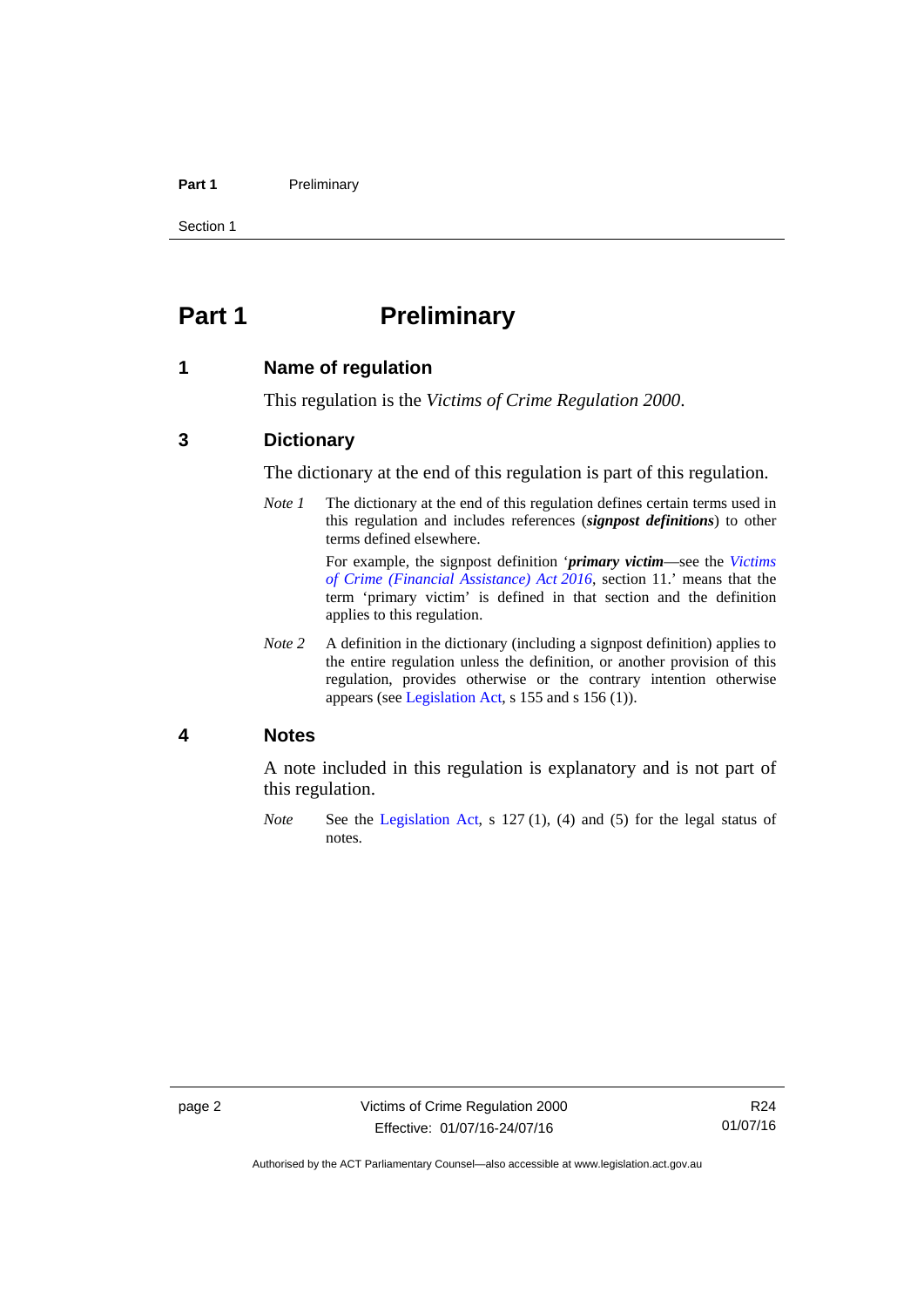## <span id="page-8-0"></span>**Part 3 Victims services scheme**

## <span id="page-8-1"></span>**Division 3.1 The victims services scheme**

### <span id="page-8-2"></span>**19 Victims services scheme**

A victims services scheme is established.

### <span id="page-8-3"></span>**20 Objects of the victims services scheme**

The objects of the victims services scheme are—

- (a) to provide assistance to victims of crime that will—
	- (i) promote their recovery from the harm suffered because of crime; and
	- (ii) allow them to take part in the social, economic and cultural life of their community; and
- (b) to provide the assistance to victims of crime using a multidisciplinary approach; and
- (c) to provide the assistance to victims of crime in ways that are—
	- (i) timely; and
	- (ii) accessible; and
	- (iii) solution-focused; and
	- (iv) professional; and
	- (v) individualised; and
	- (vi) appropriate to the victim.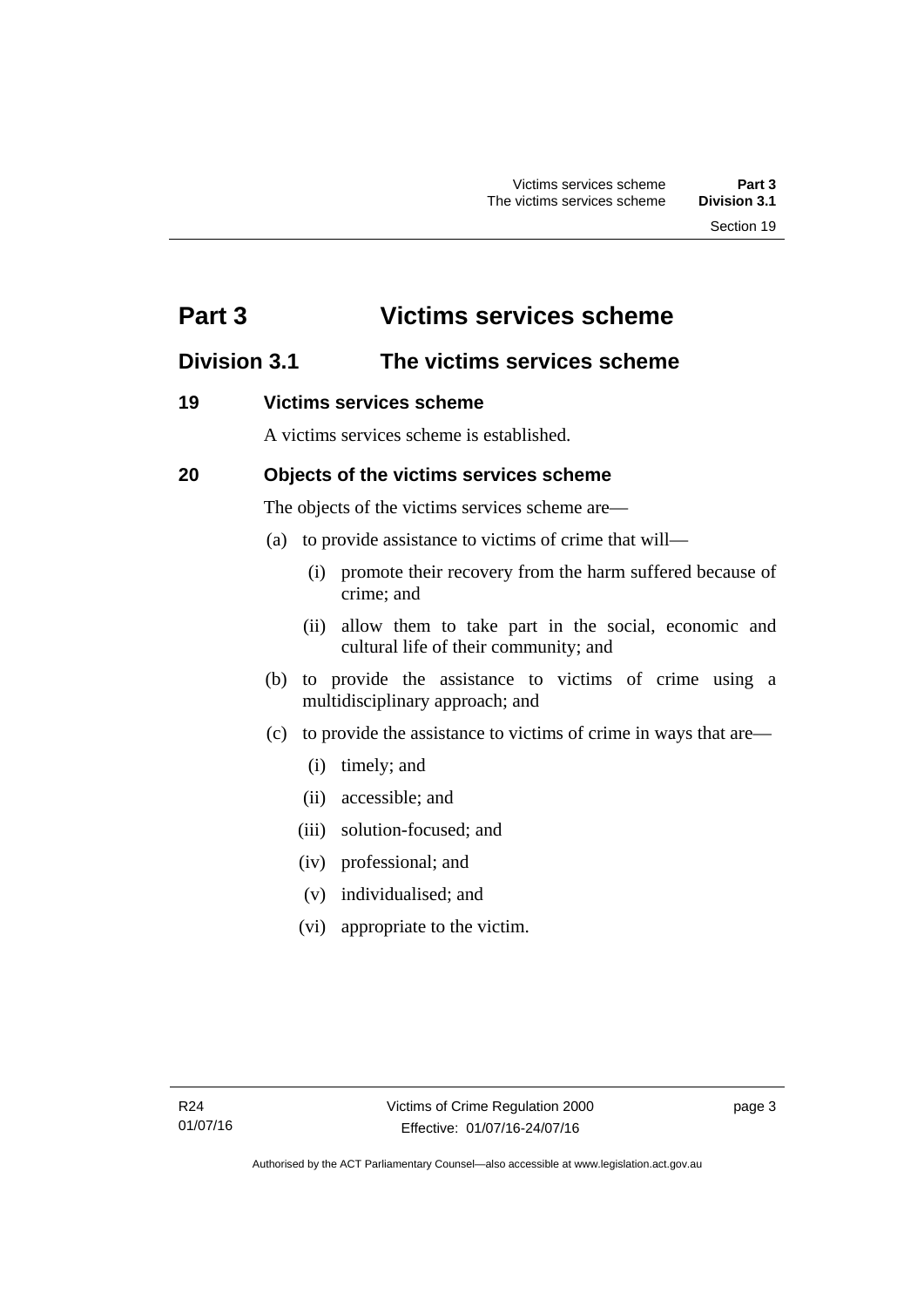### <span id="page-9-0"></span>**22 Commissioner's functions—victims services scheme**

For the [Act,](http://www.legislation.act.gov.au/a/1994-83/default.asp) section 19 (2) (c), the commissioner's functions are—

- (a) to decide the eligibility of people for the different levels of services under the victims services scheme; and
- (b) to provide, or arrange for the provision of, professional services for victims in accordance with this regulation; and
- (c) as appropriate, to refer victims to other entities who provide other assistance and support to victims; and
- (d) to keep records about victims for which services are provided; and
- (e) to train and supervise people engaged by it to provide services; and
- (f) to report to the director-general every 6 months on the services the commissioner provides or arranges; and
- (g) to evaluate the day-to-day operation of the victims services scheme; and
- (h) to establish a victims support network in consultation with community organisations and other entities that deal with victims; and
- (i) to provide a telephone contact for people seeking information about, or services under, the victims services scheme; and
- (j) to develop and maintain a volunteer program to provide practical assistance and support to victims and to train and supervise volunteers for the program; and
- (k) to provide victims with information and assistance about the criminal justice system, the operation of the victims services scheme and complaint procedures; and
- (l) to keep financial records of the commissioner's operations under the victims services scheme.

R24 01/07/16

Authorised by the ACT Parliamentary Counsel—also accessible at www.legislation.act.gov.au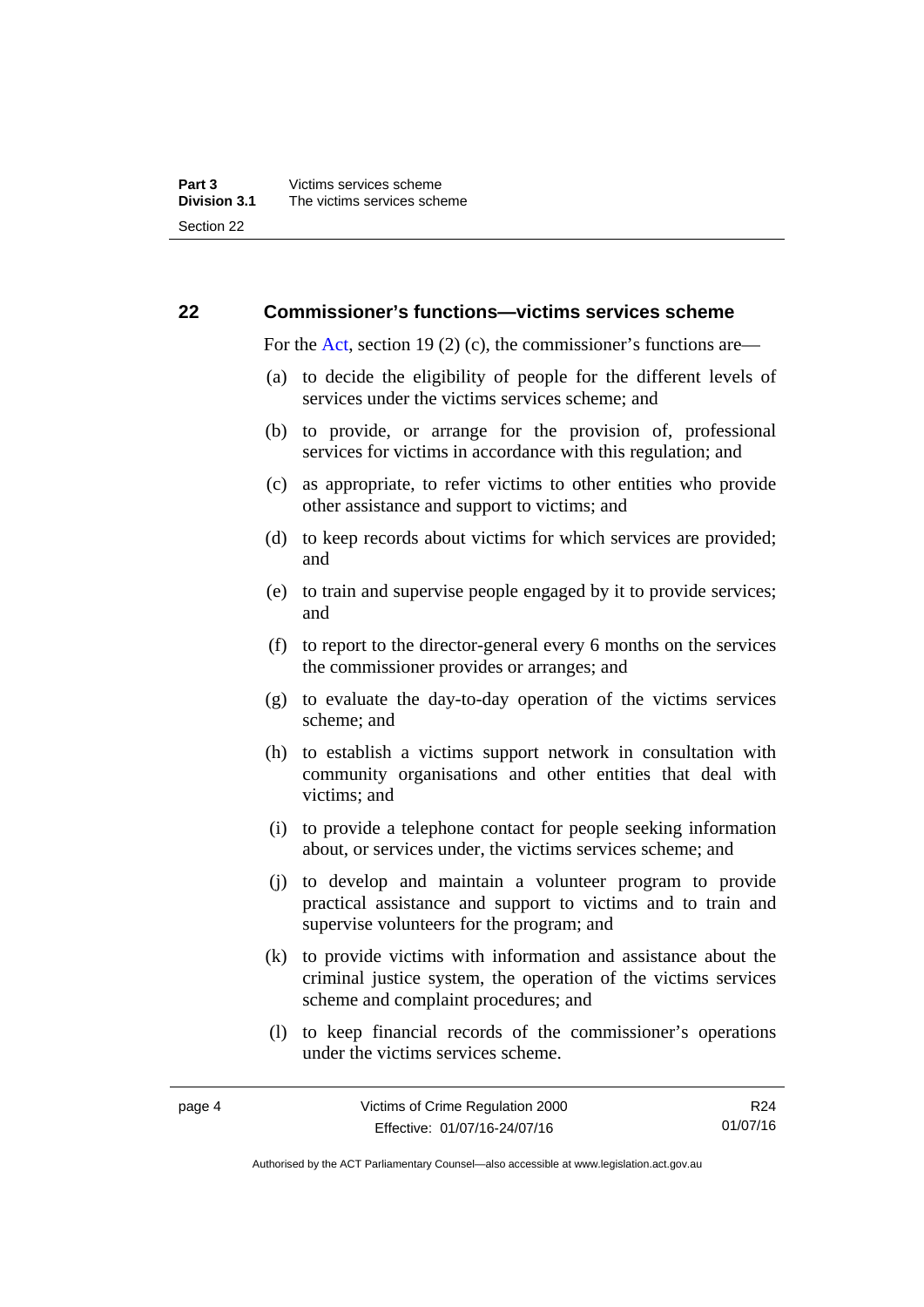### <span id="page-10-0"></span>**23 Employment etc of people—contact with eligible victims**

- (1) Subsection (2) applies to the employment or engagement of a person who will have contact with eligible victims.
- (2) The commissioner must—
	- (a) be satisfied that the person has—
		- (i) qualifications or experience in working with victims and with people from a diversity of ethnic and cultural backgrounds; and
		- (ii) experience or knowledge of working in a multidisciplinary team environment; and
	- (b) assess and evaluate the victims services the person provides; and
	- (c) encourage the person to undertake continuing education in the provision of services to victims; and
	- (d) take steps to ensure the person is familiar with the *[Human](http://www.legislation.act.gov.au/a/2005-40)  [Rights Commission Act 2005](http://www.legislation.act.gov.au/a/2005-40)*.
- (3) The commissioner must take reasonable steps to ensure that a person employed or engaged by the Territory who has been convicted of a serious crime does not have contact with an eligible victim.

### <span id="page-10-1"></span>**24 Eligible victims under the victims services scheme**

- (1) An eligible victim may use the victims services scheme.
- (2) An *eligible victim* is a victim other than a victim—
	- (a) who suffers harm caused by, or arising out of the use of, a motor vehicle; or
	- (b) who suffers harm (directly or indirectly) as a result of committing an offence.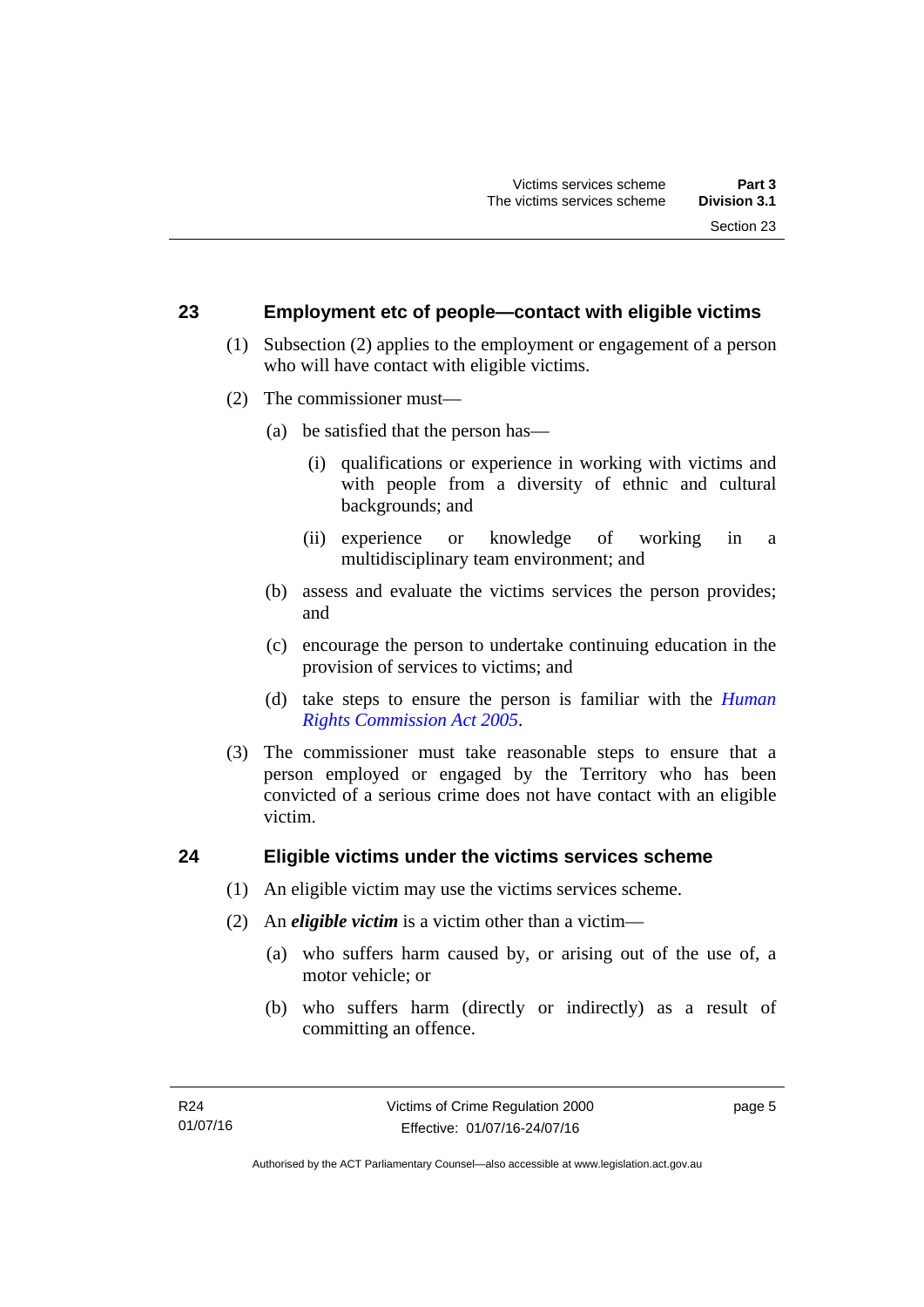- (3) In deciding whether a person is an eligible victim, the commissioner may—
	- (a) have regard to statements made by or on behalf of the person; and
	- (b) ask the chief police officer, the DPP or the registrar of the Supreme Court or the Magistrates Court for information about whether or not the person is a suspect or has been convicted or found guilty of an offence arising from the circumstances in which the person suffered harm.
- (4) The chief police officer, the DPP and the registrar of the Supreme Court or the Magistrates Court may give the commissioner information of the kind mentioned in subsection (3) (b).
- (5) In this section:

*motor vehicle*—see the *[Road Transport \(General\) Act 1999](http://www.legislation.act.gov.au/a/1999-77)*, dictionary.

## <span id="page-11-0"></span>**Division 3.2 Notification and review of eligibility decisions**

### <span id="page-11-1"></span>**25 Definitions—div 3.2**

In this division:

*affected person* means a person the commissioner decides is not eligible for the victims services scheme.

*internally reviewable decision* means a decision of the commissioner that a person is not eligible for the victims services scheme.

*internal reviewer—*see section 26A.

*internal reviewer's decision* means a decision of an internal reviewer in relation to an internally reviewable decision.

R24 01/07/16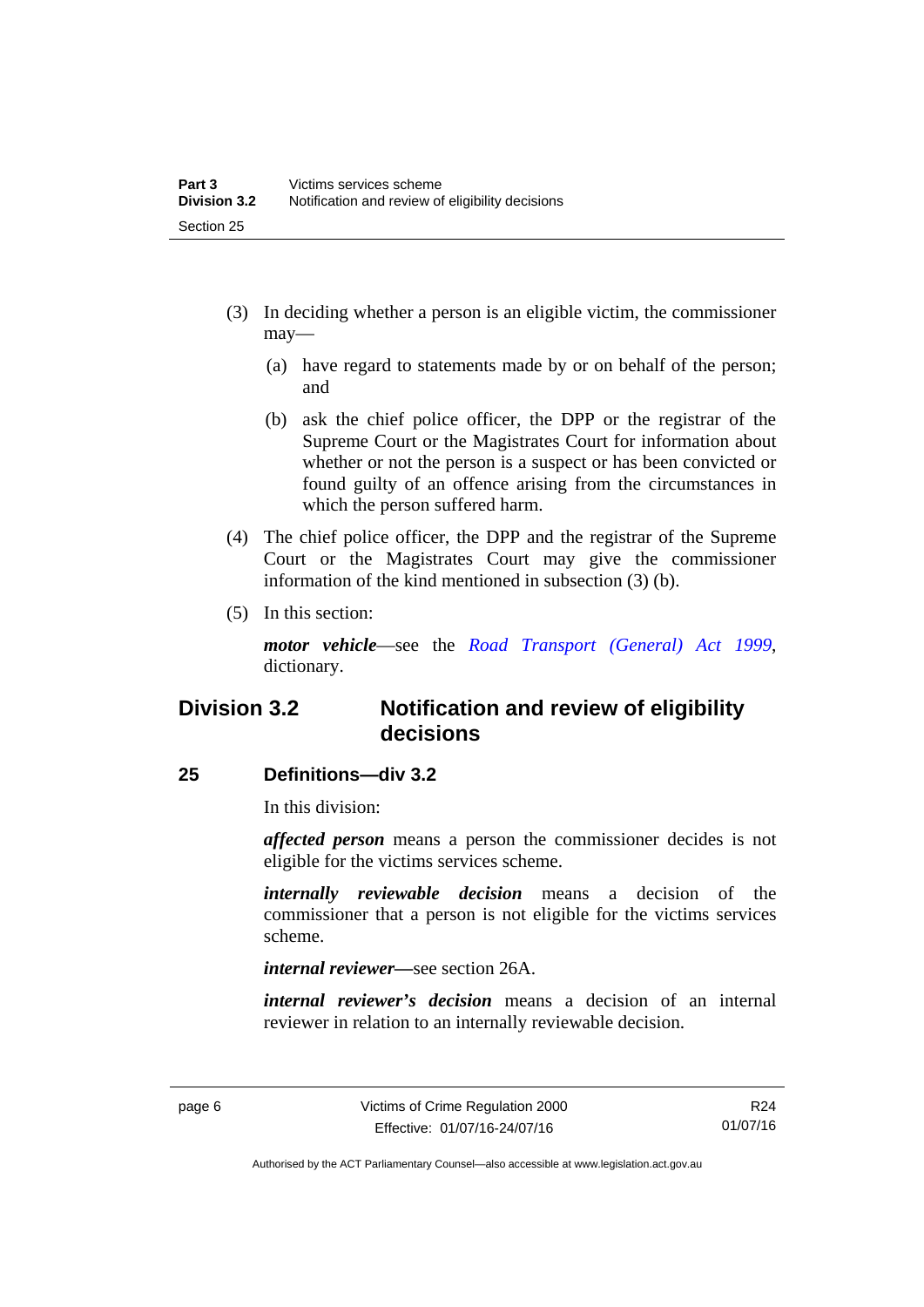*internal review notice*—see the *[ACT Civil and Administrative](http://www.legislation.act.gov.au/a/2008-35)  [Tribunal Act 2008](http://www.legislation.act.gov.au/a/2008-35)*, section 67B (1).

### <span id="page-12-0"></span>**25A Internal review notices—commissioner**

If the commissioner makes an internally reviewable decision, the agency must give an internal review notice only to the affected person.

*Note* The requirements for internal review notices are prescribed under the *[ACT Civil and Administrative Tribunal Act 2008](http://www.legislation.act.gov.au/a/2008-35)*.

### <span id="page-12-1"></span>**26 Applications to commissioner for internal review**

- (1) The affected person may apply to the commissioner for review of the internally reviewable decision.
- (2) The application must—
	- (a) be in writing; and
	- (b) state the applicant's name and address; and
	- (c) set out the applicant's reasons for making the application.
	- *Note* If a form is approved under s 51 for the application, the form must be used.
- (3) The application must be given to the commissioner within—
	- (a) 28 days after the day the applicant is given the internal review notice by the commissioner; or
	- (b) any longer period allowed by the commissioner before or after the end of the 28-day period.

### <span id="page-12-2"></span>**26A Internal reviewer**

The commissioner must arrange for a person (the *internal reviewer*) who did not make the internally reviewable decision to review the decision.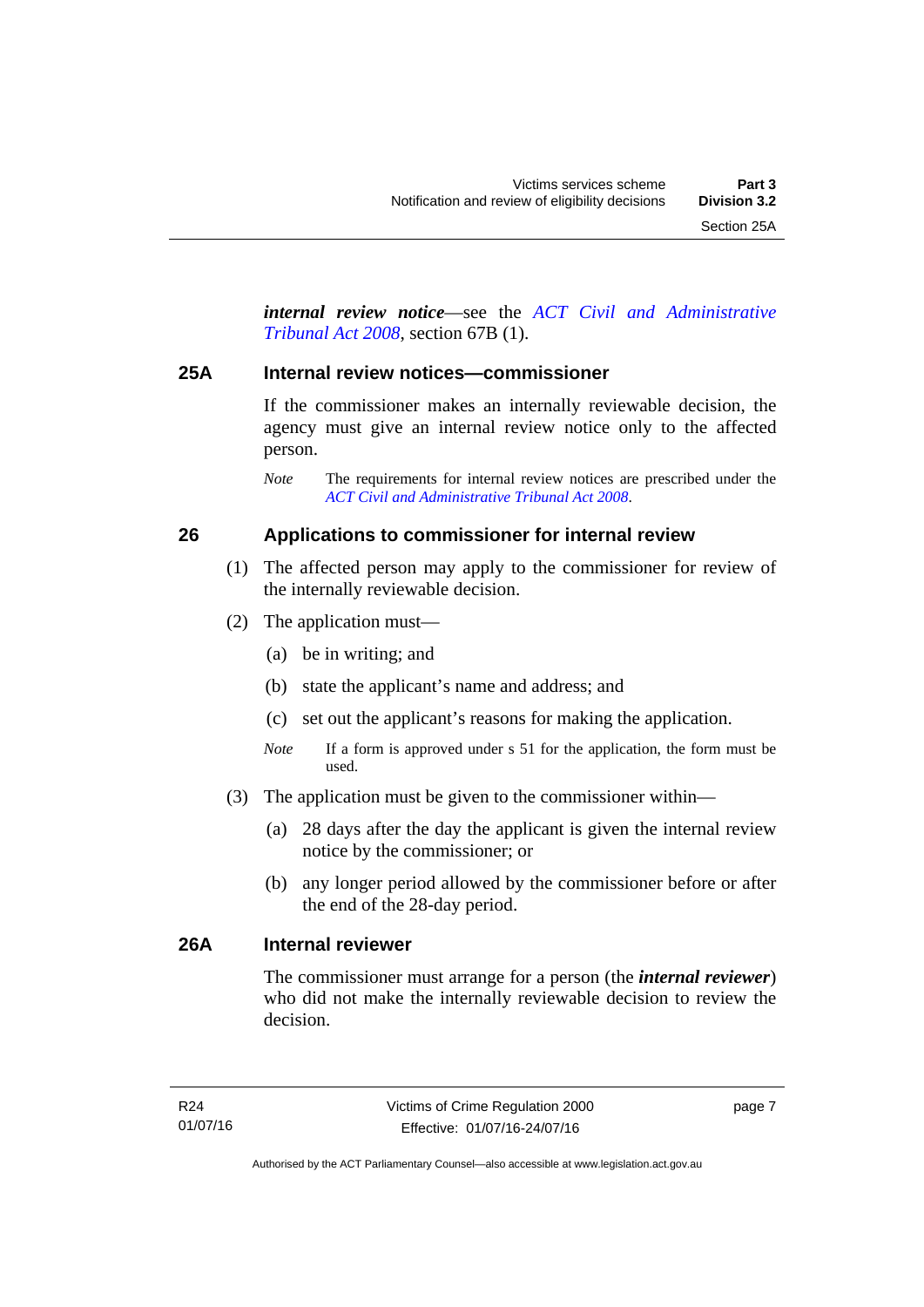### <span id="page-13-0"></span>**27 Review by internal reviewer**

- (1) The internal reviewer for an internally reviewable decision must review the decision within 28 days (the *28-day period*) after the day the commissioner receives the application for review of the internally reviewable decision.
- (2) The internal reviewer must—
	- (a) confirm the decision; or
	- (b) vary the decision; or
	- (c) set aside the decision and substitute the reviewer's own decision.
- (3) If the decision is not varied or set aside within the 28-day period, the decision is taken to have been confirmed by the internal reviewer.

### <span id="page-13-1"></span>**27A Internal review notices—internal reviewer**

If an internal reviewer makes an internal reviewer's decision, the internal reviewer must give an internal review notice only to the affected person.

*Note* The requirements for internal review notices are prescribed under the *[ACT Civil and Administrative Tribunal Act 2008](http://www.legislation.act.gov.au/a/2008-35)*.

### <span id="page-13-2"></span>**32 Applications to ACAT**

The affected person may apply to the ACAT for review of an internal reviewer's decision.

*Note* If a form is approved under the *[ACT Civil and Administrative Tribunal](http://www.legislation.act.gov.au/a/2008-35)  [Act 2008](http://www.legislation.act.gov.au/a/2008-35)* for the application, the form must be used.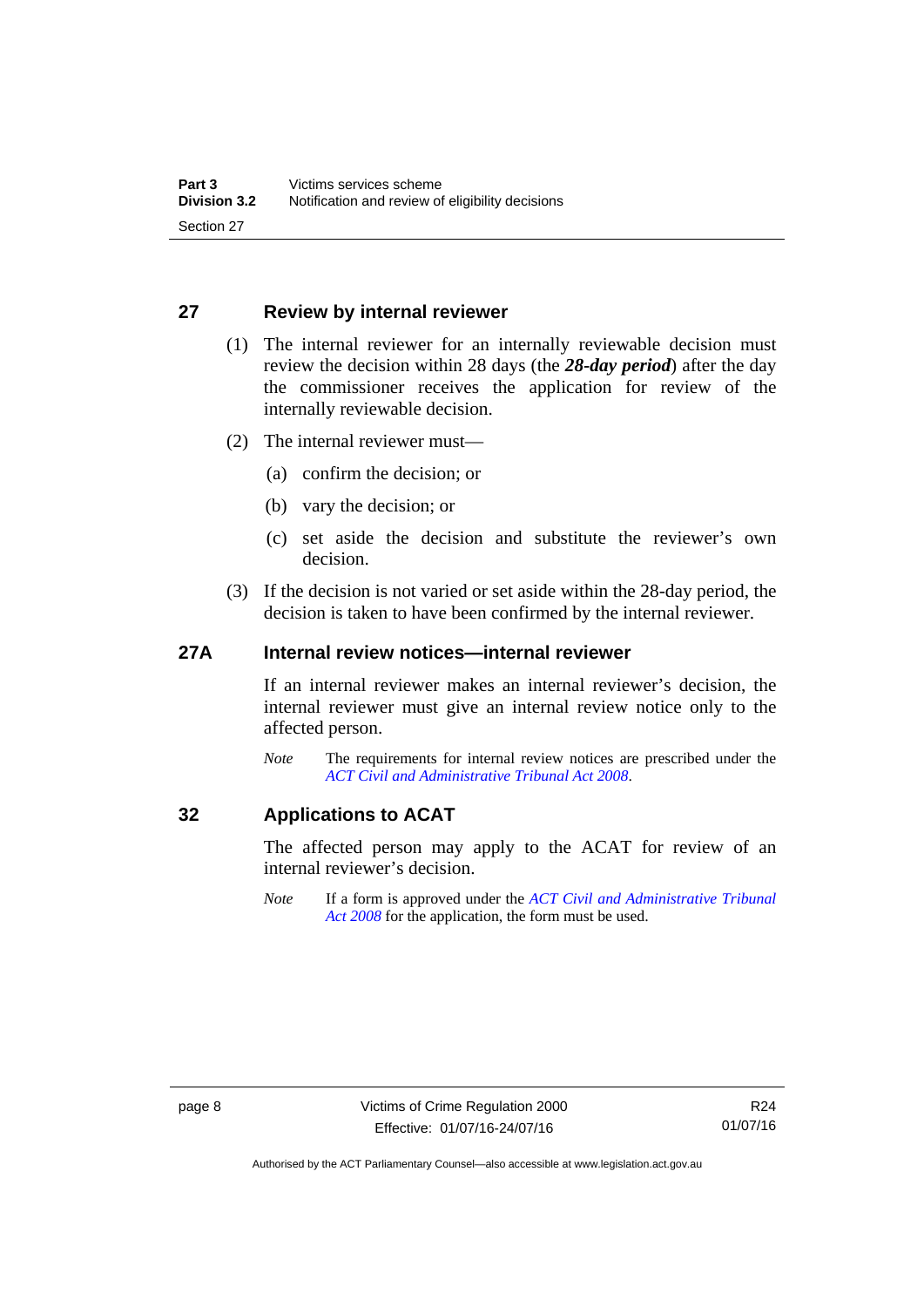## <span id="page-14-0"></span>**Division 3.3 Levels of service under the victims services scheme**

### <span id="page-14-1"></span>**33 Level 1 service**

- (1) All eligible victims are entitled to receive level 1 service under the victims services scheme.
- (2) Level 1 service consists of not more than 2 contact hours.
- (3) The commissioner may, but is not required to, prepare a care plan for an eligible victim receiving level 1 service.

### <span id="page-14-2"></span>**34 Level 2 service**

- (1) An eligible victim is entitled to receive level 2 service under the victims services scheme if the victim has completed level 1 service under the victims services scheme for the crime concerned and the victim—
	- (a) is a primary victim; or
	- (b) is a related victim; or
	- (c) would have been a related victim if the primary victim had died; or
	- (d) is a witness to a violent crime in circumstances in which it is probable that the witness would suffer harm.
- (2) Level 2 service consists of not more than 6 contact hours in addition to the level 1 service contact hours.
- (3) The commissioner must appoint a case coordinator to an eligible victim receiving level 2 service.
- (4) The case coordinator is responsible for managing the delivery of services to the eligible victim under this regulation.
- (5) The case coordinator must develop a care plan in consultation with the eligible victim.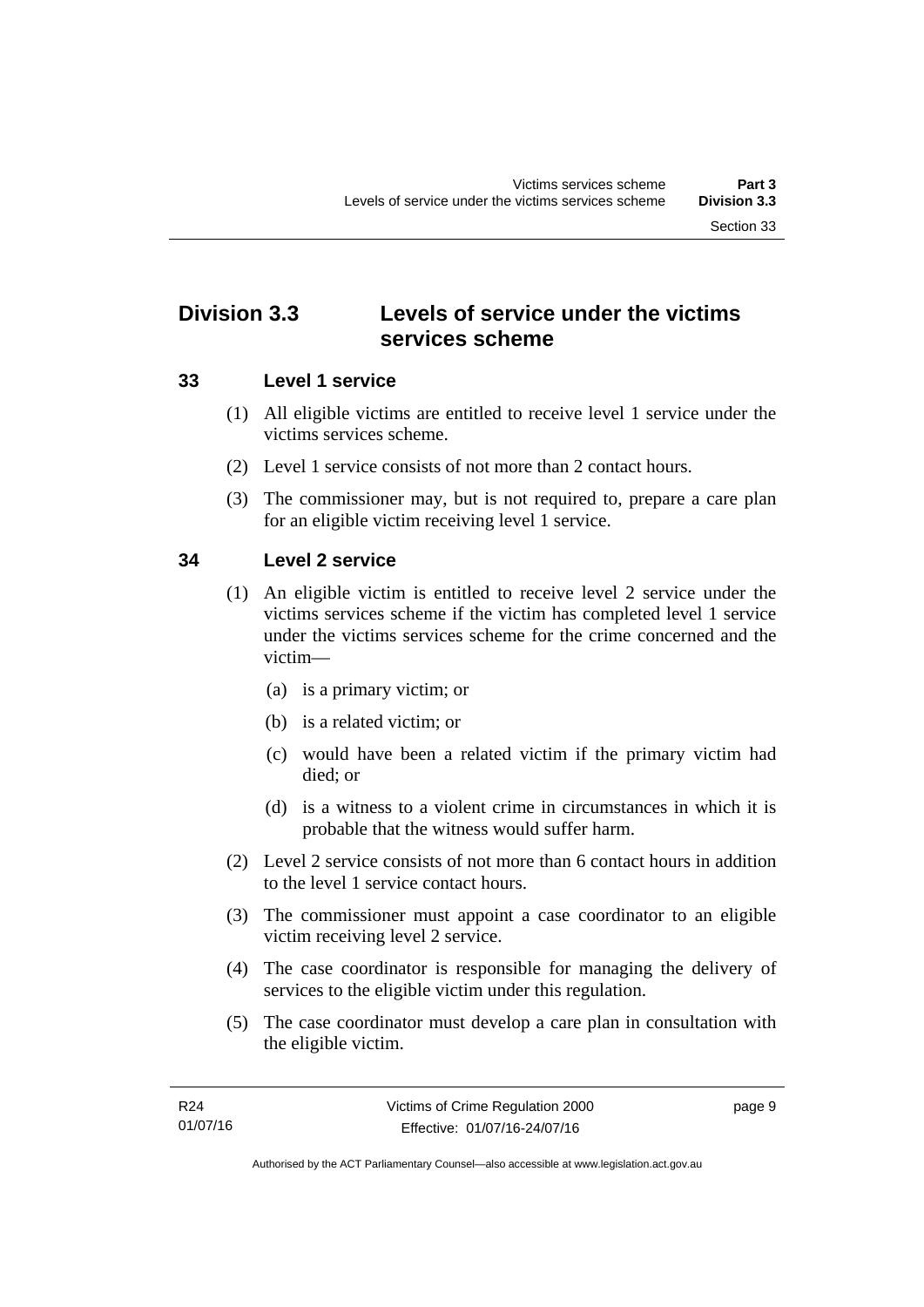- (6) The care plan must state—
	- (a) the rehabilitation goals for the eligible victim; and
	- (b) the number of contact hours and particular services to be provided to the victim for achieving those goals
- (7) Level 2 service is to be given in accordance with the care plan.
- (8) After the level 2 service contact hours have been given in accordance with the care plan, the commissioner, or the service provider who provided the level 2 service contact hours, must prepare and give a closure report to the case coordinator.
- (9) The closure report must include particulars of the number of contact hours and the extent to which the rehabilitation goals of the care plan were achieved.
- (10) On receiving the closure report for the eligible victim, if the case coordinator decides that the eligible victim would not receive therapeutic benefit from receiving level 3 service, the case coordinator must carry out case closure in relation to the victim.
- (11) In this section:

*related victim*—see the *[Victims of Crime \(Financial Assistance\)](http://www.legislation.act.gov.au/a/2016-12/default.asp)  [Act 2016](http://www.legislation.act.gov.au/a/2016-12/default.asp)*, section 12.

*violent crime*—means an offence against a provision mentioned in an item in the *[Victims of Crime \(Financial Assistance\) Act 2016](http://www.legislation.act.gov.au/a/2016-12/default.asp)*, schedule 1 (Offences—act of violence), division 1.2.1 (General offences), column 3 of an Act mentioned in the item, column 2.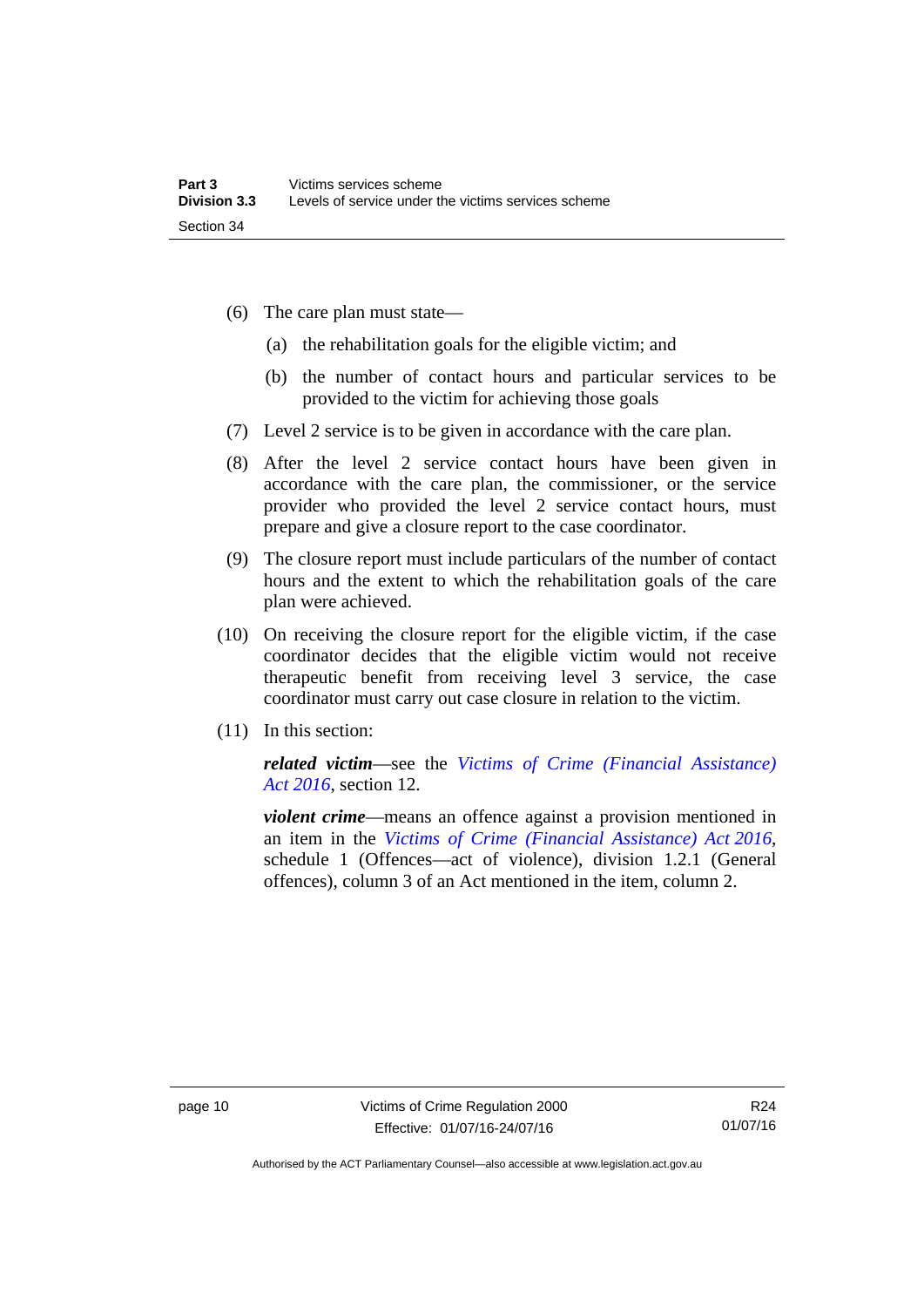### <span id="page-16-0"></span>**35 Level 3 service**

- (1) An eligible victim entitled to receive level 2 service is entitled to receive level 3 service under the victims services scheme if—
	- (a) the victim has completed level 2 service for the crime concerned in accordance with the care plan; and
	- (b) the victim's case coordinator has decided under section 34 (8) (Level 2 services) that the victim would receive therapeutic benefit from receiving level 3 service.
- (2) Level 3 service consists of not more than 12 contact hours in addition to the level 1 and level 2 contact hours.
- (3) The case coordinator must develop a revised care plan for level 3 service contact hours in consultation with the eligible victim.
- (4) The revised care plan must state—
	- (a) the rehabilitation goals for the eligible victim; and
	- (b) the number of contact hours and particular services to be provided to the victim for achieving the goals.
- (5) After the level 3 service contact hours have been given in accordance with the revised care plan, the commissioner, or the service provider who provided the level 3 service contact hours, must prepare and give a closure report to the case coordinator.
- (6) The closure report must include particulars of the number of contact hours and the extent to which the rehabilitation goals of the revised care plan were achieved.
- (7) Subject to section 36, on receiving the closure report for the eligible victim, the case coordinator must carry out case closure in relation to the victim.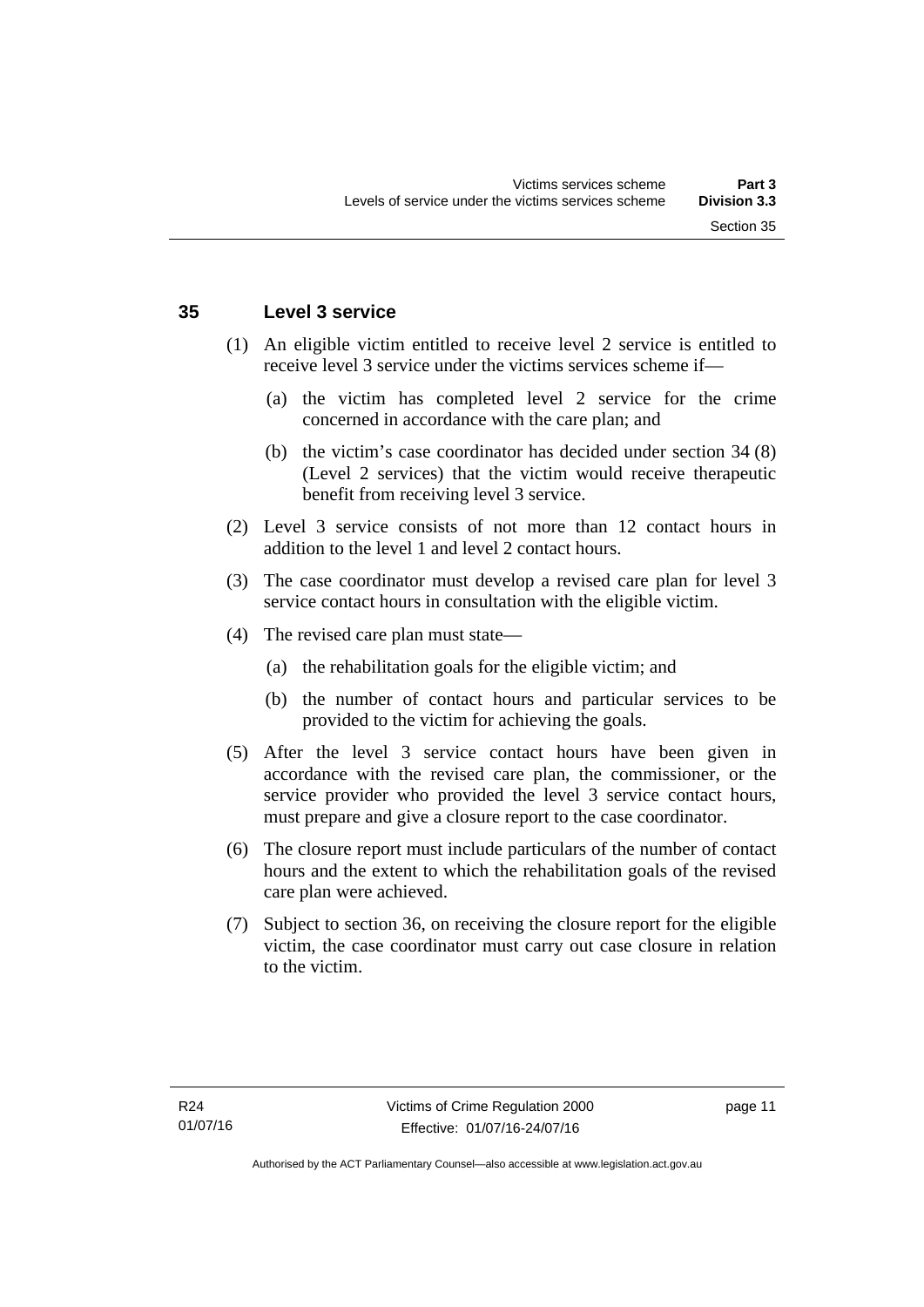### <span id="page-17-0"></span>**36 Exceptional cases**

- (1) This section applies if the case coordinator for an eligible victim makes a written recommendation to the commissioner that—
	- (a) on information available to the case coordinator, further contact hours in addition to level 3 service contact hours would give substantial therapeutic benefit to the victim; and
	- (b) it is impossible or impractical to provide the further contact hours under a scheme or program other than the victims services scheme.
- (2) The commissioner must consider the recommendation and decide whether or not to carry out the recommendation, or a variation of it.
- (3) After the further contact hours have been given, the commissioner, or the service provider who provided the service, must prepare and give a closure report to the case coordinator.
- (4) The closure report must include particulars of the number of contact hours and the extent to which the rehabilitation goals of the revised care plan were achieved.
- (5) On receiving the closure report for the victim, the case coordinator must carry out case closure in relation to the victim.
- (6) In this section:

*substantial therapeutic benefit*, for a victim, includes achieving his or her rehabilitation goals if—

- (a) the victim has almost achieved his or her rehabilitation goals at the time the victim's level 3 service contact hours have finished; or
- (b) the victim will not achieve his or her rehabilitation goals within level 3 service contact hours because of the extent and complexity of the harm suffered by the victim.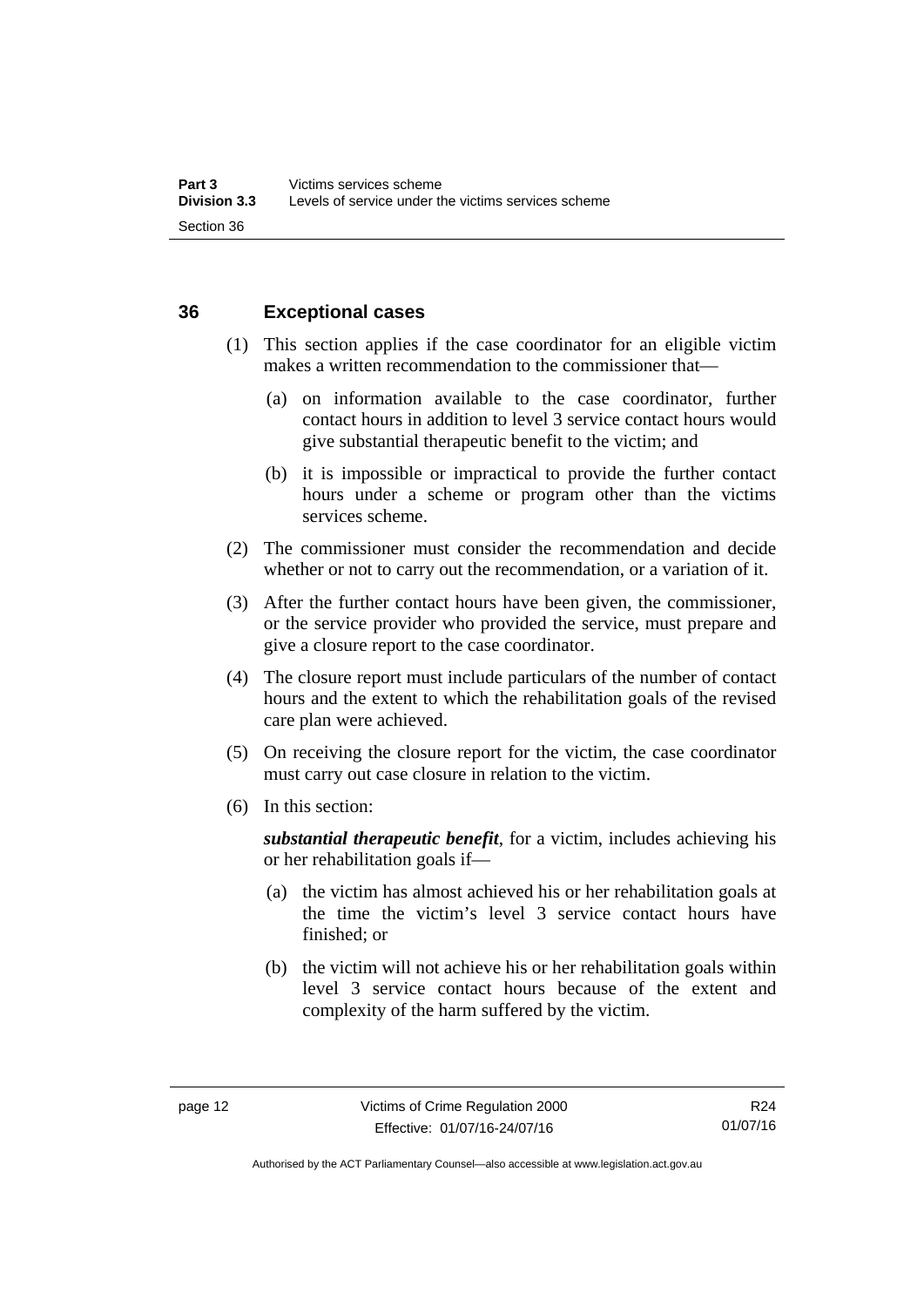### <span id="page-18-0"></span>**37 How contact hours are provided**

- (1) Contact hours for an eligible victim who lives in the ACT must be provided by—
	- (a) the commissioner; or
	- (b) an approved service provider; or
	- (c) with the written approval of the commissioner—a person who is not an approved service provider.
- (2) Contact hours for an eligible victim who lives outside the ACT may, with the written approval of the commissioner, be provided by a person that is not an approved service provider.
- (3) Contact hours under level 2 or level 3 service are to be given to an eligible victim in a way that, as far as possible, gives the victim a choice of completing the contact hours with the commissioner or an approved service provider chosen by the victim.

### <span id="page-18-1"></span>**38 Arbitration—care plans**

If, for an eligible victim who is entitled to receive level 2 or level 3 service, the case coordinator and service provider do not agree about the content of a care plan, the need for additional contact hours or both, the case coordinator must refer the issue in writing to an independent arbitrator nominated by the commissioner.

### <span id="page-18-2"></span>**39 Case closure**

Case closure for an eligible victim consists of the following procedure:

- (a) if the victim agrees—
	- (i) a discharge interview with the victim to measure the attainment of the victim's rehabilitation goals; and
	- (ii) the completion, by or on behalf of the victim, of a survey to evaluate the services received by the victim;

page 13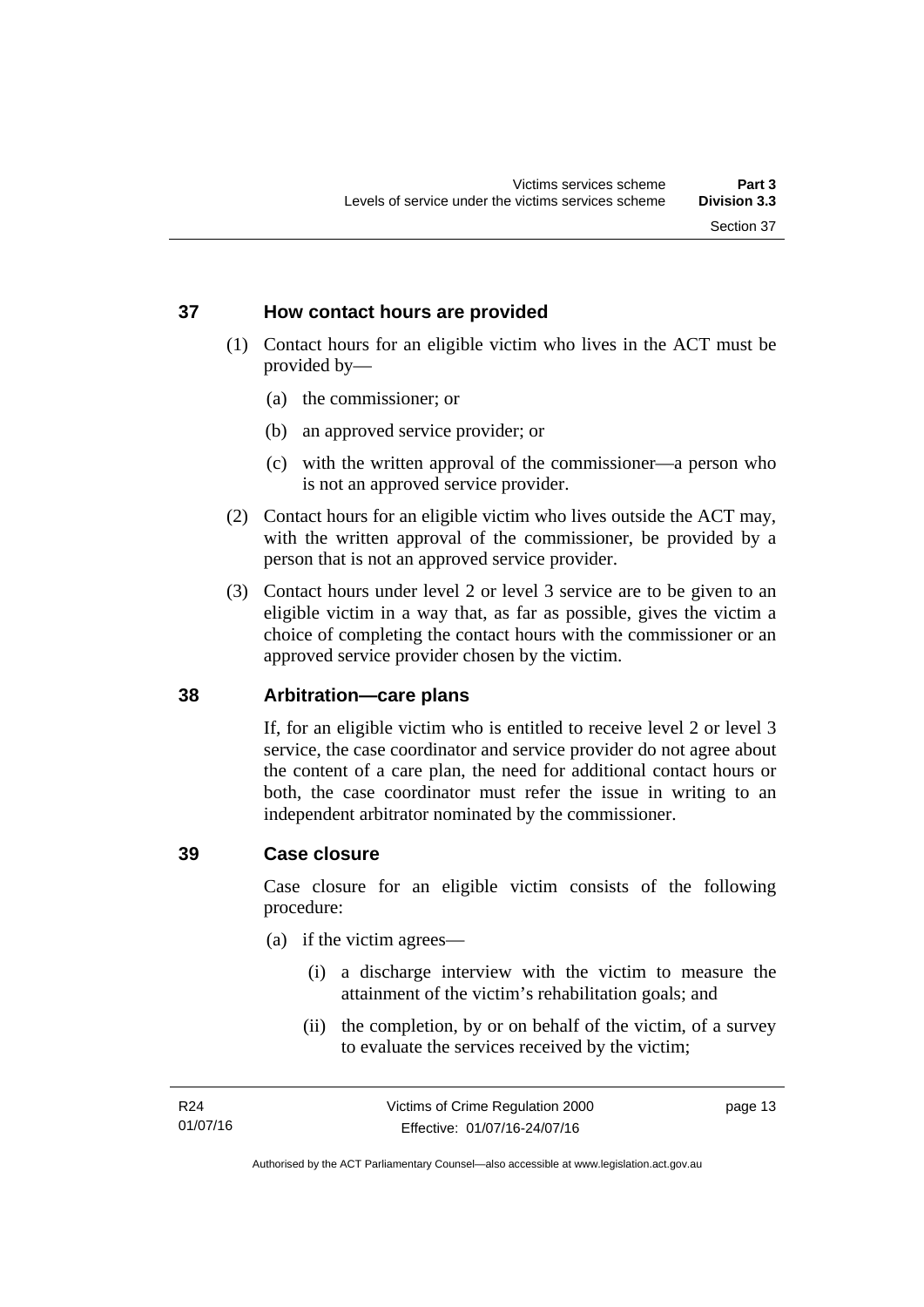| Part 3              | Victims services scheme |
|---------------------|-------------------------|
| <b>Division 3.4</b> | Service providers       |
| Section 40          |                         |

 (b) the completion by the victim's case coordinator of an evaluation of, and report about, the services provided to the victim.

## <span id="page-19-0"></span>**Division 3.4 Service providers**

### <span id="page-19-1"></span>**40 Approved service providers**

- (1) The commissioner may approve service providers for this regulation.
- (2) The commissioner must keep an up-to-date list of approved service providers.

### <span id="page-19-2"></span>**41 Criteria for approval**

- (1) The commissioner may approve a person as a service provider only if satisfied that—
	- (a) the person—
		- (i) has qualifications or experience in working with victims and with people from a diversity of ethnic and cultural backgrounds; and
		- (ii) has experience or knowledge of working in a multidisciplinary team environment; and
		- (iii) holds an appropriate policy of indemnity insurance; and
	- (b) if the service to be provided is a health practitioners service the person is an appropriately qualified health practitioner; and
	- (c) the person has not been convicted of a serious crime; and
	- (d) the person is capable of satisfying the requirements of this regulation; and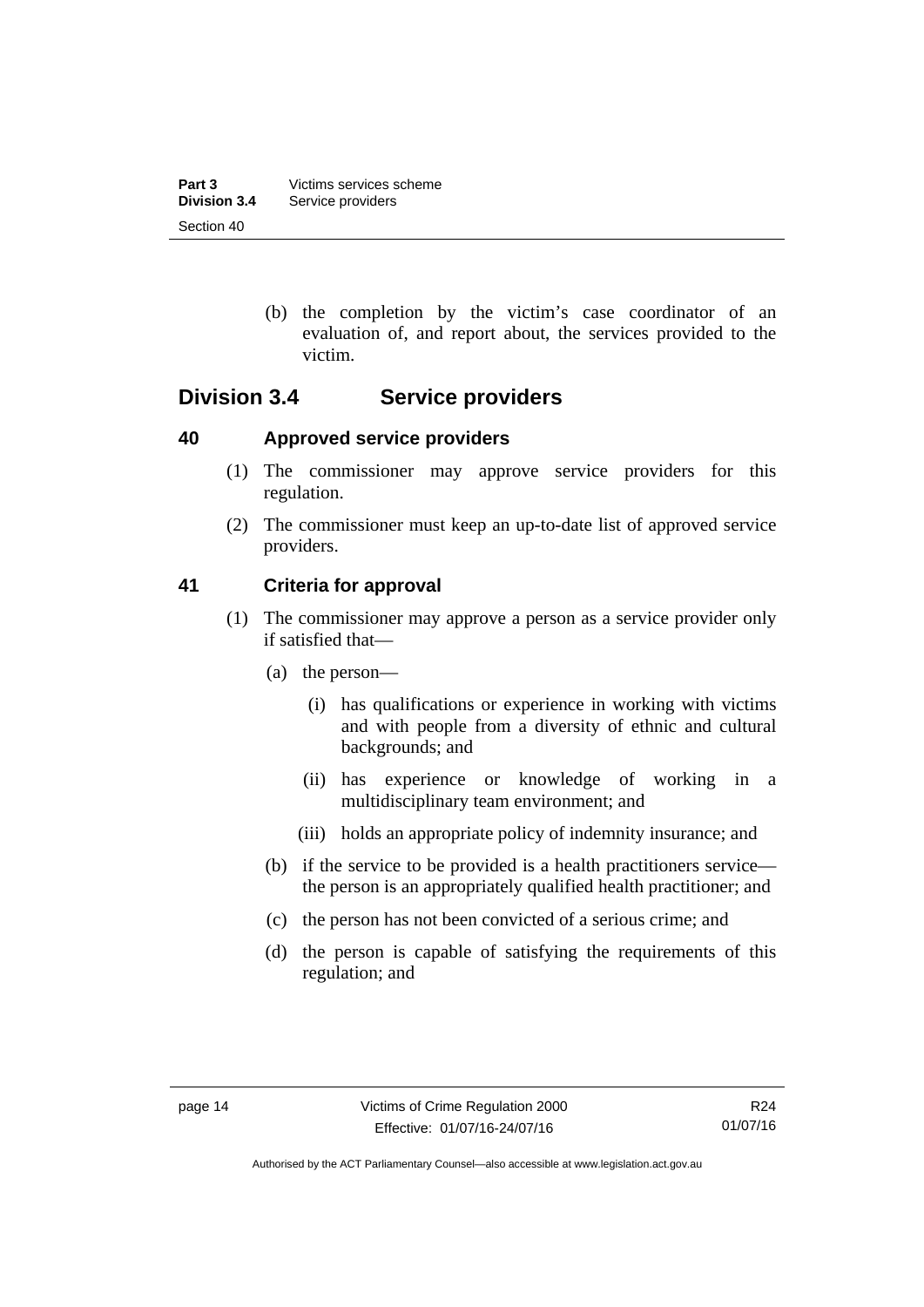- (e) the person will—
	- (i) undertake continuing education in the provision of services to victims; and
	- (ii) conduct an assessment and evaluation of the services it provides and ensure its services are subject to independent review; and
	- (iii) deal with eligible victims in a way that gives proper regard to their dignity, worth, independence, cultural diversity and human rights; and
	- (iv) provide services of appropriate quality with respect to safety, risk, health and community care outcomes and the interests of eligible victims; and
	- (v) provide services that are consistent with best practice for the particular kind of service; and
	- (vi) establish codes of conduct for people engaged or employed by it to promote the highest ethical and professional standards; and
	- (vii) ensure premises used by people engaged or employed by it are secure, give eligible victims privacy and comply with occupational health and safety requirements; and
	- (viii) take steps to ensure that people engaged or employed by it are familiar with the *[Human Rights Commission Act](http://www.legislation.act.gov.au/a/2005-40)  [2005](http://www.legislation.act.gov.au/a/2005-40)*; and
- (f) the person will not use contact hours for the preparation of reports for use in proceedings.
- (2) For section 37 (1) and (2), the commissioner may only approve the use of a person who is not an approved service provider if satisfied that the person meets the criteria mentioned in subsection (1).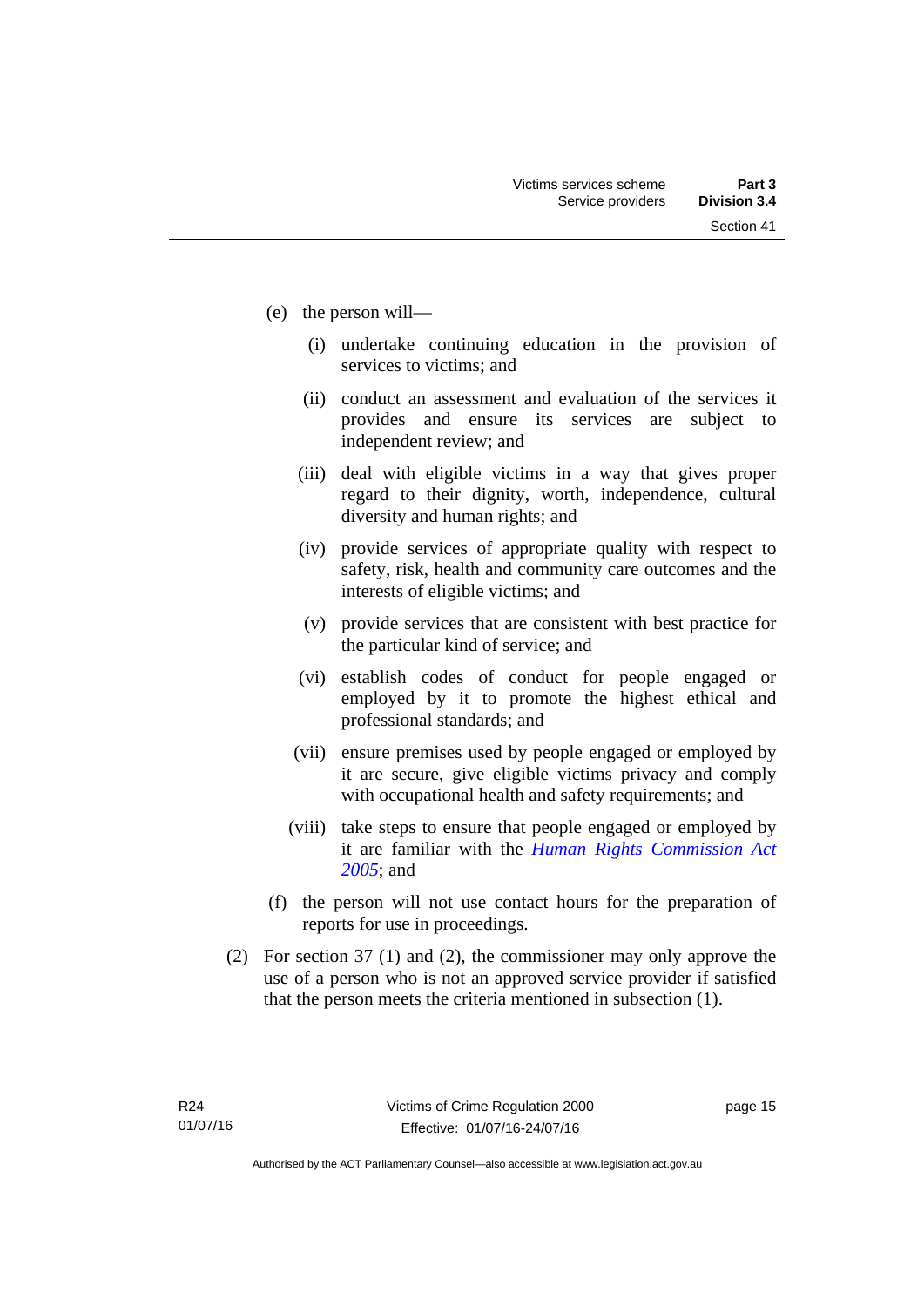### <span id="page-21-0"></span>**42 Suspension of approval**

The commissioner may suspend the approval of a service provider if—

- (a) the commissioner is no longer satisfied on reasonable grounds of the matters mentioned in section 41; or
- (b) the service provider is a suspect in an investigation of an indictable offence; or
- (c) the service provider has been the subject of a complaint to the human rights commission and the complaint has not been decided or has been upheld.

### <span id="page-21-1"></span>**43 Cancellation of approval**

The commissioner must cancel the approval of an approved service provider if—

- (a) on at least 3 occasions, a ground existed on which the commissioner would have been entitled to suspend the approval of the provider; or
- (b) if the ground for suspension of the approval of the provider is a state of affairs—the state of affairs has existed for 3 months or longer; or
- (c) the approved service provider has been convicted or found guilty of an indictable offence; or
- (d) for an approved service provider who provides a health practitioners service—the provider has ceased to be registered as a health practitioner.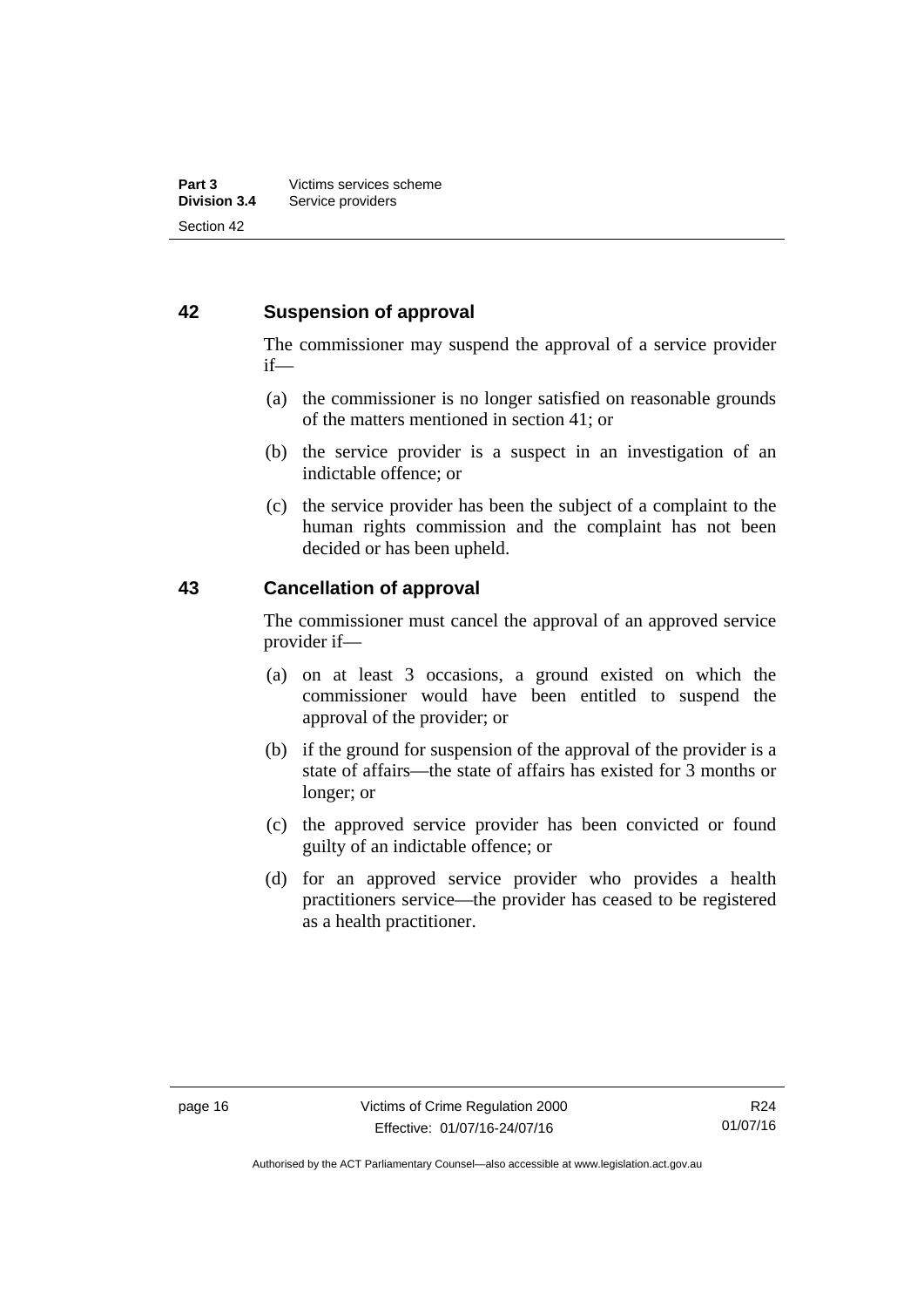## <span id="page-22-0"></span>**Division 3.5 General**

### <span id="page-22-1"></span>**44 Volunteer program**

An eligible victim may use a volunteer program.

### <span id="page-22-2"></span>**45 Special financial assistance—statements**

If a primary victim asks the commissioner for a statement and certificate under the *[Victims of Crime \(Financial Assistance\)](http://www.legislation.act.gov.au/a/1983-11)  [Act 1983](http://www.legislation.act.gov.au/a/1983-11)*, section 27, the commissioner must provide the statement and certificate.

## <span id="page-22-3"></span>**Division 3.6 Notification and review of decisions about service providers**

### <span id="page-22-4"></span>**46 Meaning of** *reviewable decision—***div 3.6**

In this division:

*reviewable decision* means a decision mentioned in schedule 1, column 3 under a provision of this regulation mentioned in column 2 in relation to the decision.

### <span id="page-22-5"></span>**46A Reviewable decision notices**

If the commissioner makes a reviewable decision, the commissioner must give a reviewable decision notice to each entity mentioned in schedule 1, column 4 in relation to the decision.

- *Note 1* The commissioner must also take reasonable steps to give a reviewable decision notice to any other person whose interests are affected by the decision (see *[ACT Civil and Administrative Tribunal Act 2008](http://www.legislation.act.gov.au/a/2008-35)*, s 67A).
- *Note 2* The requirements for reviewable decision notices are prescribed under the *[ACT Civil and Administrative Tribunal Act 2008](http://www.legislation.act.gov.au/a/2008-35)*.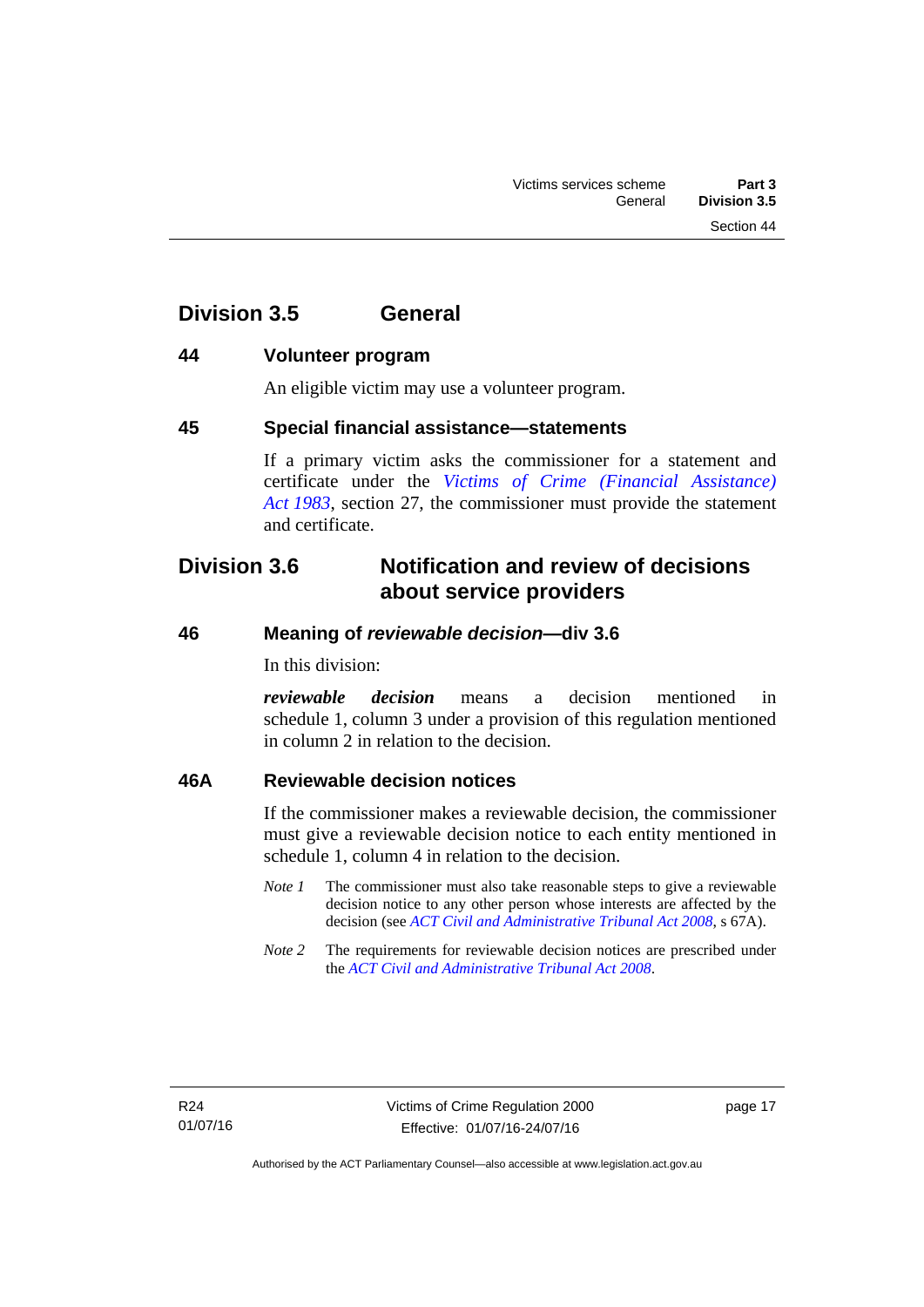## <span id="page-23-0"></span>**47 Applications for review**

The following may apply to the ACAT for review of a reviewable decision:

- (a) an entity mentioned in schedule 1, column 4 in relation to the decision;
- (b) any other person whose interests are affected by the decision.
- *Note* If a form is approved under the *[ACT Civil and Administrative Tribunal](http://www.legislation.act.gov.au/a/2008-35)  [Act 2008](http://www.legislation.act.gov.au/a/2008-35)* for the application, the form must be used.

page 18 Victims of Crime Regulation 2000 Effective: 01/07/16-24/07/16

R24 01/07/16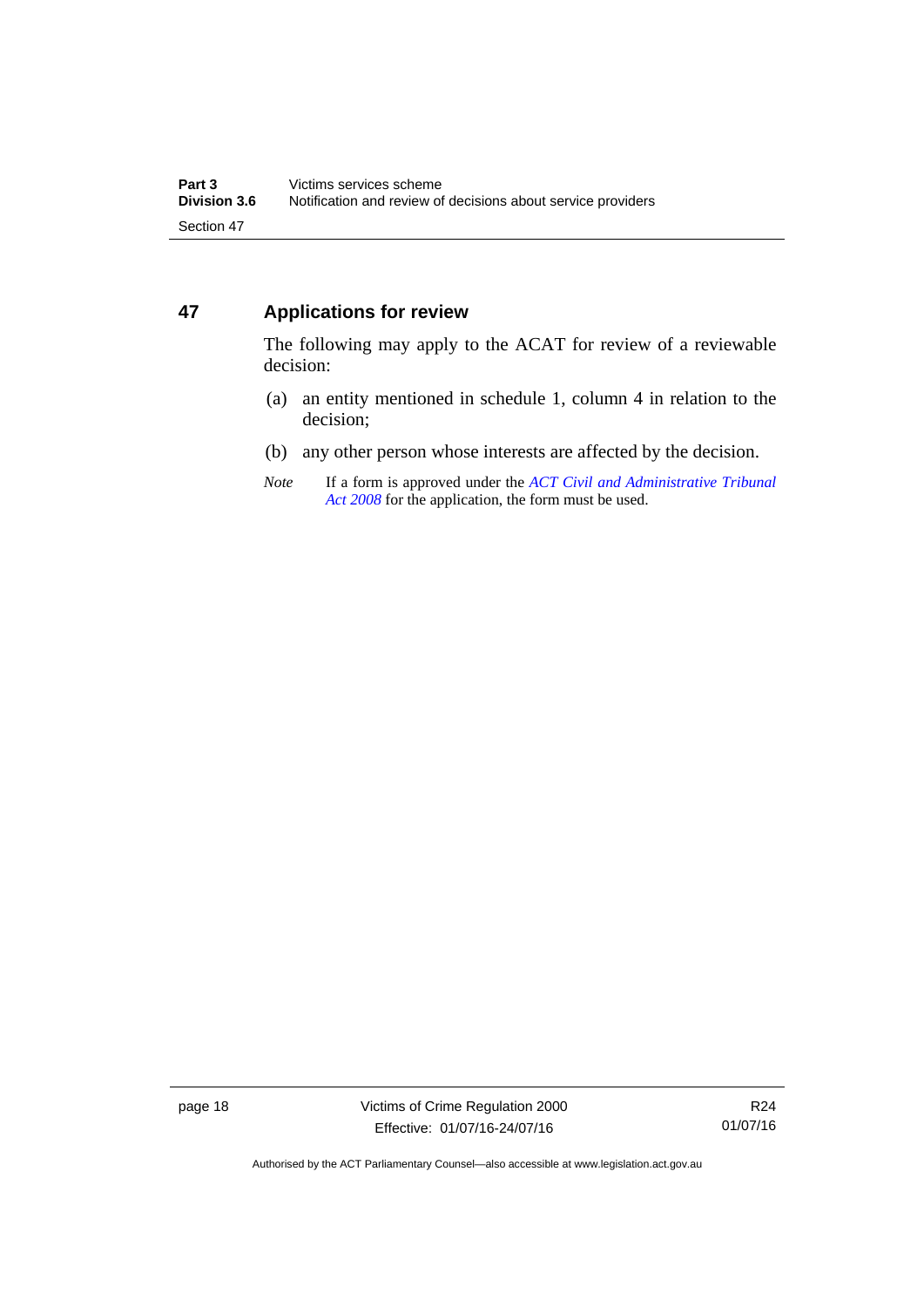## <span id="page-24-0"></span>**Part 4 Miscellaneous**

### <span id="page-24-1"></span>**47A Guidelines—victims services scheme etc**

- (1) The commissioner may make guidelines about—
	- (a) the way a victim is assessed for eligibility to use the victims services scheme; and
	- (b) the employment or engagement of people who will have contact with eligible victims; and
	- (c) the preparation, content and implementation of care plans; and
	- (d) the eligibility of entities to be approved or used as service providers; and
	- (e) the referral of victims to service providers or other entities dealing with victims; and
	- (f) the establishment and operation of volunteer programs; and
	- (g) the internal review of decisions made by the commissioner; and
	- (h) the holding of indemnity insurance by service providers; and
	- (i) other matters necessary or convenient to be decided with respect to the victims services scheme.
- (2) Guidelines are a notifiable instrument.

*Note* A notifiable instrument must be notified under the [Legislation Act](http://www.legislation.act.gov.au/a/2001-14).

<span id="page-24-2"></span>**48 Guidelines—volunteers** 

The commissioner may make guidelines about the following:

 (a) fixing minimum standards of qualifications or experience for people who volunteer to provide practical assistance and support to victims;

page 19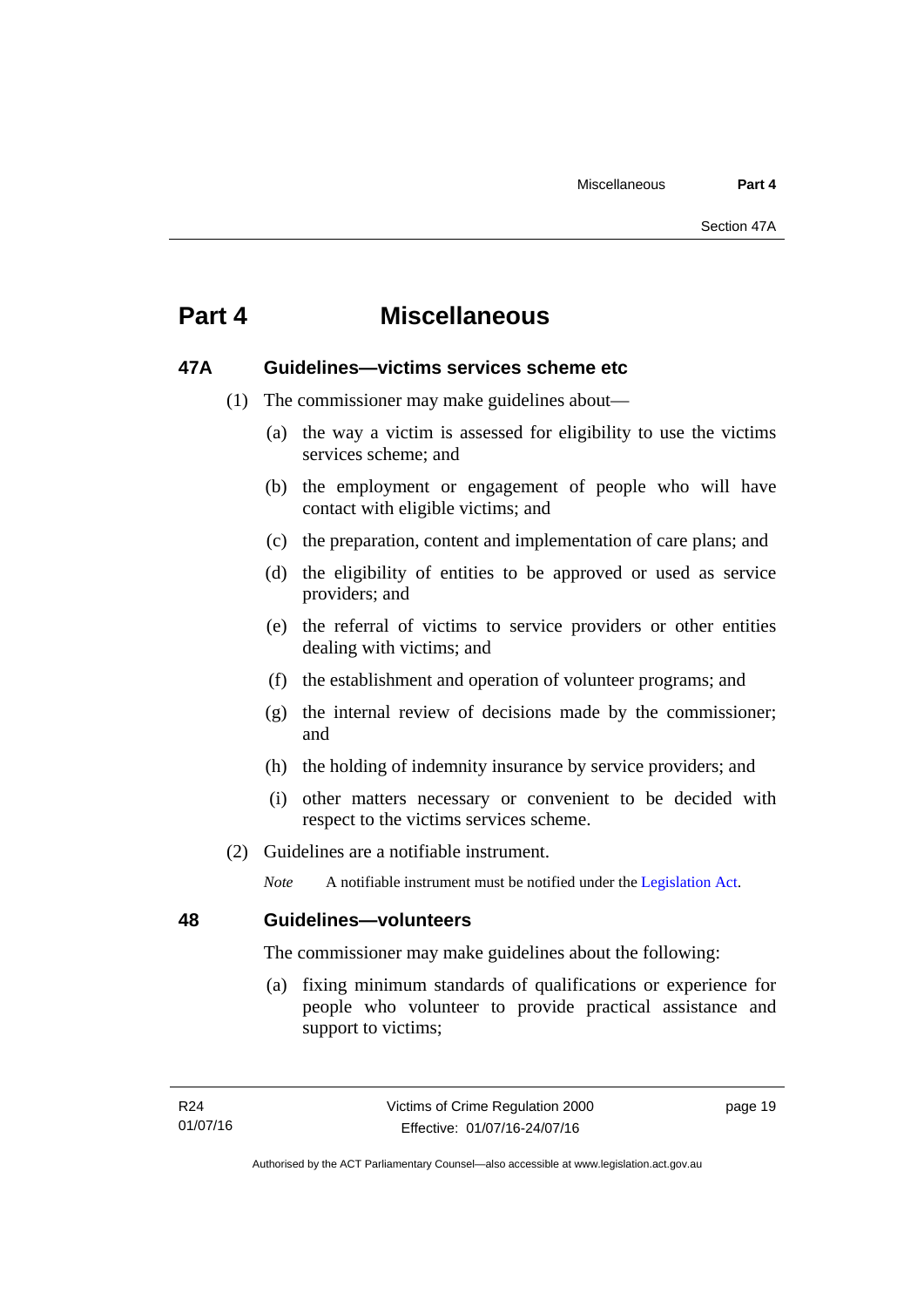### **Part 4** Miscellaneous

Section 48A

- (b) the experience or knowledge required by a volunteer;
- (c) the undertaking by a volunteer of continuing education in the provision of services to victims;
- (d) the undertaking by a volunteer of training courses about dealing with people from a diversity of ethnic and cultural backgrounds;
- (e) the use of people who have committed a serious crime as volunteers;
- (f) the supervision of volunteers and the conducting of assessments and evaluations of the services provided by volunteers;
- (g) the occupational health and safety of volunteers;
- (h) indemnity insurance for the acts or omissions of volunteers;
- (i) the debriefing of volunteers;
- (j) other matters necessary or convenient to be decided with respect to volunteers.

### <span id="page-25-0"></span>**48A Independent arbitrators**

- (1) The commissioner may approve independent arbitrators for this regulation.
- (2) A person is eligible to be approved as an independent arbitrator only if the person is an approved service provider.
- (3) The commissioner must keep a list of approved independent arbitrators.
- (4) The commissioner must keep the list open for inspection (without charge) by an eligible victim.
- (5) If asked by an eligible victim, the commissioner must give a copy of the list (without charge) to the victim.

R24 01/07/16

Authorised by the ACT Parliamentary Counsel—also accessible at www.legislation.act.gov.au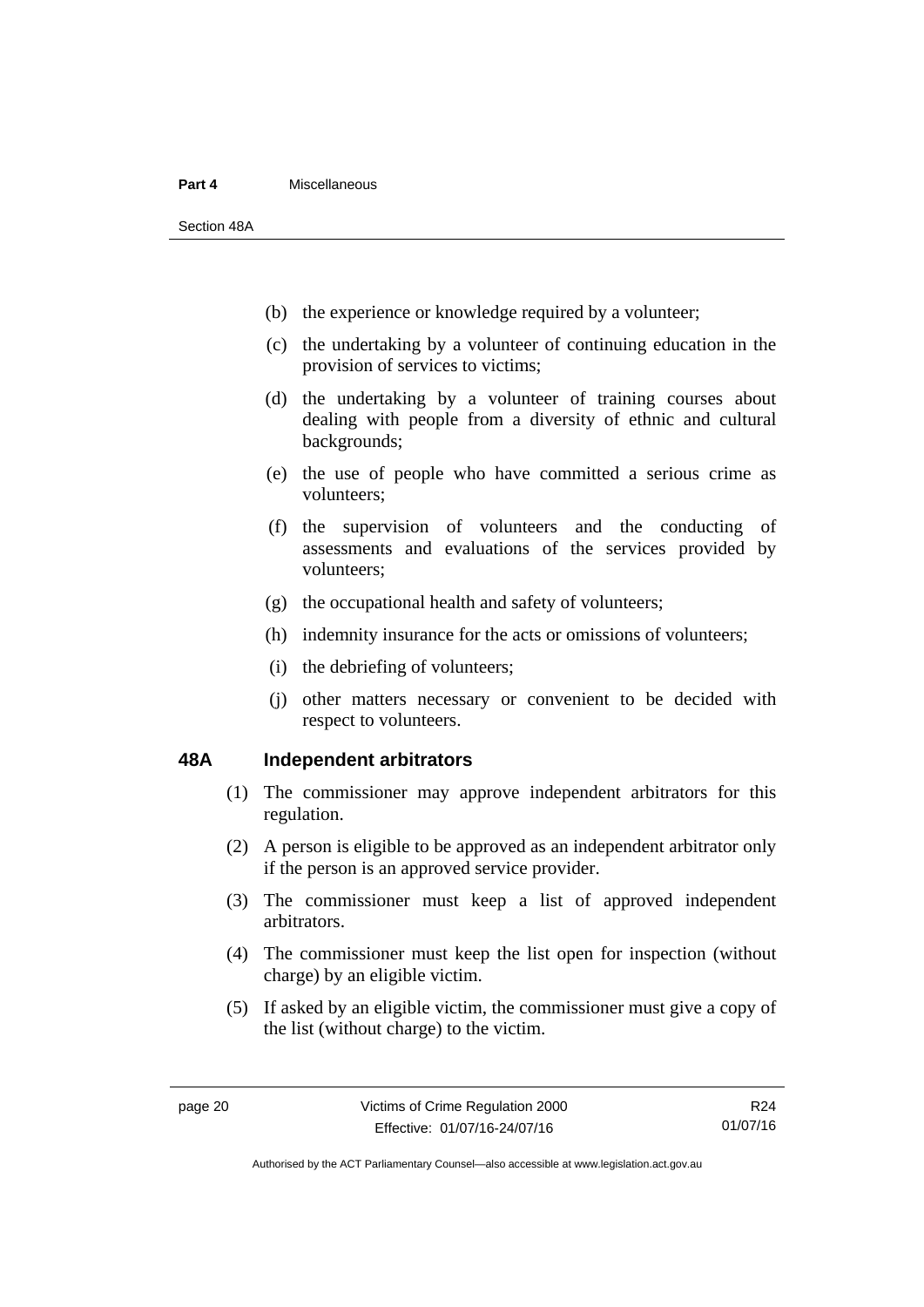### <span id="page-26-0"></span>**49 Annual reporting authority**

For the [Act,](http://www.legislation.act.gov.au/a/1994-83/default.asp) section 19 (2) (d), the director-general is the annual reporting authority for the victims services scheme.

### <span id="page-26-1"></span>**49A Victims services levy—excluded offences—Act, s 23**

The following offences are prescribed offences to which the victims services levy does not apply:

- (a) an offence mentioned in schedule 2;
- (b) an offence under the *[Heavy Vehicle National Law \(ACT\)](http://www.legislation.act.gov.au/a/db_49155/default.asp)*.
- *Note* A reference to an Act includes a reference to the statutory instruments made or in force under the Act, including any regulation (see [Legislation Act,](http://www.legislation.act.gov.au/a/2001-14) s 104).

### <span id="page-26-2"></span>**50 Determination of fees for services provided by service providers**

- (1) The Minister may, in writing, determine the fees that are payable for services provided to an eligible victim under this regulation by a service provider.
- (2) A determination is a disallowable instrument.
	- *Note* A disallowable instrument must be notified, and presented to the Legislative Assembly, under the [Legislation Act.](http://www.legislation.act.gov.au/a/2001-14)

### <span id="page-26-3"></span>**51 Approved forms**

(1) The Minister may, in writing, approve forms for this regulation.

*Note* For other provisions about forms, see the [Legislation Act,](http://www.legislation.act.gov.au/a/2001-14) s 255.

- (2) If the Minister approves a form for a particular purpose, the approved form must be used for that purpose.
- (3) An approved form is a notifiable instrument.

Note A notifiable instrument must be notified under the [Legislation Act](http://www.legislation.act.gov.au/a/2001-14).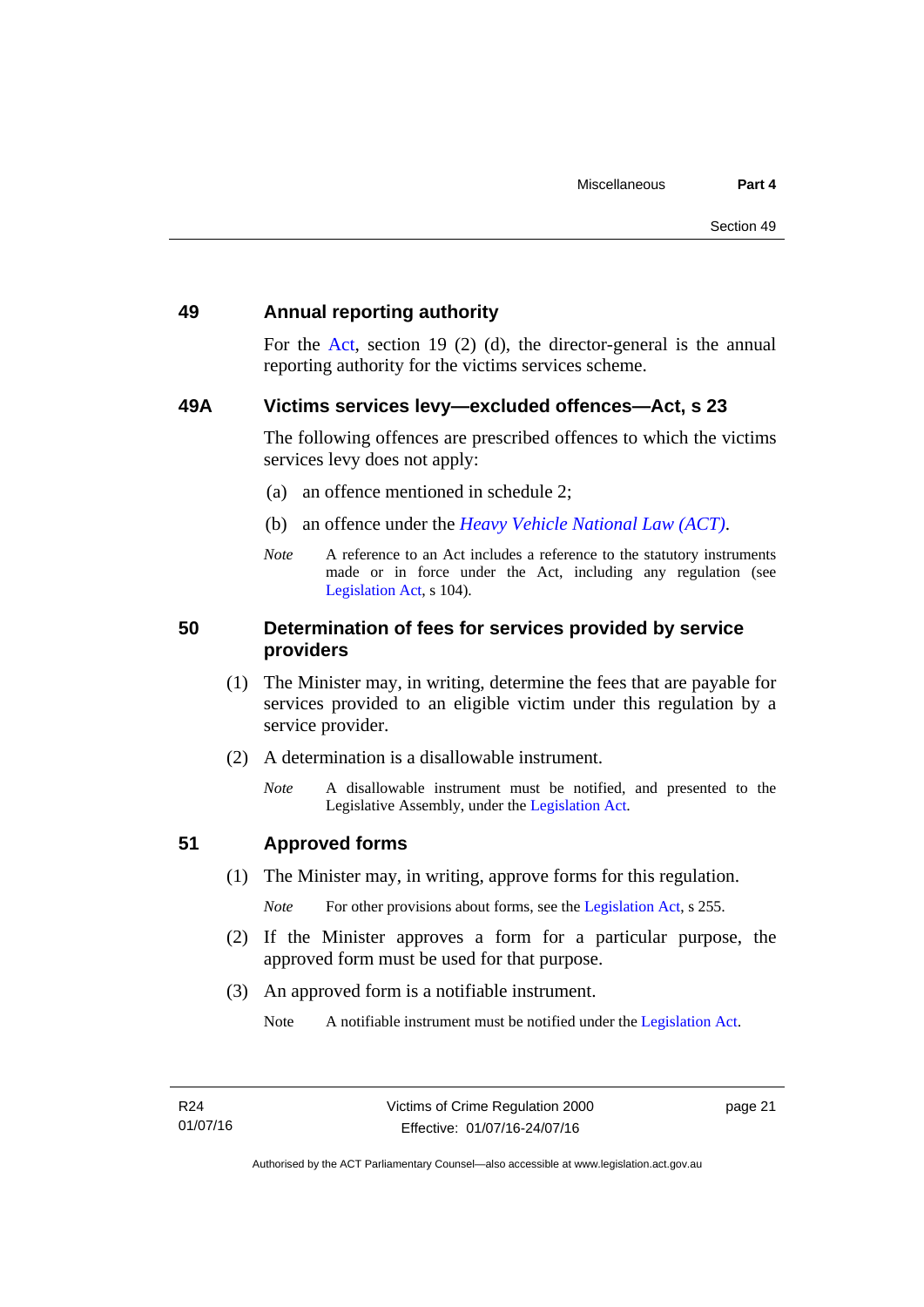## <span id="page-27-0"></span>**Schedule 1 Reviewable decisions about service providers**

(see div 3.6)

| column 1<br>item            | column <sub>2</sub><br>section | column 3<br>decision                         | column 4<br>entity                          |
|-----------------------------|--------------------------------|----------------------------------------------|---------------------------------------------|
| 1                           | 40                             | refuse to<br>approve<br>service<br>provider  | applicant                                   |
| $\mathcal{D}_{\mathcal{L}}$ | 42                             | suspend<br>service<br>provider's<br>approval | service provider                            |
| 3                           | 43                             | cancel<br>approval of<br>service<br>provider | person who was approved<br>service provider |

page 22 Victims of Crime Regulation 2000 Effective: 01/07/16-24/07/16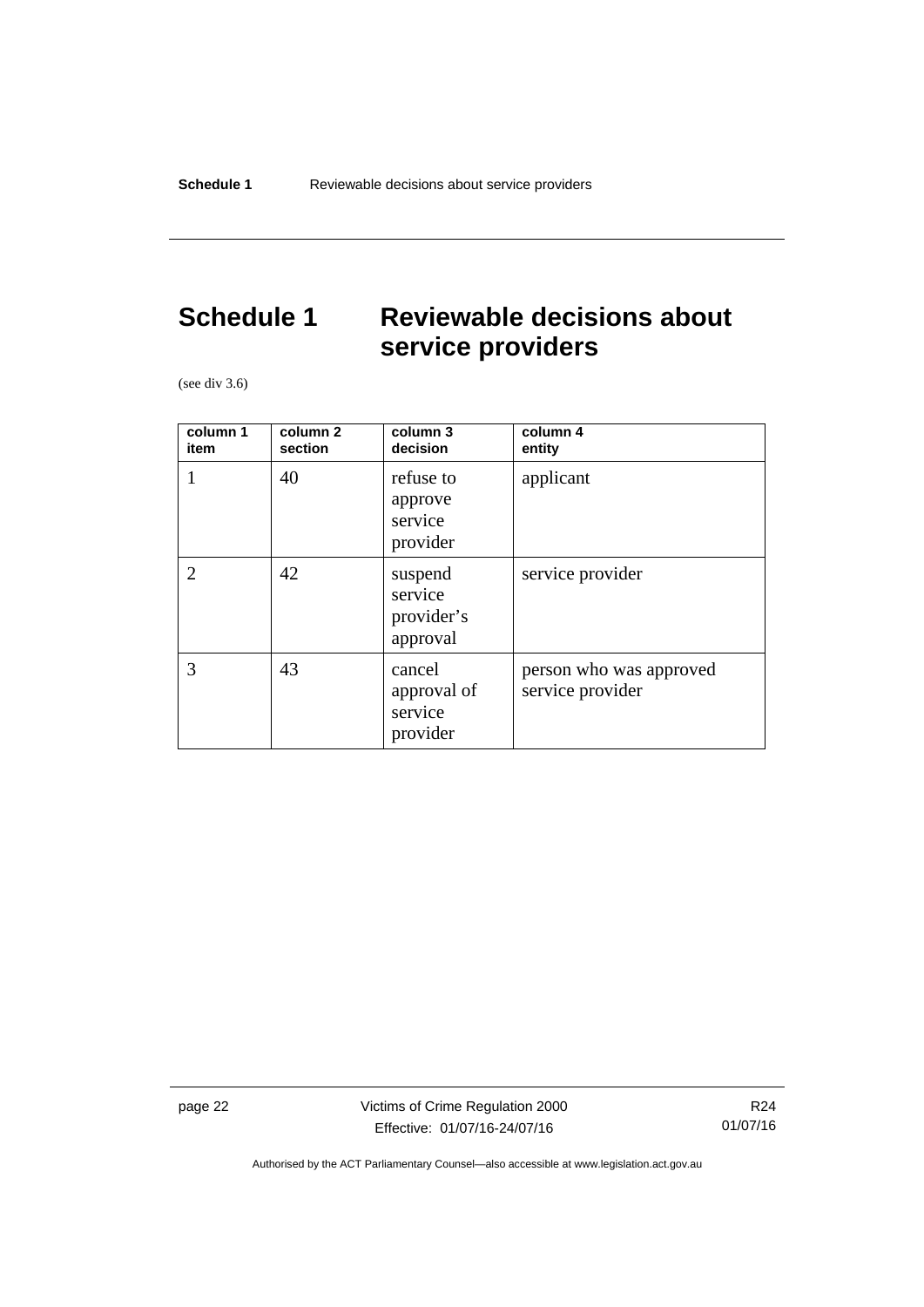## <span id="page-28-0"></span>**Schedule 2 Victims services levy excluded offences**

(s 49A)

## <span id="page-28-1"></span>**Part 2.1 Australian Road Rules**

| column 1<br>item | column <sub>2</sub><br>offence provision and, if<br>relevant, case | column 3<br>short description                            |
|------------------|--------------------------------------------------------------------|----------------------------------------------------------|
| 1                | 167                                                                | disobey no stopping sign                                 |
| $\overline{c}$   | 168(1)                                                             | disobey no parking sign                                  |
| 3                | 169                                                                | stop at side of road with continuous yellow<br>edge line |
| $\overline{4}$   | 170(1)                                                             | stop in intersection                                     |
| 5                | 170(2)                                                             | stop on/near intersection (traffic lights)               |
| 6                | 170(3)                                                             | stop on/near intersection (no traffic lights)            |
| 7                | 171(1)                                                             | stop on/near children's crossing                         |
| 8                | 172(1)                                                             | stop on/near pedestrian crossing                         |
| 9                | 173(1)                                                             | stop on/near marked foot crossing                        |
| 10               | 174(2)                                                             | stop near bicycle crossing lights                        |
| 11               | 175(1)                                                             | stop on/near level crossing                              |
| 12               | 176(1)                                                             | stop on clearway                                         |
| 13               | 177(1)                                                             | stop on freeway                                          |
| 14               | 178                                                                | stop in emergency stopping lane                          |
| 15               | 179(1)                                                             | stop in loading zone                                     |
| 16               | $179(2)$ (a)                                                       | stop in loading zone longer than $\frac{1}{2}$ hour      |
| 17               | $179(2)$ (b)                                                       | stop in loading zone longer than indicated               |
| 18               | 179(2)(c)                                                          | stop in loading zone longer than permitted               |

R24 01/07/16 Victims of Crime Regulation 2000 Effective: 01/07/16-24/07/16

page 23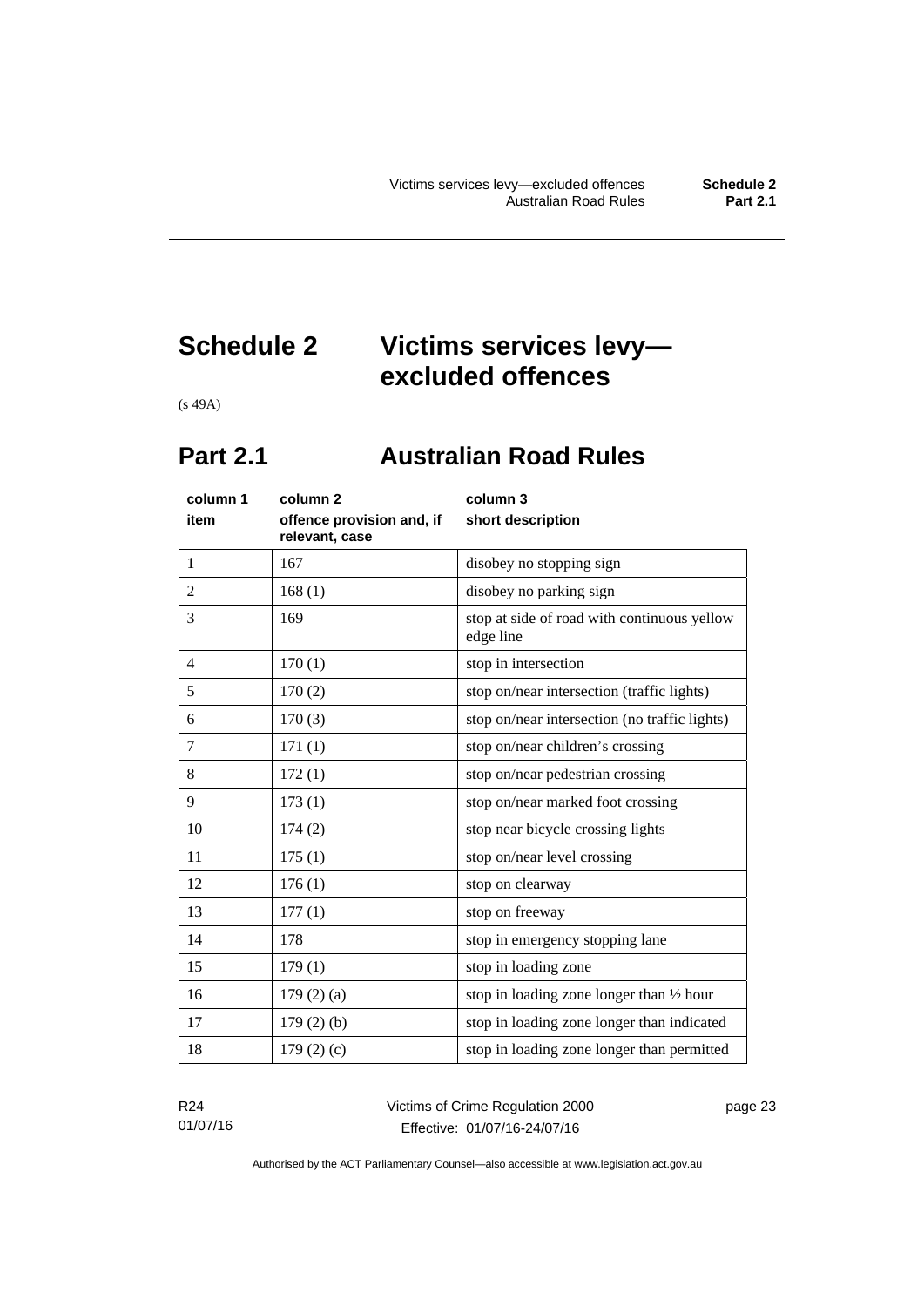### **Schedule 2** Victims services levy—excluded offences **Part 2.1 Australian Road Rules**

| column 1 | column <sub>2</sub>                                                                     | column 3                                                     |
|----------|-----------------------------------------------------------------------------------------|--------------------------------------------------------------|
| item     | offence provision and, if<br>relevant, case                                             | short description                                            |
| 19       | 180(1)                                                                                  | stop in truck zone                                           |
| 20       | 181(1)                                                                                  | stop in works zone                                           |
| 21       | 182(1)                                                                                  | stop in taxi zone                                            |
| 22       | 183(1)                                                                                  |                                                              |
| 22.1     | for a bus zone in a<br>clearway, transit lane<br>or bus lane                            | stop in bus zone (clearway/transit lane/bus<br>lane)         |
| 22.2     | other than for a bus<br>$\bullet$<br>zone in a clearway,<br>transit lane or bus<br>lane | stop in bus zone (not clearway/transit lane/<br>bus lane)    |
| 23       | 184(1)                                                                                  |                                                              |
| 23.1     | for a minibus zone in<br>a clearway, transit<br>lane or bus lane                        | stop in minibus zone (clearway/transit lane/<br>bus lane)    |
| 23.2     | other than for a<br>minibus zone in a<br>clearway, transit lane<br>or bus lane          | stop in minibus zone (not clearway/transit<br>lane/bus lane) |
| 24       | 185(1)                                                                                  | stop in permit zone                                          |
| 25       | 186(1)                                                                                  | stop in mail zone                                            |
| 26       | 187                                                                                     | stop in/on bus/transit/truck/bicycle/tram<br>lane/tracks     |
| 27       | 188                                                                                     | stop in shared zone                                          |
| 28       | 189(1)                                                                                  | double park                                                  |
| 29       | 190(1)                                                                                  | stop in/near safety zone                                     |
| 30       | 191                                                                                     | stop near obstruction so as to obstruct<br>traffic           |
| 31       | 192(1)                                                                                  | stop on structure                                            |

page 24 Victims of Crime Regulation 2000 Effective: 01/07/16-24/07/16

R24 01/07/16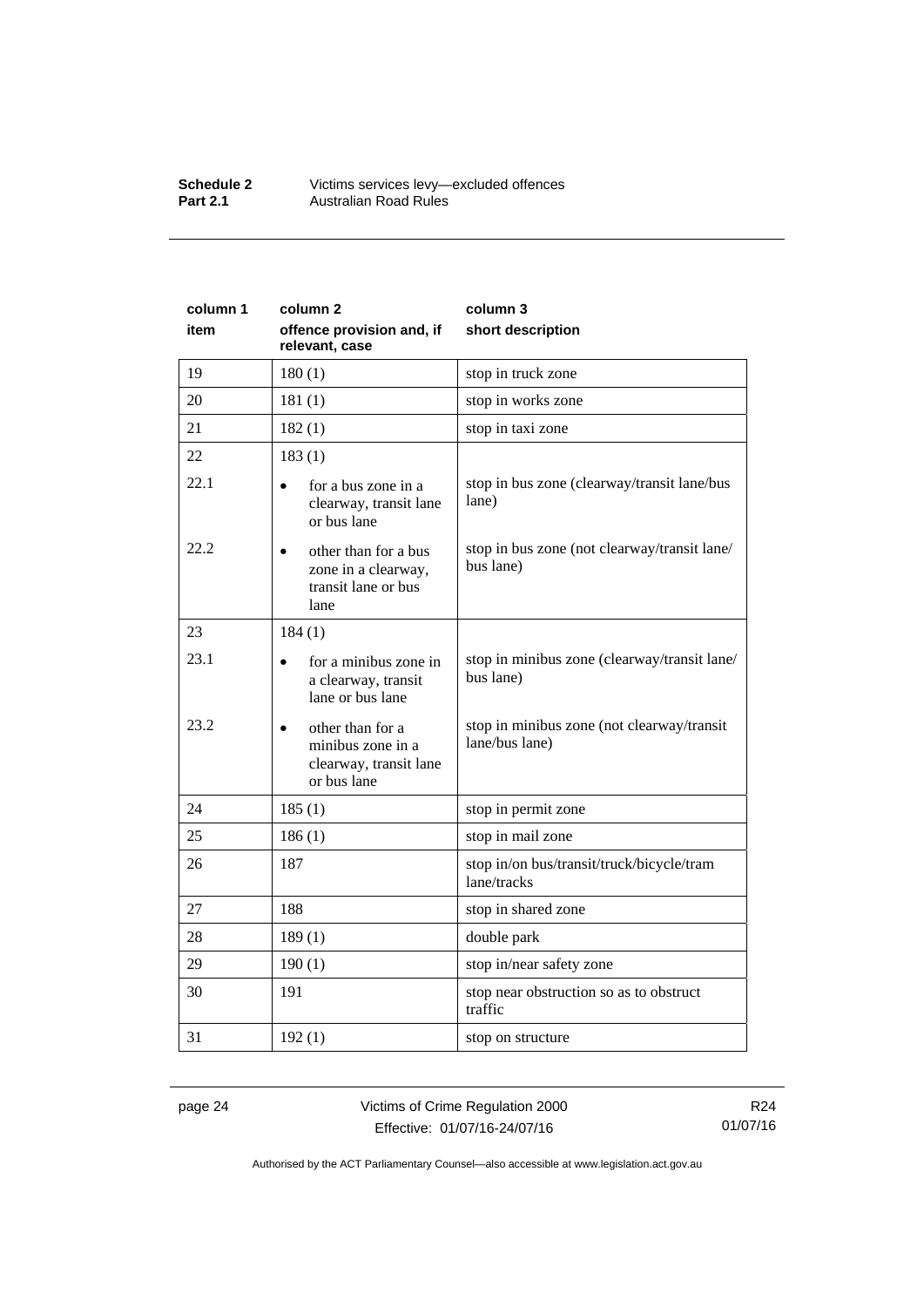| column 1<br>item | column 2<br>offence provision and, if<br>relevant, case | column 3<br>short description                        |
|------------------|---------------------------------------------------------|------------------------------------------------------|
| 32               | 192(2)                                                  | stop in tunnel/underpass                             |
| 33               | 193(1)                                                  | stop on crest/curve outside built-up area            |
| 34               | 194(1)                                                  | stop near fire hydrant/indicator/plug<br>indicator   |
| 35               | 195(1)                                                  | stop at/near bus stop                                |
| 36               | 196(1)                                                  | stop at/near tram stop                               |
| 37               | 197(1)                                                  | stop on path/strip in built-up area                  |
| 38               | 197(1A)                                                 | stop on painted island                               |
| 39               | 198(1)                                                  | obstruct access to ramp/path/passageway              |
| 40               | 198(2)                                                  | stop on/across driveway/other access<br>to/from land |
| 41               | 199(1)                                                  | stop near postbox                                    |
| 42               | 200(1)                                                  | not stop heavy/long vehicle on road<br>shoulder      |
| 43               | 200(2)                                                  | stop heavy/long vehicle longer than 1 hr             |
| 44               | 201                                                     | disobey bicycle parking sign                         |
| 45               | 202                                                     | disobey motorbike parking sign                       |
| 46               | 203(1)                                                  | stop in parking area for disabled                    |
| 47               | 203A                                                    | stop in slip lane                                    |
| 48               | 205                                                     | park continuously for longer than permitted          |
| 49               | 208(1)                                                  |                                                      |
| 49.1             | by contravening<br>208(2)                               | not parallel park in direction of travel             |
| 49.2             | by contravening<br>208(3)                               | not parallel park near left                          |
| 49.3             | by contravening<br>208(4)                               | not parallel park near road side                     |

R24 01/07/16 Victims of Crime Regulation 2000 Effective: 01/07/16-24/07/16

page 25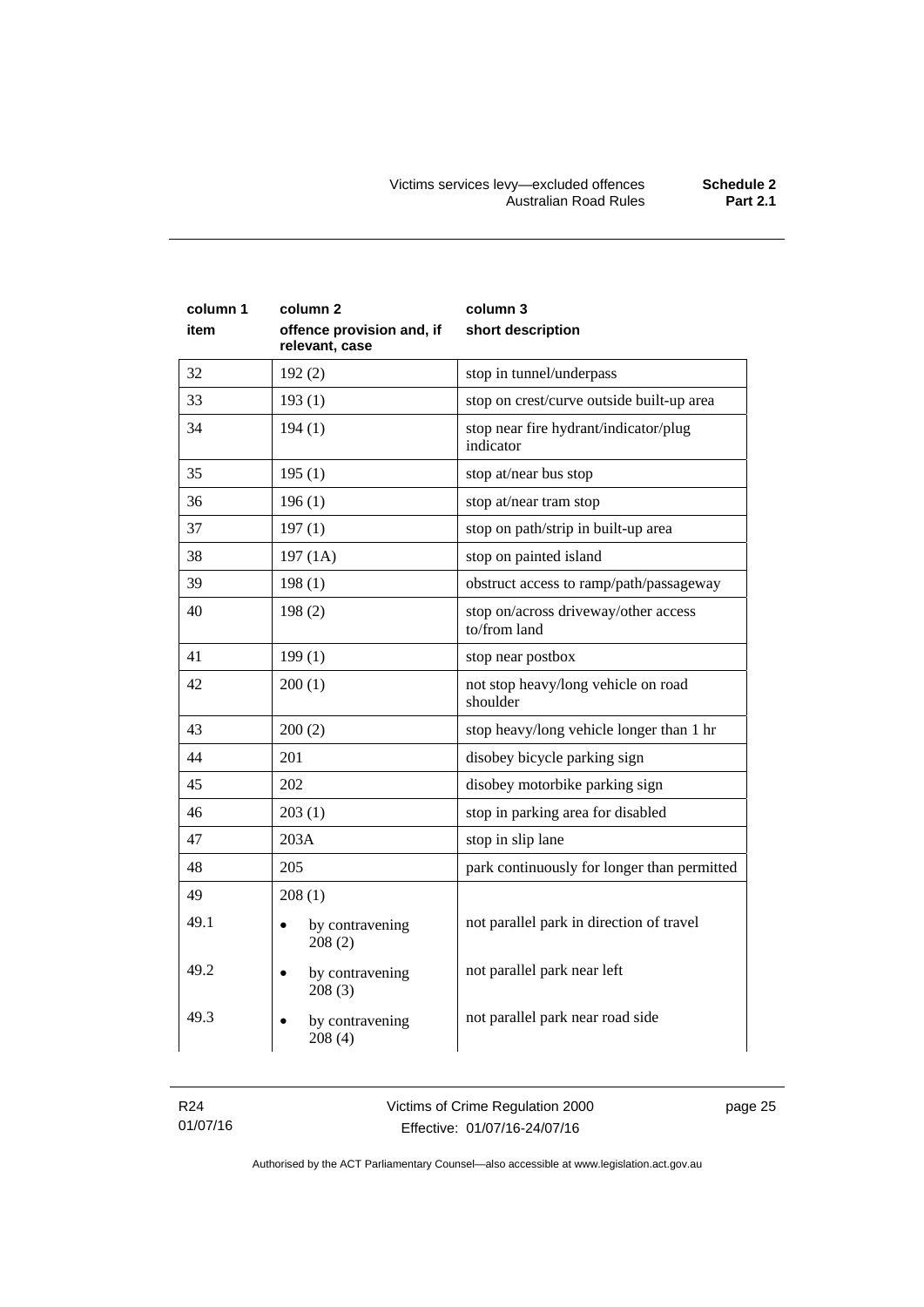### **Schedule 2** Victims services levy—excluded offences **Part 2.1 Australian Road Rules**

| column 1 | column <sub>2</sub>                         | column 3                                                         |
|----------|---------------------------------------------|------------------------------------------------------------------|
| item     | offence provision and, if<br>relevant, case | short description                                                |
| 49.4     | by contravening<br>$\bullet$<br>208(5)      | parallel park close to front/back of vehicle                     |
| 49.5     | by contravening<br>208(6)                   | parallel park close to dividing line/strip                       |
| 49.6     | by contravening<br>208(7)                   | parallel park close if no dividing line/strip                    |
| 49.7     | by contravening<br>208(8)                   | park so as to obstruct vehicles/pedestrians                      |
| 50       | 208A(1)                                     | not parallel park in direction of travel in<br>road related area |
| 51       | 209(2)(a)                                   | not parallel park in direction of travel                         |
| 52       | 209(2)(c)                                   | parallel park close to front/back of vehicle                     |
| 53       | 210(1)                                      |                                                                  |
| 53.1     | by contravening<br>210(2)(a)                | not park at specified angle                                      |
| 53.2     | by contravening<br>210(2)(b)                | not park rear out at specified angle                             |
| 53.3     | by contravening<br>210(2A)(a)               | not park at 45° (no angle specified)                             |
| 53.4     | by contravening<br>210(2A)(b)               | not park rear out at 45°                                         |
| 53.5     | by contravening<br>210(3)(a)                | not park at 90°                                                  |
| 53.6     | by contravening<br>$210(3)$ (b) (i)         | not park rear in/front in at 90° as specified                    |
| 53.7     | by contravening<br>210(4)(a)(i)             | not park rear in at specified angle                              |
| 53.8     | by contravening<br>$210(4)$ (a) (ii)        | not park rear in at 45° (no angle specified)                     |

page 26 Victims of Crime Regulation 2000 Effective: 01/07/16-24/07/16

R24 01/07/16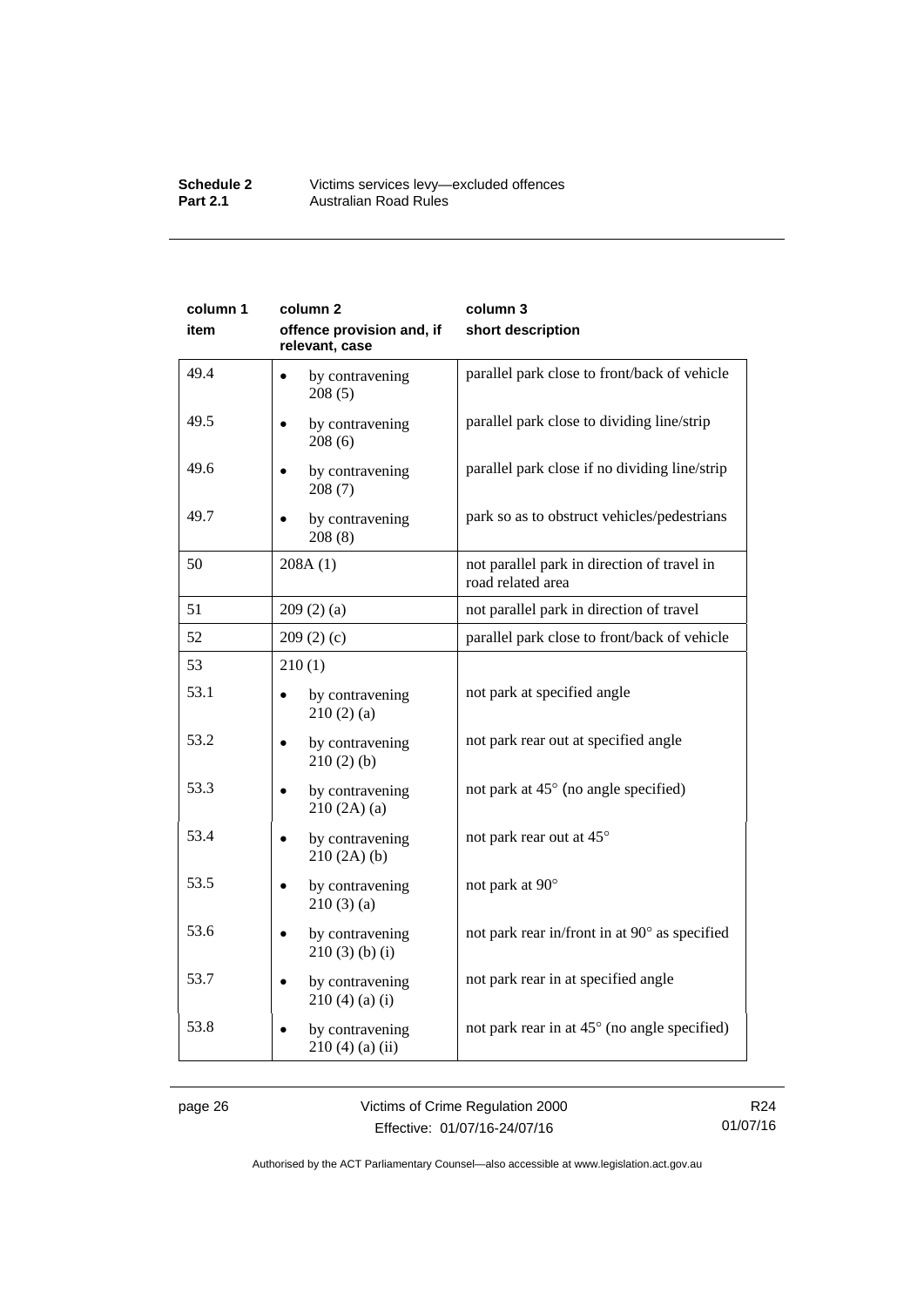| column 1<br>item | column 2<br>offence provision and, if<br>relevant, case | column 3<br>short description        |
|------------------|---------------------------------------------------------|--------------------------------------|
| 54               | 211(1)                                                  | disobey park in bays only sign       |
| 55               | 211(2)                                                  | not park wholly within parking bay   |
| 56               | 211(3)                                                  | use more parking bays than necessary |

R24 01/07/16 Victims of Crime Regulation 2000 Effective: 01/07/16-24/07/16

page 27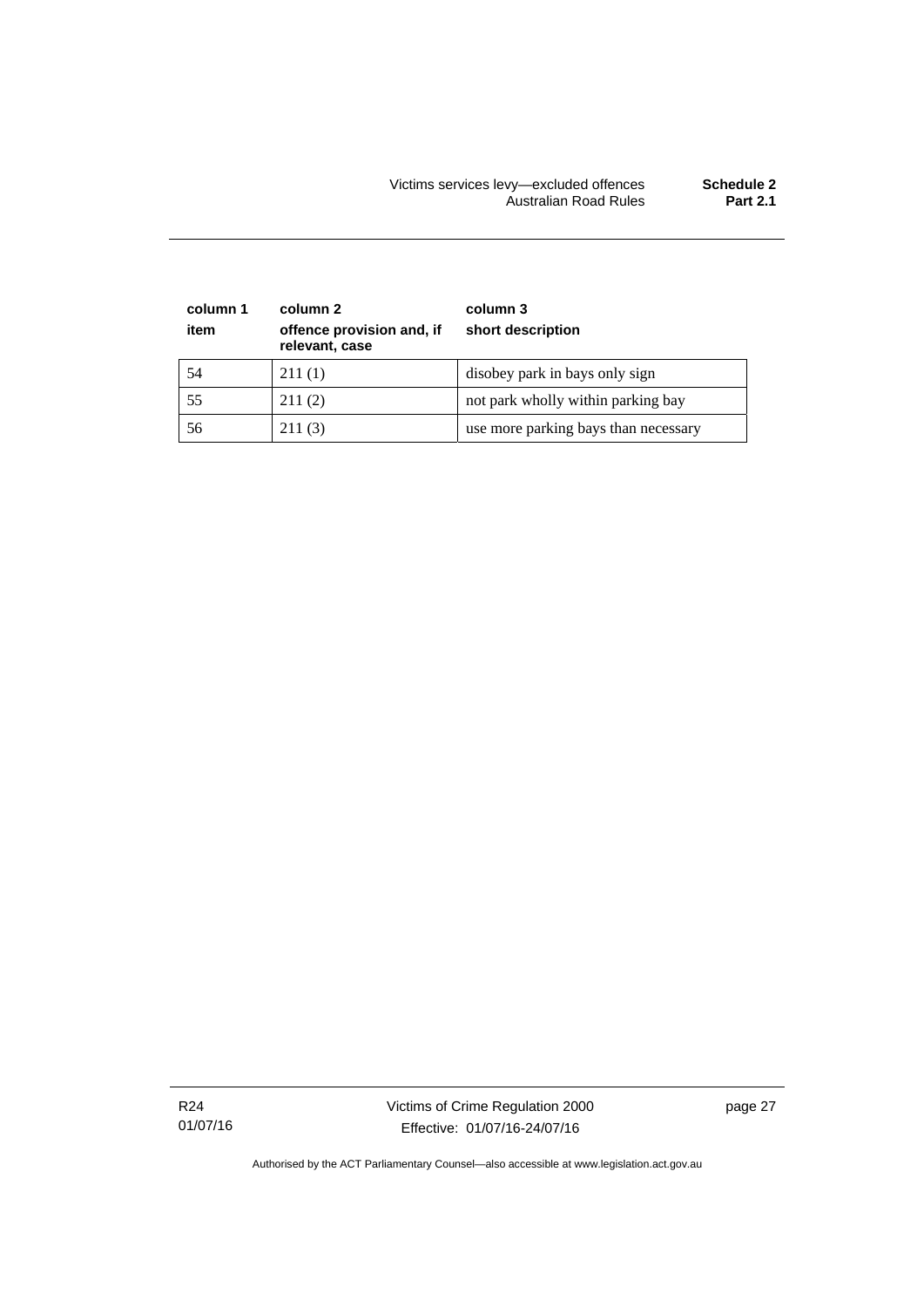## <span id="page-33-0"></span>**Part 2.2 Road Transport (Safety and Traffic Management) Regulation 2000**

| column 1       | column <sub>2</sub>                         | column 3                                                                       |
|----------------|---------------------------------------------|--------------------------------------------------------------------------------|
| item           | offence provision and, if<br>relevant, case | short description                                                              |
| 1              | 44(1)                                       | park outside metered space                                                     |
| $\overline{2}$ | 44(2)                                       | park in occupied metered space                                                 |
| 3              | 44 (3)                                      | park not completely in metered space                                           |
| 4              | 44A(1)                                      | park without paying meter fee                                                  |
| 5              | 44B(1)                                      | park after meter expired                                                       |
| 6              | 44B (2)                                     | park for longer than allowed by meter signs                                    |
| $\tau$         | 46(2)                                       | park in closed metered space                                                   |
| 8              | 49(1)                                       | park outside ticket space                                                      |
| 9              | 49(3)                                       | park in occupied ticket space                                                  |
| 10             | 49 (4)                                      | park not completely in ticket space                                            |
| 11             | 49A (1)                                     | park without current/current equivalent<br>ticket displayed/properly displayed |
| 12             | 49B(1)                                      | park after ticket expired                                                      |
| 13             | 49B(2)                                      | park after e-payment period ended                                              |
| 14             | 49B (3)                                     | park for longer than allowed by ticket signs                                   |
| 15             | 51(3)                                       | park in closed ticket area/space                                               |
| 16             | 52(2)(a)                                    | display thing falsely resembling parking<br>ticket                             |
| 17             | 52 $(2)$ $(b)$                              | display changed/damaged/defaced parking<br>ticket                              |

page 28 Victims of Crime Regulation 2000 Effective: 01/07/16-24/07/16

R24 01/07/16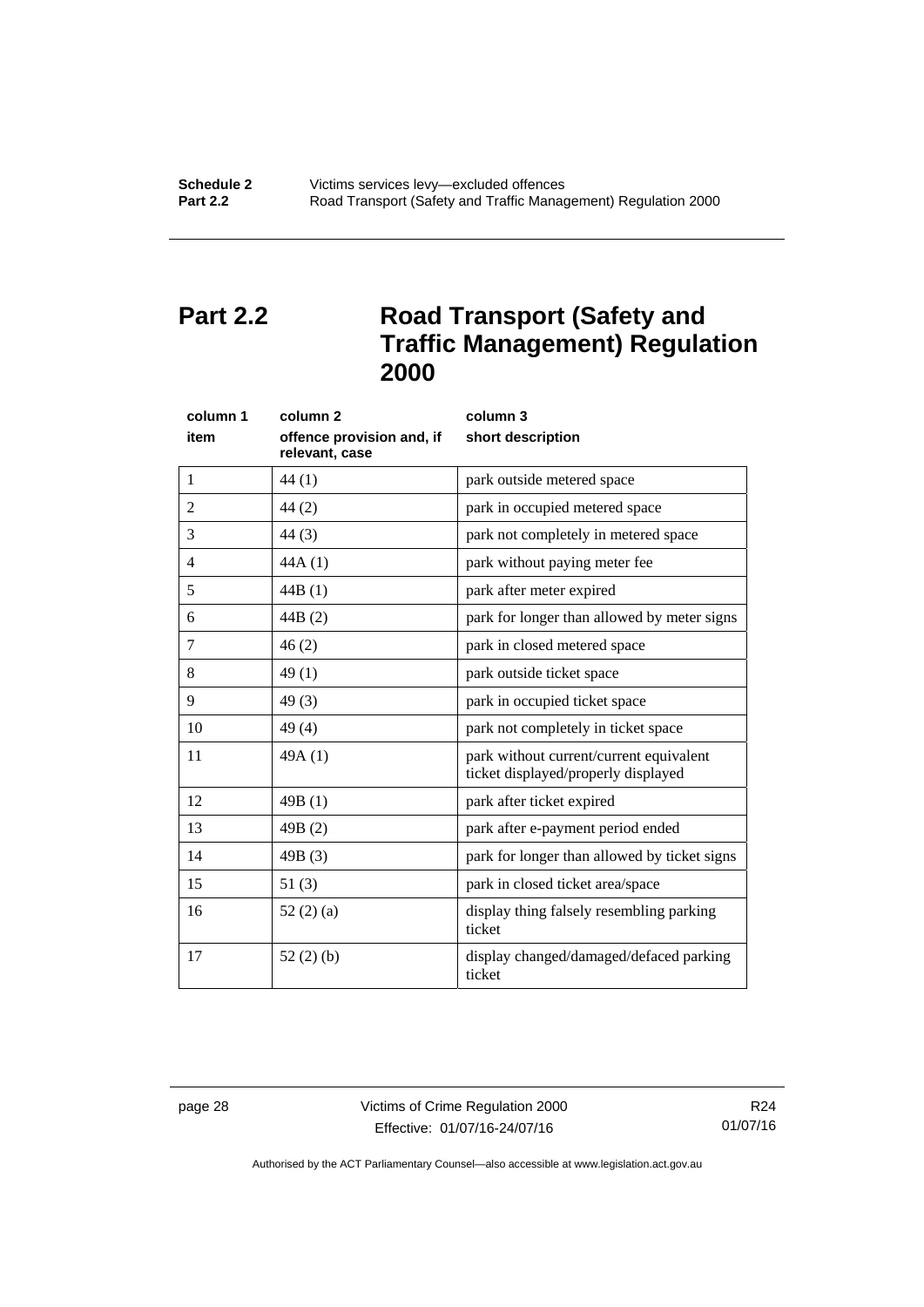| column 1<br>item | column <sub>2</sub><br>offence provision and, if<br>relevant, case                      | column 3<br>short description                                                                                                                          |
|------------------|-----------------------------------------------------------------------------------------|--------------------------------------------------------------------------------------------------------------------------------------------------------|
| 18               | 57A(1)                                                                                  |                                                                                                                                                        |
| 18.1             | for a bus zone in a<br>clearway, transit lane<br>or bus lane                            | stop public bus in bus zone<br>(clearway/transit lane/bus lane)                                                                                        |
| 18.2             | other than for a bus<br>$\bullet$<br>zone in a clearway,<br>transit lane or bus<br>lane | stop public bus in bus zone (not<br>clearway/transit lane/bus lane)                                                                                    |
| 19               | 57A(3)                                                                                  | stop public bus at/near bus stop                                                                                                                       |
| 20               | 85(2)                                                                                   | park stock truck/enclosed<br>semitrailer/commercial vehicle with<br>height $>$ 3.6m on residential land                                                |
| 21               | 85A                                                                                     | park more than 1 heavy vehicle/second<br>heavy vehicle on residential land                                                                             |
| 22               | 85B                                                                                     | park heavy vehicle on residential land—<br>any part of vehicle in front of setback line<br>of front boundary/less than 1.5m from any<br>other boundary |
| 23               | 86(2)                                                                                   | park vehicle/combination with<br>length $>$ 7.5m and GVM $>$ 4.5t on land<br>adjoining residential land longer than<br>1 hour                          |
| 24               | 87(2)                                                                                   | park commercial vehicle with length $> 6m/$<br>height $> 2.6$ m/GVM $> 3.75$ t on residential<br>land with multi-unit development                      |

R24 01/07/16 page 29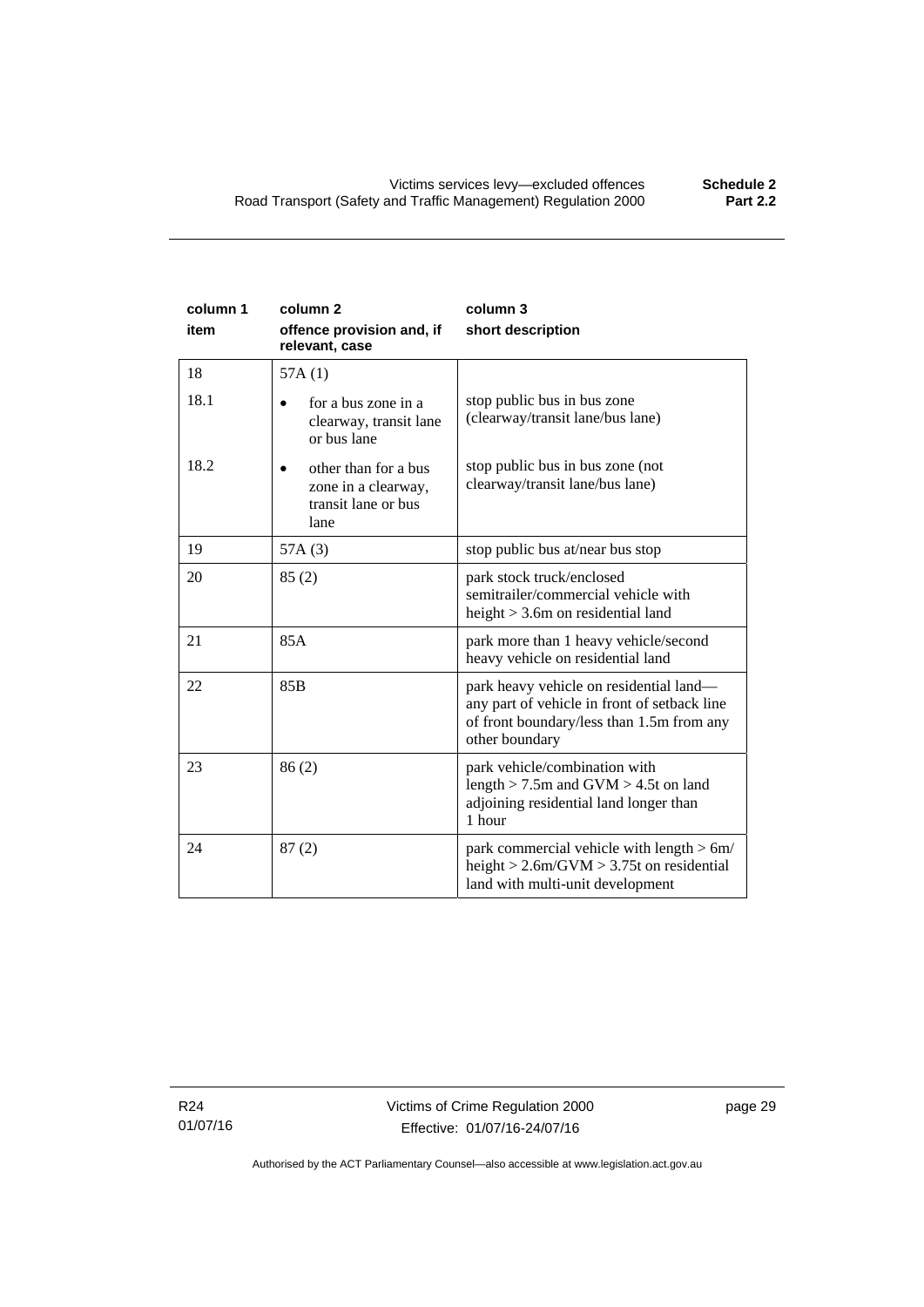### **Schedule 2 Victims services levy—excluded offences**<br>**Part 2.3 Australian National University Act 1991 (C Part 2.3** Australian National University Act 1991 (Cwlth)—Parking and Traffic Statute (No 2) 2007

## <span id="page-35-0"></span>**Part 2.3 Australian National University Act 1991 (Cwlth)—Parking and Traffic Statute (No 2) 2007**

| column 1       | column <sub>2</sub>                         | column 3                                                                                           |
|----------------|---------------------------------------------|----------------------------------------------------------------------------------------------------|
| item           | offence provision and, if<br>relevant, case | short description                                                                                  |
| 1              | 16(1)                                       | stand or park without voucher displayed                                                            |
| $\overline{2}$ | 16(2)                                       | stand or park after voucher expired                                                                |
| 3              | 29(3)(a)                                    | park outside marked parking bay                                                                    |
| $\overline{4}$ | 29(3)(b)                                    | park on or across bay road marking                                                                 |
| 5              | 29(4)(a)                                    | park in a way that obstructs other drivers                                                         |
| 6              | 29(4)(b)                                    | park in a way that impedes other drivers                                                           |
| 7              | 29(4)(c)                                    | park in a way that inconveniences other<br>drivers                                                 |
| 8              | 30(3)                                       | park in loading zone                                                                               |
| 9              | 30(4)(a)                                    | park in loading zone after unloading or<br>loading completed                                       |
| 10             | 30(4)(b)                                    | park in loading zone longer than signs<br>indicate                                                 |
| 11             | 31(1)                                       |                                                                                                    |
| 11.1           | in the case of parking<br>a vehicle         | park in area other than road or off-street<br>parking area without permission                      |
| 12             | 32(1)                                       | stop or park other than adjacent to<br>left-hand road boundary                                     |
| 13             | 32(2)                                       | stop or park adjacent to right-hand road<br>boundary other than in accordance with<br>parking sign |
| 14             | 33(1)                                       | park contrary to road marking or parking<br>sign                                                   |
| 15             | 33(2)                                       | stop or park contrary to no stopping sign                                                          |

page 30 Victims of Crime Regulation 2000 Effective: 01/07/16-24/07/16

R24 01/07/16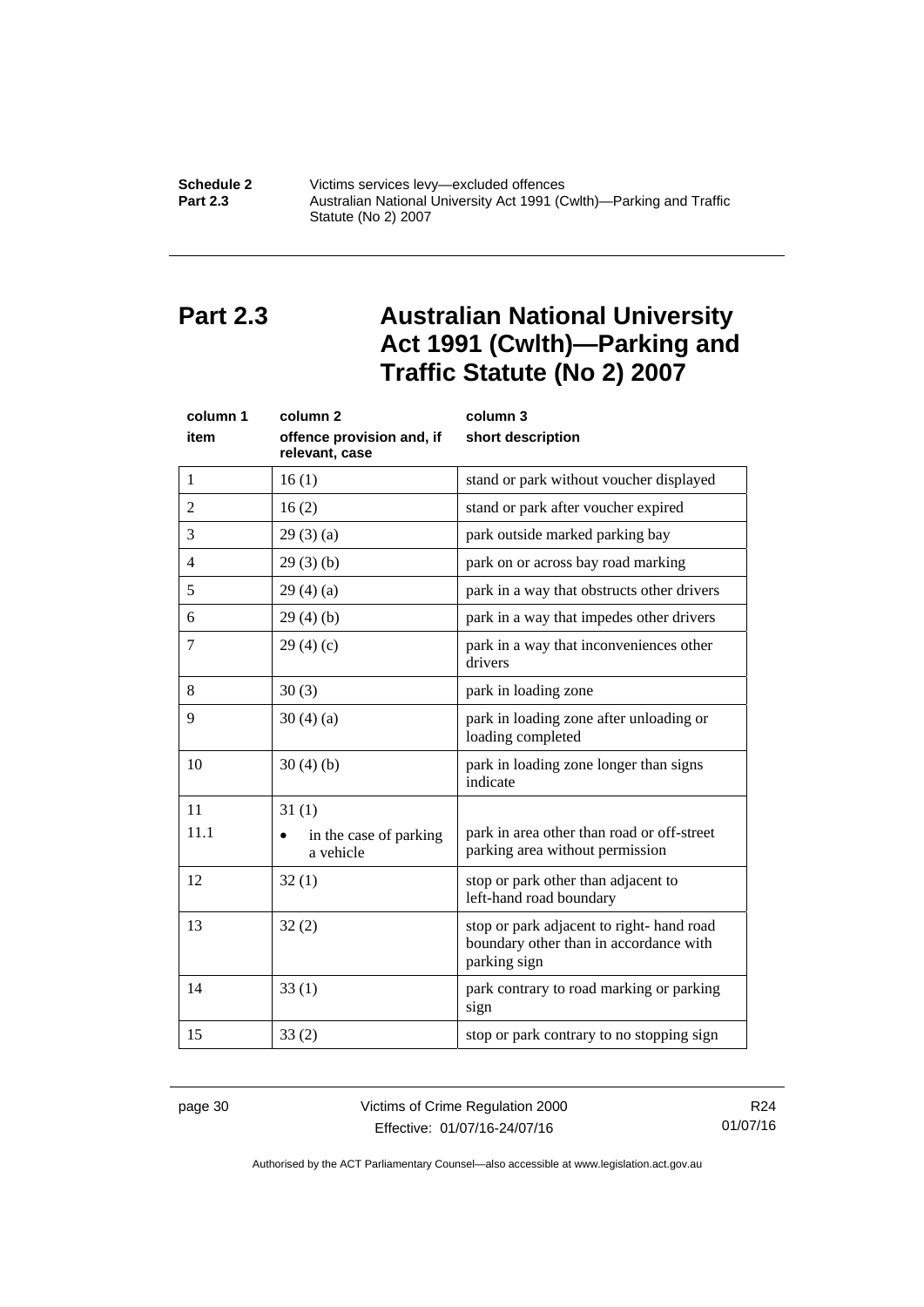| column 1<br>item | column <sub>2</sub><br>offence provision and, if<br>relevant, case | column 3<br>short description                                                       |
|------------------|--------------------------------------------------------------------|-------------------------------------------------------------------------------------|
| 16               | 33(3)(a)                                                           | stop or park alongside red kerb or barrier                                          |
| 17               | 33(3)(b)                                                           | stop or park over red kerb or red part of<br>road                                   |
| 18               | 33(4)                                                              | park contrary to no parking sign                                                    |
| 19               | 33(5)(a)                                                           | park alongside yellow kerb or barrier                                               |
| 20               | 33(5)(b)                                                           | park over yellow kerb or yellow part of<br>road                                     |
| 21               | 33(6)                                                              | park adjacent to road side or parking area<br>marked with continuous yellow line    |
| 22               | 33(7)(a)                                                           | park contrary to time period indicated on<br>parking sign                           |
| 23               | 33(7)(b)                                                           | not park at specified angle indicated on<br>parking sign                            |
| 24               | 33 $(7)(c)(i)$                                                     | park unauthorised vehicle in authorised<br>vehicle area contrary to parking sign    |
| 25               | 33 $(7)$ (c) (ii)                                                  | park in authorised vehicle area without<br>displaying label                         |
| 26               | 33 $(7)(d)(i)$                                                     | park in permit parking area without permit                                          |
| 27               | 33 $(7)$ $(d)$ $(ii)$                                              | park in permit parking area without<br>displaying permit parking label              |
| 28               | 34(1)                                                              | stop or park in bus stop                                                            |
| 29               | 35(1)                                                              | park or stop in off-road parking area<br>contrary to no parking or no stopping sign |
| 30               | 35(2)                                                              | park or stop in off-road parking area<br>contrary to time period indicated on sign  |
| 31               | 35(3)(a)                                                           | park unauthorised vehicle in off-road<br>authorised vehicle area contrary to sign   |
| 32               | 35(3)(b)                                                           | park in off-road authorised vehicle area<br>without displaying label                |

R24 01/07/16 Victims of Crime Regulation 2000 Effective: 01/07/16-24/07/16

page 31

Authorised by the ACT Parliamentary Counsel—also accessible at www.legislation.act.gov.au

**Part 2.3**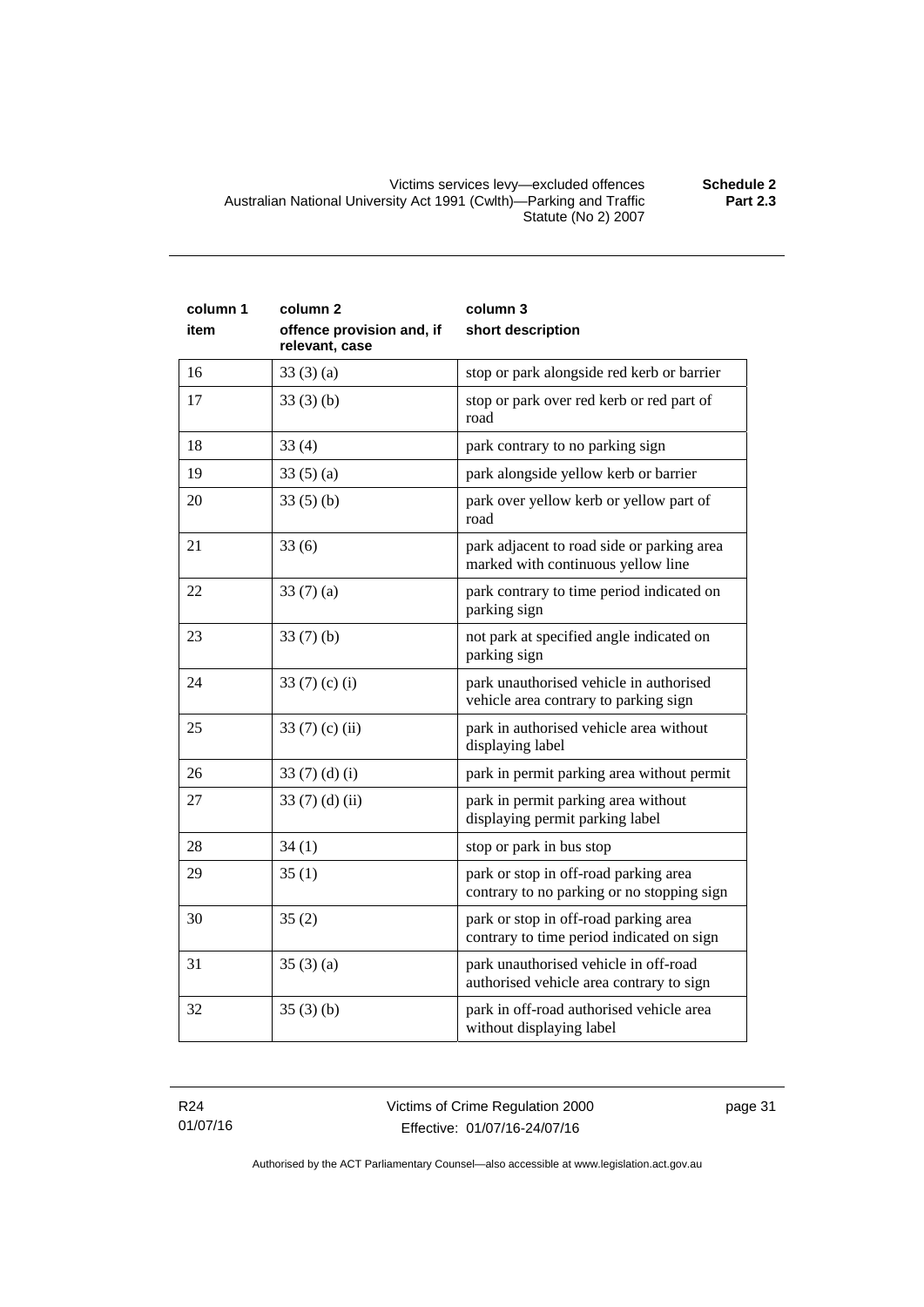| <b>Schedule 2</b> | Victims services levy-excluded offences                                                    |
|-------------------|--------------------------------------------------------------------------------------------|
| <b>Part 2.3</b>   | Australian National University Act 1991 (Cwlth)—Parking and Traffic<br>Statute (No 2) 2007 |

| column 1<br>item | column 2<br>offence provision and, if<br>relevant, case | column 3<br>short description                                                                  |
|------------------|---------------------------------------------------------|------------------------------------------------------------------------------------------------|
| 33               | 35(3)(c)                                                | park in off-road disabled driver vehicle<br>area without displaying valid disability<br>permit |
| 34               | 35(4)                                                   | park in off-road permit parking area<br>without displaying permit parking label                |
| 35               | 36(1)                                                   | stop or park so as to cause<br>danger/obstruction/inconvenience                                |

page 32 Victims of Crime Regulation 2000 Effective: 01/07/16-24/07/16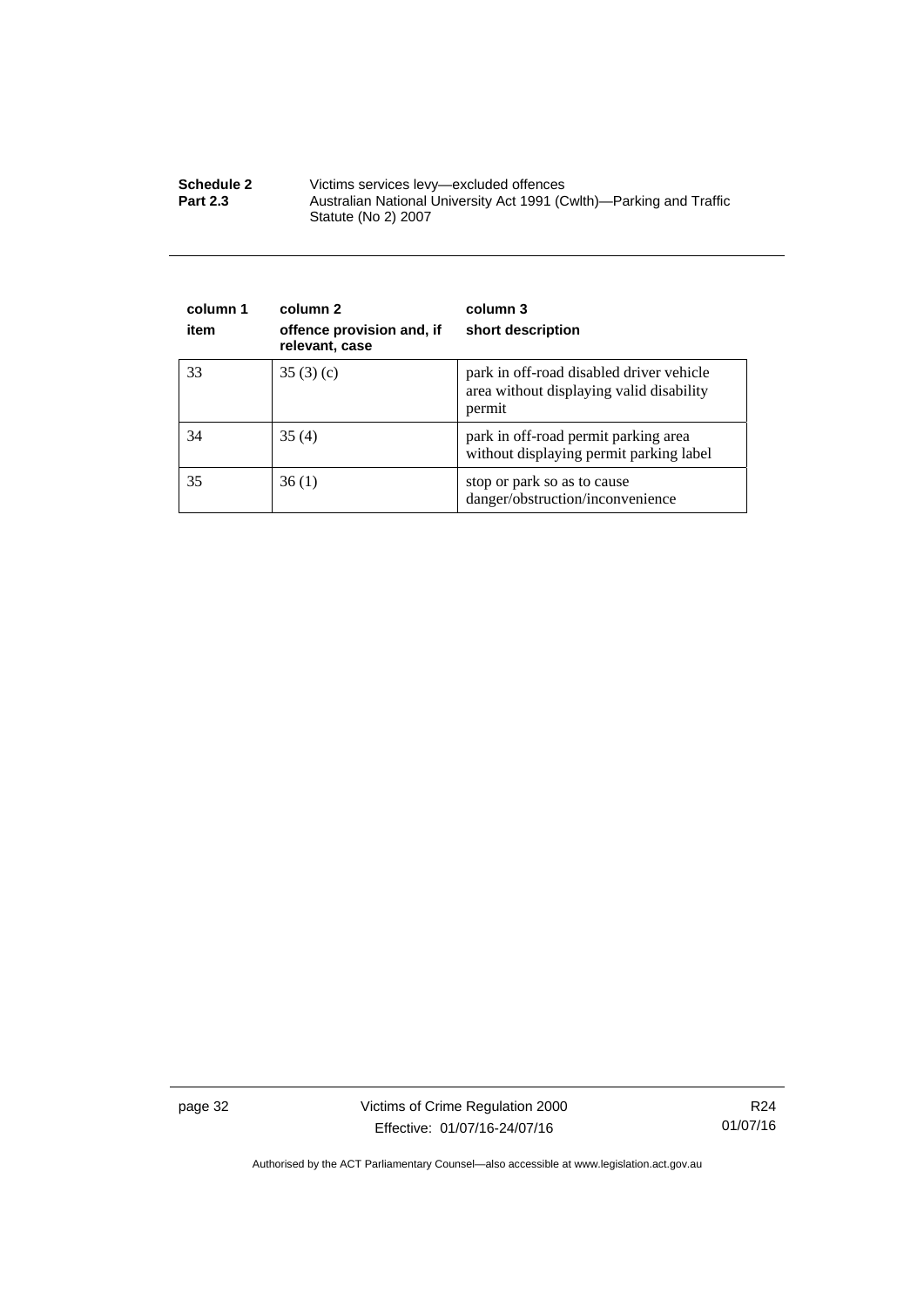## <span id="page-38-0"></span>**Dictionary**

(see s 3)

*Note 1* The [Legislation Act](http://www.legislation.act.gov.au/a/2001-14) contains definitions and other provisions relevant to this Act.

*Note 2* For example, the [Legislation Act,](http://www.legislation.act.gov.au/a/2001-14) dict, pt 1, defines the following terms:

- ACAT
- chief police officer
- director-general (see s 163)
- disallowable instrument
- DPP
- entity
- found guilty
- health practitioner
- health services commissioner
- human rights commission
- lawyer
- Magistrates Court
- **Minister**
- reviewable decision notice
- Supreme Court.
- *Note 3* Terms used in this regulation have the same meaning that they have in the *[Victims of Crime Act 1994](http://www.legislation.act.gov.au/a/1994-83)* (see [Legislation Act,](http://www.legislation.act.gov.au/a/2001-14) s 148). For example, the following terms are defined in the *[Victims of Crime Act](http://www.legislation.act.gov.au/a/1994-83)  [1994](http://www.legislation.act.gov.au/a/1994-83)*, dict:
	- commissioner
	- harm
	- victim
	- victims advisory board.

*affected person*, for division 3.2 (Notification and review of eligibility decisions)—see section 25.

*approved service provider* means a person approved as a service provider under section 40 (Approved service providers).

page 33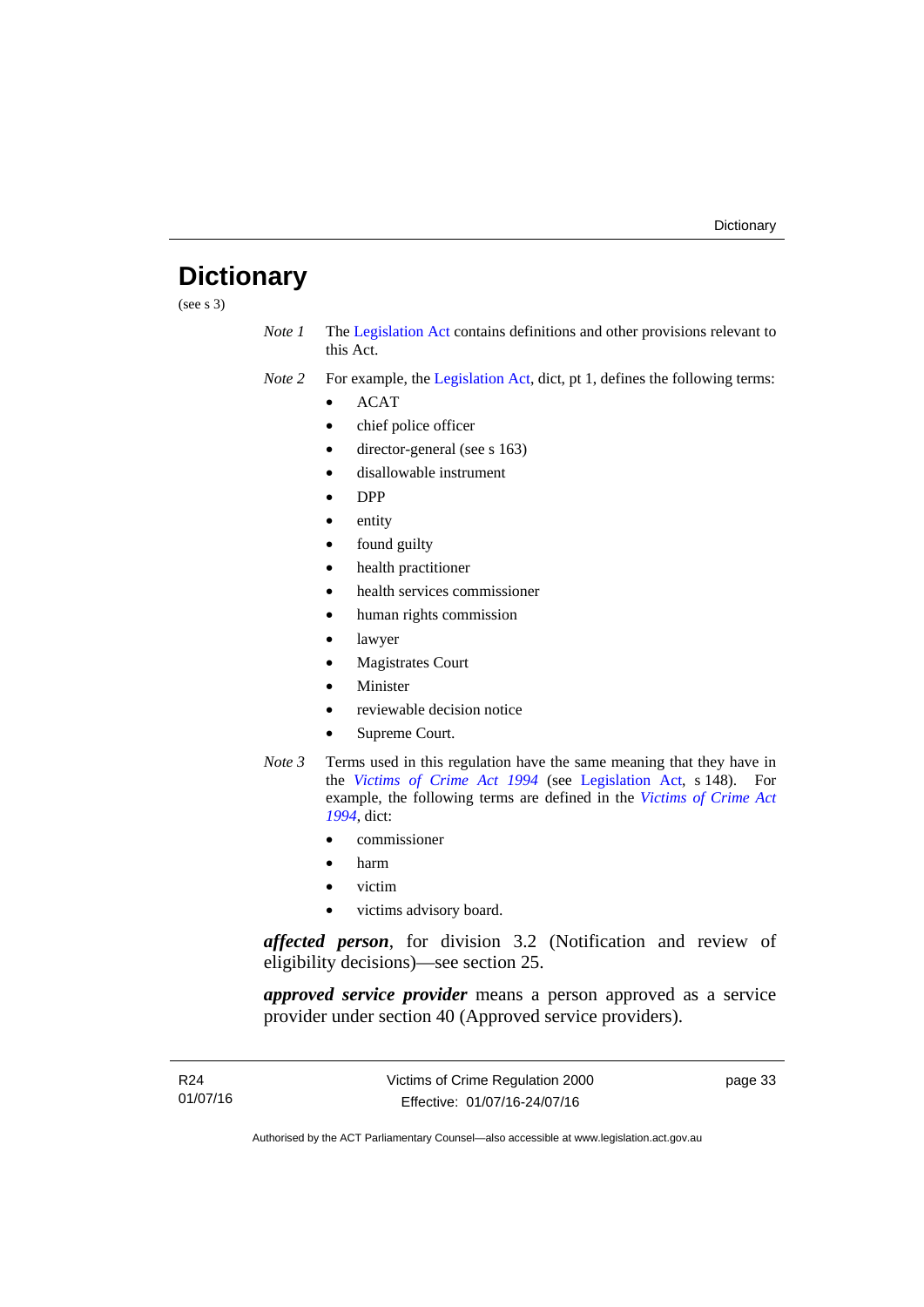*board* means the victims advisory board.

*eligible victim*—see section 24 (2) (Eligible victims under the victims services scheme).

*health practitioners service*—

- (a) means a health service ordinarily provided by a health practitioner; but
- (b) does not include a health service ordinarily provided in the ordinary course of business by people other than health practitioners.

*independent arbitrator* means a person approved under section 48A (Independent arbitrators).

*internally reviewable decision*, for division 3.2 (Notification and review of eligibility decisions)—see section 25.

*internal reviewer*, for division 3.2 (Notification and review of eligibility decisions)—see section 26A.

*internal reviewer's decision*, for division 3.2 (Notification and review of eligibility decisions)—see section 25.

*internal review notice*, for division 3.2 (Notification and review of eligibility decisions)—see the *[ACT Civil and Administrative](http://www.legislation.act.gov.au/a/2008-35)  [Tribunal Act 2008](http://www.legislation.act.gov.au/a/2008-35)*, section 67B (1).

*member* means a member of the board.

*primary victim*—see the *[Victims of Crime \(Financial Assistance\)](http://www.legislation.act.gov.au/a/2016-12/default.asp)  [Act 2016](http://www.legislation.act.gov.au/a/2016-12/default.asp)*, section 11.

*psychiatrist* means a doctor who holds postgraduate qualifications in psychiatry.

*psychologist* means a person registered under the *[Health](http://www.legislation.act.gov.au/a/db_39269/default.asp)  [Practitioner Regulation National Law \(ACT\)](http://www.legislation.act.gov.au/a/db_39269/default.asp)* to practise in the psychology profession (other than as a student).

R24 01/07/16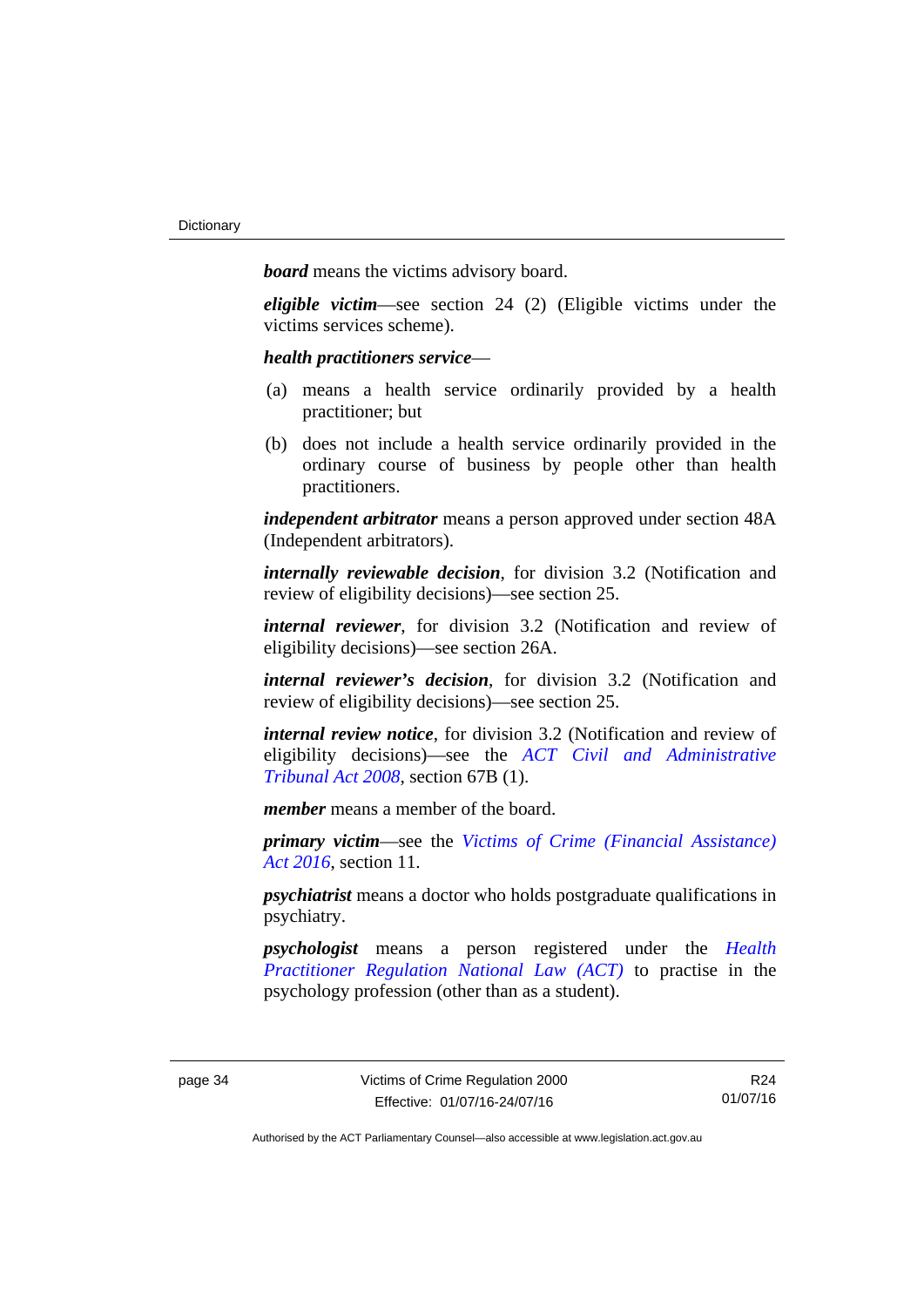### *reviewable decision—*

- (a) for division 3.2 (Notification and review of eligibility decisions)—see section 25; and
- (b) for division 3.6 (Notification and review of decisions)—see section 46.

*serious crime*—see the *[Victims of Crime \(Financial Assistance\)](http://www.legislation.act.gov.au/a/2016-12/default.asp)  [Act 2016](http://www.legislation.act.gov.au/a/2016-12/default.asp)*, section 45.

*suspect* means—

- (a) a person whom a police officer suspects on reasonable grounds has committed an offence; or
- (b) a person charged with an offence; or
- (c) a person who has been summonsed to appear before a court in relation to the commission of an offence; or
- (d) a person who has entered into a voluntary agreement to attend court for an offence.

*victims services scheme* means the victims services scheme established under section 19 (Victims services scheme).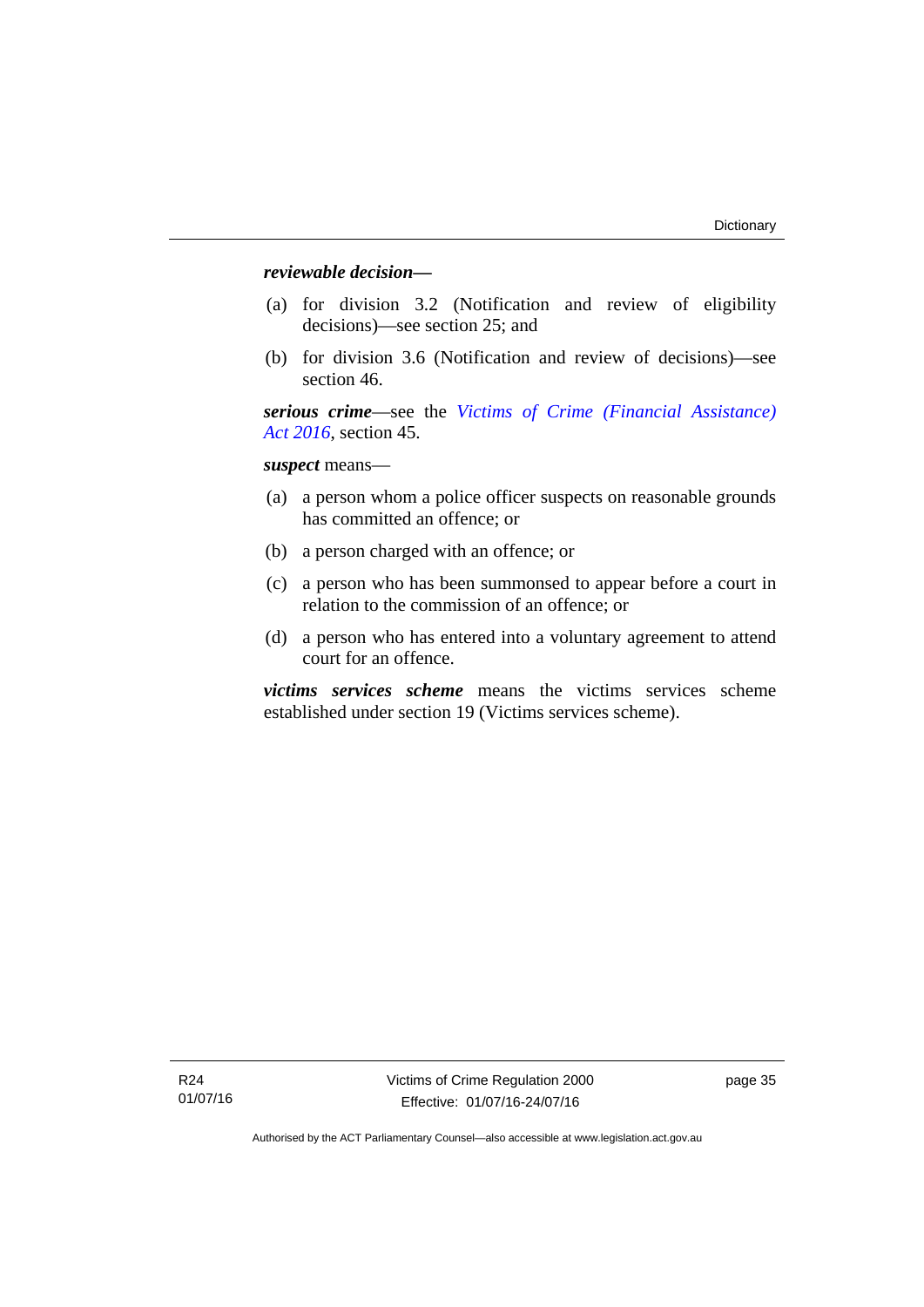1 About the endnotes

### <span id="page-41-0"></span>**Endnotes**

### **1 About the endnotes**

Amending and modifying laws are annotated in the legislation history and the amendment history. Current modifications are not included in the republished law but are set out in the endnotes.

Not all editorial amendments made under the *[Legislation Act 2001](http://www.legislation.act.gov.au/a/2001-14)*, part 11.3 are annotated in the amendment history. Full details of any amendments can be obtained from the Parliamentary Counsel's Office.

Uncommenced amending laws and expiries are listed in the legislation history and the amendment history. These details are underlined. Uncommenced provisions and amendments are not included in the republished law but are set out in the last endnote.

If all the provisions of the law have been renumbered, a table of renumbered provisions gives details of previous and current numbering.

The endnotes also include a table of earlier republications.

| $A = Act$                                    | $NI =$ Notifiable instrument              |
|----------------------------------------------|-------------------------------------------|
| $AF =$ Approved form                         | $o = order$                               |
| $am = amended$                               | om = omitted/repealed                     |
| $amdt = amendment$                           | $ord = ordinance$                         |
| $AR = Assembly$ resolution                   | $orig = original$                         |
| $ch = chapter$                               | par = paragraph/subparagraph              |
| $CN =$ Commencement notice                   | $pres = present$                          |
| $def = definition$                           | $prev = previous$                         |
| $DI = Disallowable instrument$               | $(\text{prev}) = \text{previously}$       |
| $dict = dictionary$                          | $pt = part$                               |
| $disallowed = disallowed by the Legislative$ | $r = rule/subrule$                        |
| Assembly                                     | $reloc = relocated$                       |
| $div =$ division                             | $renum = renumbered$                      |
| $exp = expires/expired$                      | $R[X]$ = Republication No                 |
| $Gaz = gazette$                              | $RI = reissue$                            |
| $hdg = heading$                              | s = section/subsection                    |
| $IA = Interpretation Act 1967$               | $sch = schedule$                          |
| $ins = inserted/added$                       | $sdiv = subdivision$                      |
| $LA =$ Legislation Act 2001                  | SL = Subordinate law                      |
| $LR =$ legislation register                  | $sub =$ substituted                       |
| $LRA =$ Legislation (Republication) Act 1996 | underlining = whole or part not commenced |
| $mod = modified/modification$                | or to be expired                          |

### <span id="page-41-2"></span>**2 Abbreviation key**

page 36 Victims of Crime Regulation 2000 Effective: 01/07/16-24/07/16

R24 01/07/16

<span id="page-41-1"></span>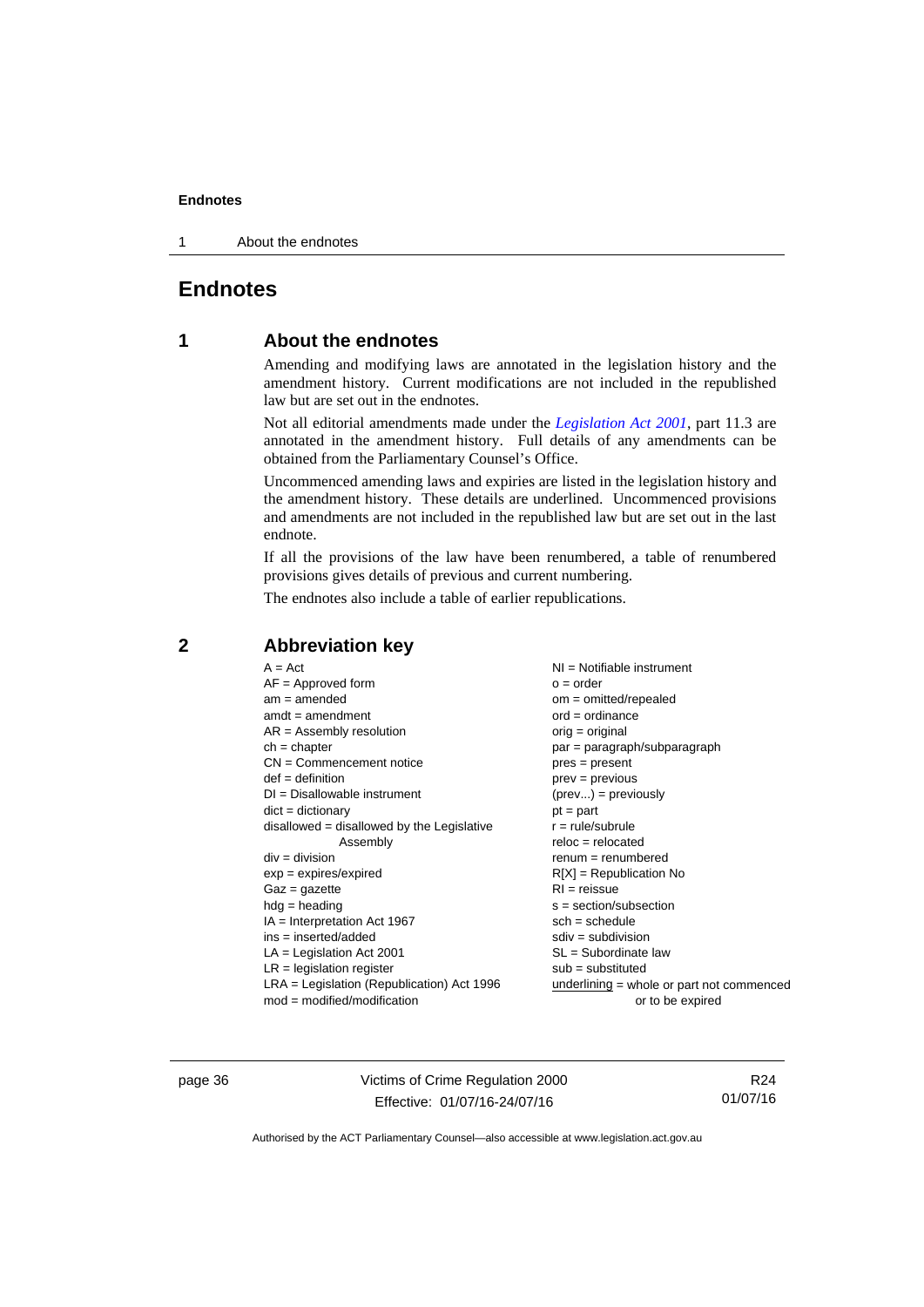### <span id="page-42-0"></span>**3 Legislation history**

This regulation was originally the *[Victims of Crime Regulations 2000](http://www.legislation.act.gov.au/sl/2000-51)*. It was renamed under the *[Legislation Act 2001](http://www.legislation.act.gov.au/a/2001-14)*.

### **Victims of Crime Regulation 2000 SL2000-51**

notified 14 December 2000 [\(Gaz 2000 No 50](http://www.legislation.act.gov.au/gaz/2000-50/default.asp)) s 1, s 2 commenced 14 December 2000 (IA s 10B) remainder commenced 1 January 2001 (s 2)

as amended by

### **[Legislation \(Consequential Amendments\) Act 2001](http://www.legislation.act.gov.au/a/2001-44) A2001-44 pt 408**

notified 26 July 2001 ([Gaz 2001 No 30\)](http://www.legislation.act.gov.au/gaz/2001-30/default.asp) s 1, s 2 commenced 26 July 2001 (IA s 10B) pt 408 commenced 12 September 2001 (s 2 and see [Gaz 2001](http://www.legislation.act.gov.au/gaz/2001-S65/default.asp)  [No S65](http://www.legislation.act.gov.au/gaz/2001-S65/default.asp))

### **[Statute Law Amendment Act 2001 \(No 2\)](http://www.legislation.act.gov.au/a/2001-56) A2001-56 pt 3.53**

notified 5 September 2001 [\(Gaz 2001 No S65\)](http://www.legislation.act.gov.au/gaz/2001-S65/default.asp) pt 3.53 commenced 5 September 2001 (s 2 (1))

### **[Health and Community Care Services \(Repeal and Consequential](http://www.legislation.act.gov.au/a/2002-47)  [Amendments\) Act 2002](http://www.legislation.act.gov.au/a/2002-47) A2002-47 pt 1.4**

notified LR 20 December 2002 s 1, s 2 commenced 20 December 2002 (LA s 75 (1)) pt 1.4 commenced 5pm 31 December 2002 (s 2)

### **[Victims of Crime Amendment Regulations 2002 \(No 1\)](http://www.legislation.act.gov.au/sl/2002-40) SL2002-40**

notified LR 20 December 2002 s 1, s 2 commenced 20 December 2002 (LA s 75 (1)) remainder commenced 21 December 2002 (s 2)

### **[Statute Law Amendment Act 2003](http://www.legislation.act.gov.au/a/2003-41) A2003-41 sch 3 pt 3.22**

notified LR 11 September 2003 s 1, s 2 commenced 11 September 2003 (LA s 75 (1)) sch 3 pt 3.22 commenced 9 October 2003 (s 2 (1))

### **[Statute Law Amendment Act 2003 \(No 2\)](http://www.legislation.act.gov.au/a/2003-56) A2003-56 sch 3 pt 3.29**  notified LR 5 December 2003 s 1, s 2 commenced 5 December 2003 (LA s 75 (1))

sch 3 pt 3.29 commenced 19 December 2003 (s 2)

R24 01/07/16 Victims of Crime Regulation 2000 Effective: 01/07/16-24/07/16

page 37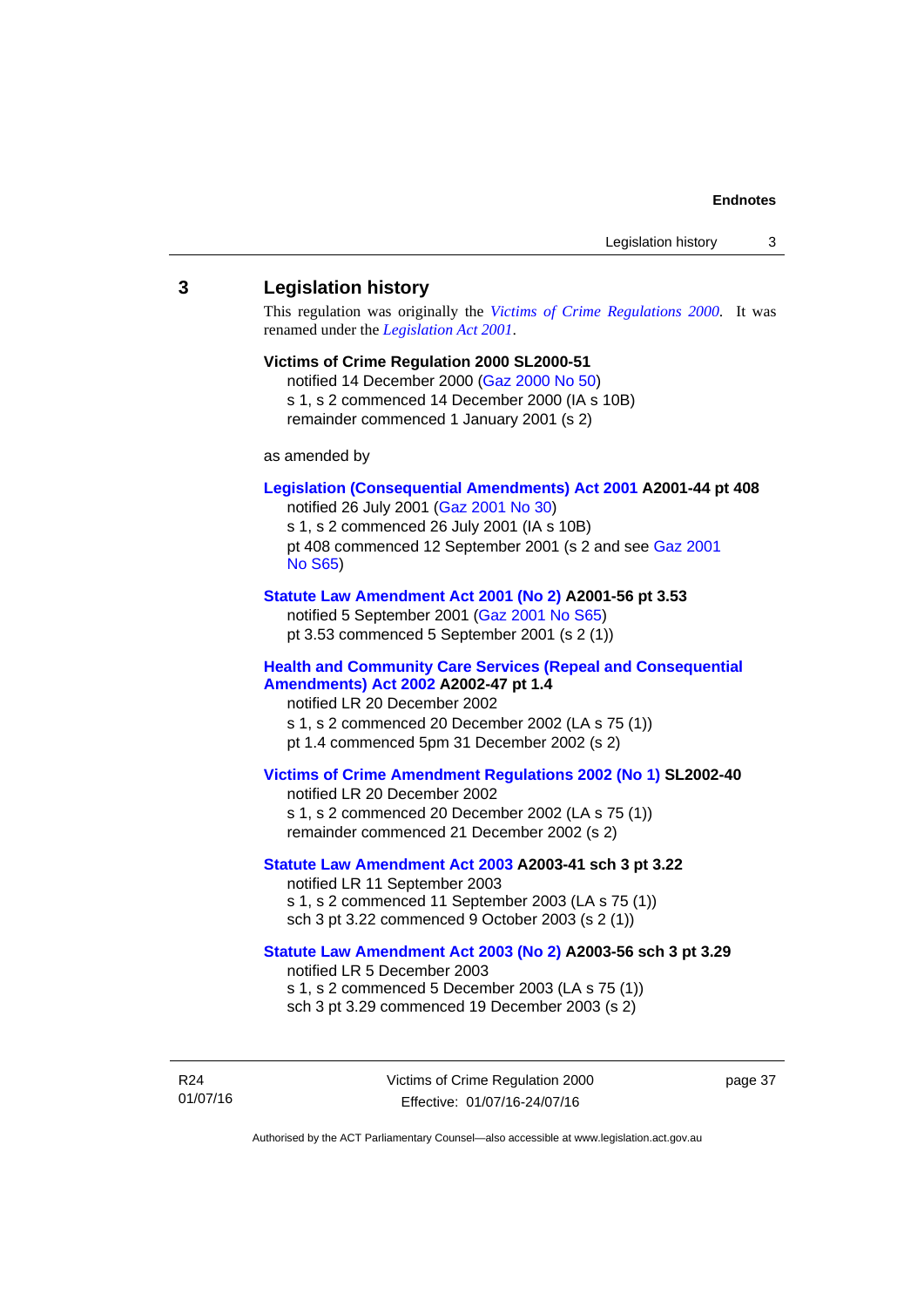3 Legislation history

### **[Health Professionals Legislation Amendment Act 2004](http://www.legislation.act.gov.au/a/2004-39) A2004-39 sch 1 pt 1.9**

notified LR 8 July 2004

s 1, s 2 commenced 8 July 2004 (LA s 75 (1))

sch 1 pt 1.9 commenced 7 July 2005 (s 2 and see Health Professionals [Act 2004](http://www.legislation.act.gov.au/a/2004-38) A2004-38, s 2 and [CN2005-11\)](http://www.legislation.act.gov.au/cn/2005-11/default.asp)

### **[Human Rights Commission Legislation Amendment Act 2005](http://www.legislation.act.gov.au/a/2005-41) A2005-41 sch 1 pt 1.14 (as am by [A2006-3](http://www.legislation.act.gov.au/a/2006-3) amdt 1.3)**

notified LR 1 September 2005

s 1, s 2 commenced 1 September 2005 (LA s 75 (1)) sch 1 pt 1.14 commenced 1 November 2006 (s 2 (3) (as am by [A2006-3](http://www.legislation.act.gov.au/a/2006-3) amdt 1.3) and see [Human Rights Commission Act 2005](http://www.legislation.act.gov.au/a/2005-40) A2005-40, s 2 (as am by [A2006-3](http://www.legislation.act.gov.au/a/2006-3) s 4) and [CN2006-21](http://www.legislation.act.gov.au/cn/2006-21/default.asp))

### **[Human Rights Commission Legislation Amendment Act 2006](http://www.legislation.act.gov.au/a/2006-3) A2006-3 amdt 1.3**

notified LR 22 February 2006 s 1, s 2 commenced 22 February 2006 (LA s 75 (1)) amdt 1.3 commenced 23 February 2006 (s 2) *Note* This Act only amends the Human Rights Commission [Legislation Amendment Act 2005](http://www.legislation.act.gov.au/a/2005-41) A2005-41

### **[Victims of Crime Amendment Regulation 2006 \(No 1\)](http://www.legislation.act.gov.au/sl/2006-61) SL2006-61**

notified LR 21 December 2006 s 1, s 2 commenced 21 December 2006 (LA s 75 (1)) remainder commenced 1 January 2007 (s 2)

### **[Victims of Crime Amendment Act 2007](http://www.legislation.act.gov.au/a/2007-44) A2007-44 sch 1 pt 1.3**

notified LR 13 December 2007 s 1, s 2 commenced 13 December 2007 (LA s 75 (1)) sch 1 pt 1.3 commenced 20 December 2007 (s 2)

### **[Victims of Crime Amendment Regulation 2007 \(No 1\)](http://www.legislation.act.gov.au/sl/2007-40) SL2007-40**  notified LR 17 December 2007

s 1, s 2 commenced 17 December 2007 (LA s 75 (1)) remainder commenced 20 December 2007 (s 2 and see [A2007-44](http://www.legislation.act.gov.au/a/2007-44) s 2)

page 38 Victims of Crime Regulation 2000 Effective: 01/07/16-24/07/16

R24 01/07/16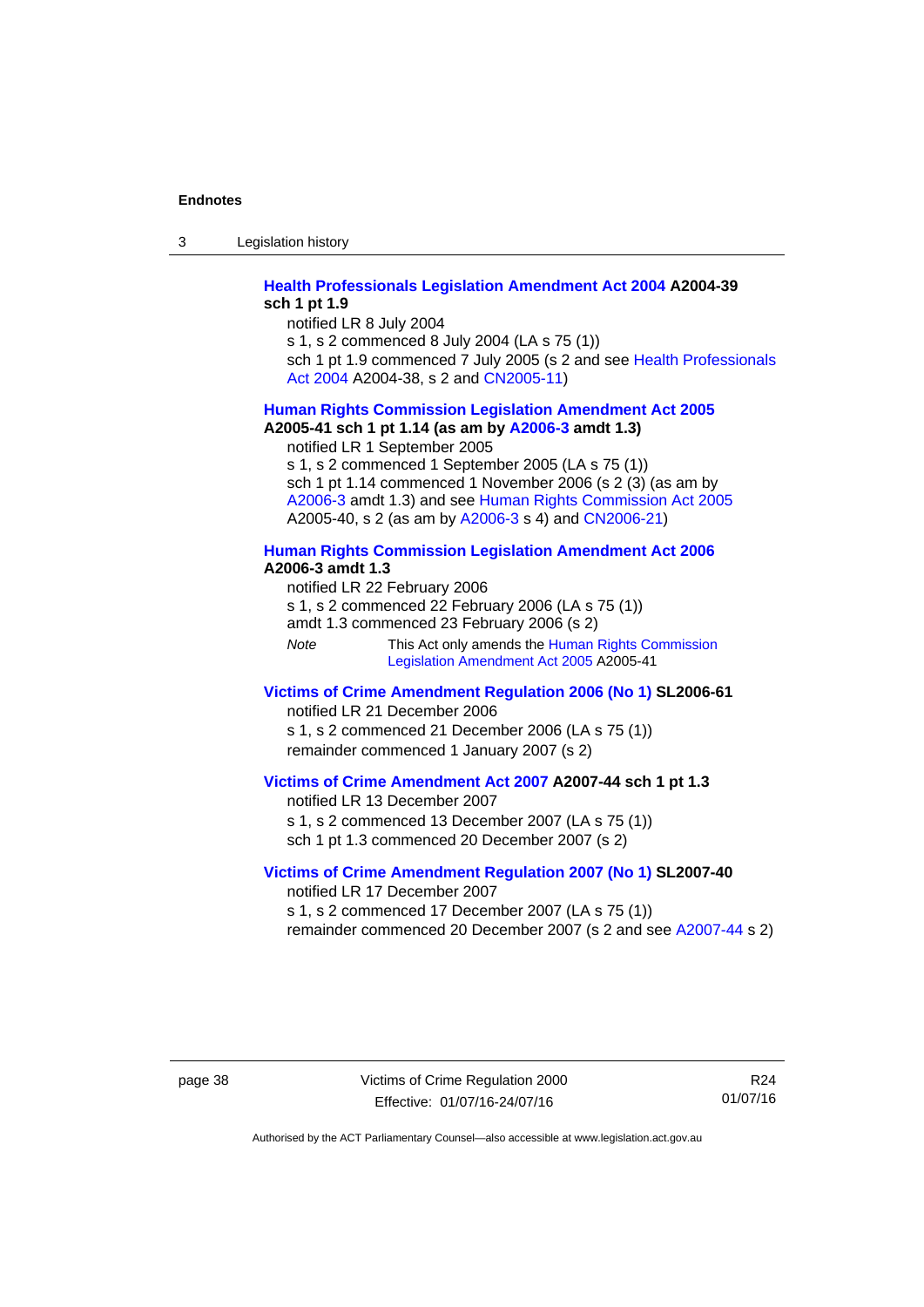Legislation history 3

### **[Justice and Community Safety Legislation Amendment Act 2008](http://www.legislation.act.gov.au/a/2008-7) A2008-7 sch 1 pt 1.21**

notified LR 16 April 2008 s 1, s 2 commenced 16 April 2008 (LA s 75 (1)) sch 1 pt 1.21 commenced 7 May 2008 (s 2)

### **[Statute Law Amendment Act 2008](http://www.legislation.act.gov.au/a/2008-28) A2008-28 sch 3 pt 3.60**

notified LR 12 August 2008 s 1, s 2 commenced 12 August 2008 (LA s 75 (1)) sch 3 pt 3.60 commenced 26 August 2008 (s 2)

### **[ACT Civil and Administrative Tribunal Legislation Amendment](http://www.legislation.act.gov.au/a/2008-37)**

### **[Act 2008 \(No 2\)](http://www.legislation.act.gov.au/a/2008-37) A2008-37 sch 1 pt 1.104**

notified LR 4 September 2008

s 1, s 2 commenced 4 September 2008 (LA s 75 (1)) sch 1 pt 1.104 commenced 2 February 2009 (s 2 (1) and see [ACT Civil](http://www.legislation.act.gov.au/a/2008-35)  [and Administrative Tribunal Act 2008](http://www.legislation.act.gov.au/a/2008-35) A2008-35, s 2 (1) and [CN2009-2](http://www.legislation.act.gov.au/cn/2009-2/default.asp))

### **[Road Transport Legislation Amendment Regulation 2008 \(No 2\)](http://www.legislation.act.gov.au/sl/2008-47)**

### **SL2008-47 sch 1 pt 1.4**

notified LR 1 December 2008 s 1, s 2 commenced 1 December 2008 (LA s 75 (1)) sch 1 pt 1.4 commenced 2 December 2008 (s 2)

### **[Work Safety Legislation Amendment Act 2009](http://www.legislation.act.gov.au/a/2009-28) A2009-28 sch 2 pt 2.13**

notified LR 9 September 2009

s 1, s 2 commenced 9 September 2009 (LA s 75 (1)) sch 2 pt 2.13 commenced 1 October 2009 (s 2 and see [Work Safety](http://www.legislation.act.gov.au/a/2008-51)  [Act 2008](http://www.legislation.act.gov.au/a/2008-51) A2008-51, s 2 (1) (b) and [CN2009-11\)](http://www.legislation.act.gov.au/cn/2009-11/default.asp)

### **[Statute Law Amendment Act 2009 \(No 2\)](http://www.legislation.act.gov.au/a/2009-49) A2009-49 sch 3 pt 3.83**

notified LR 26 November 2009 s 1, s 2 commenced 26 November 2009 (LA s 75 (1)) sch 3 pt 3.83 commenced 17 December 2009 (s 2)

### **[Health Practitioner Regulation National Law \(ACT\) Act 2010](http://www.legislation.act.gov.au/a/2010-10) A2010-10 sch 2 pt 2.21**

notified LR 31 March 2010

s 1, s 2 commenced 31 March 2010 (LA s 75 (1)) sch 2 pt 2.21 commenced 1 July 2010 (s 2 (1) (a))

R24 01/07/16 page 39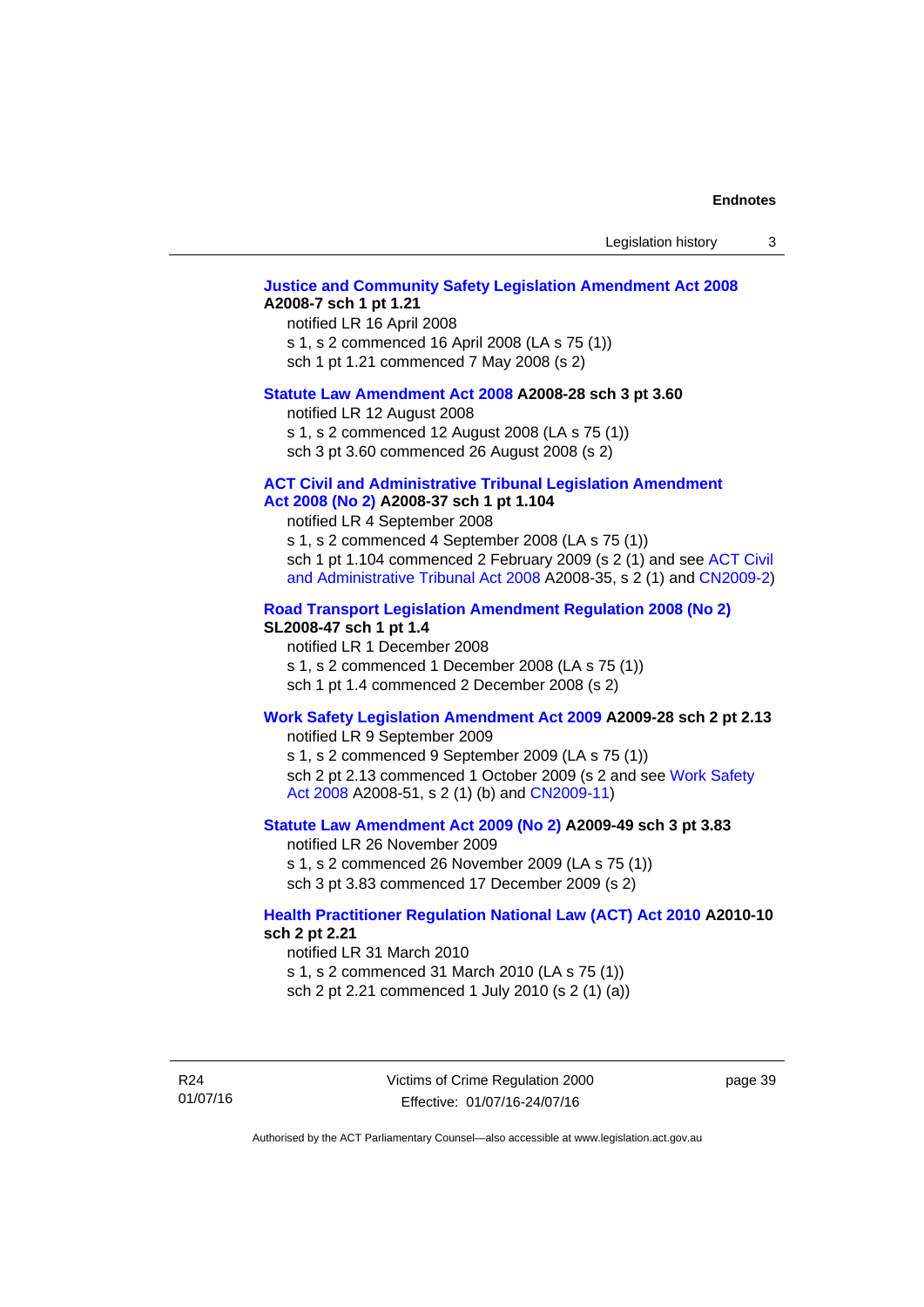| -3 | Legislation history |  |
|----|---------------------|--|
|----|---------------------|--|

### **[Victims of Crime Amendment Act 2010](http://www.legislation.act.gov.au/a/2010-29) A2010-29 pt 3**

notified LR 31 August 2010 s 1, s 2 commenced 31 August 2010 (LA s 75 (1)) pt 3 commenced 28 February 2011 (s 2 and LA s 79)

### **[Administrative \(One ACT Public Service Miscellaneous Amendments\)](http://www.legislation.act.gov.au/a/2011-22)  [Act 2011](http://www.legislation.act.gov.au/a/2011-22) A2011-22 sch 1 pt 1.170**

notified LR 30 June 2011 s 1, s 2 commenced 30 June 2011 (LA s 75 (1)) sch 1 pt 1.170 commenced 1 July 2011 (s 2 (1))

### **[Victims of Crime Amendment Regulation 2011 \(No 1\)](http://www.legislation.act.gov.au/sl/2011-25) SL2011-25**

notified LR 22 August 2011 s 1, s 2 commenced 22 August 2011 (LA s 75 (1)) remainder commenced 23 August 2011 (s 2)

### **[Victims of Crime \(Victims Services Levy\) Amendment Bill 2015](http://www.legislation.act.gov.au/a/2015-39) A2015-39 sch 1**

notified LR 6 October 2015 s 1, s 2 commenced 6 October 2015 (LA s 75 (1)) sch 1 commenced 7 October 2015 (s 2)

### **[Victims of Crime \(Financial Assistance\) Act 2016](http://www.legislation.act.gov.au/a/2016-12/default.asp) A2016-12 sch 3 pt 3.6**

notified LR 16 March 2016 s 1, s 2 commenced 16 March 2016 (LA s 75 (1)) sch 3 pt 3.6 commenced 1 July 2016 (s 2 (1) (a))

page 40 Victims of Crime Regulation 2000 Effective: 01/07/16-24/07/16

R24 01/07/16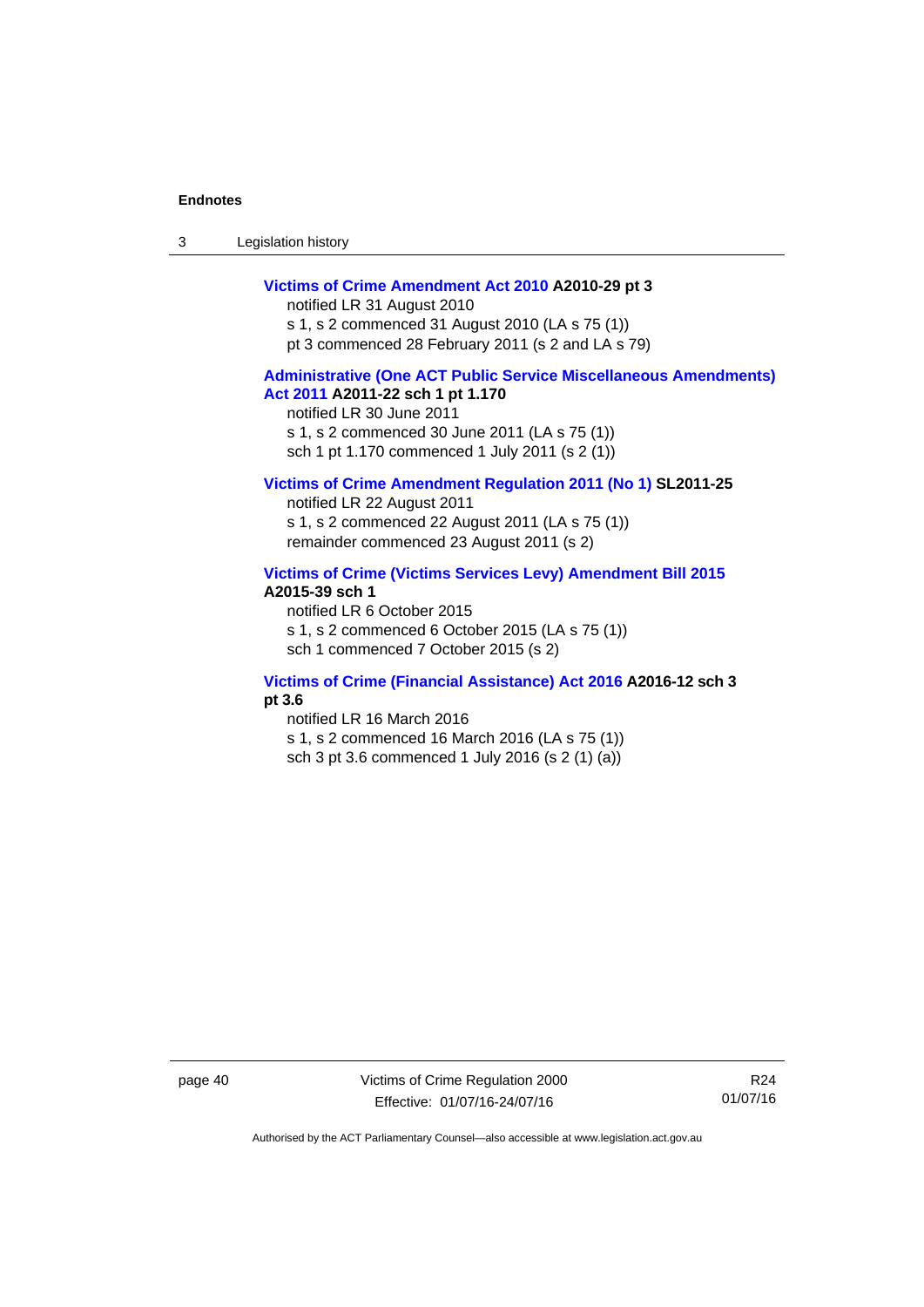Amendment history 4

## <span id="page-46-0"></span>**4 Amendment history Name of regulation**  s 1 am R7 LA **Commencement**  s 2 om [A2001-44](http://www.legislation.act.gov.au/a/2001-44) amdt 1.4234 **Dictionary**  s 3 am [A2001-44](http://www.legislation.act.gov.au/a/2001-44) amdt 1.4235; [A2016-12](http://www.legislation.act.gov.au/a/2016-12/default.asp) amdt 3.9 **Notes**  s 4 am [A2001-44](http://www.legislation.act.gov.au/a/2001-44) amdt 1.4236 **Victims assistance board**  pt 2 hdg om [A2010-29](http://www.legislation.act.gov.au/a/2010-29) s 25 **Establishment and membership**  div 2.1 hdg om [A2010-29](http://www.legislation.act.gov.au/a/2010-29) s 25 **Establishment**  s 5 om [A2010-29](http://www.legislation.act.gov.au/a/2010-29) s 25 **Functions**  s 6 am [SL2002-40](http://www.legislation.act.gov.au/sl/2002-40) s 4; pars renum R3 LA (see [SL2002-40](http://www.legislation.act.gov.au/sl/2002-40) s 5) om [A2010-29](http://www.legislation.act.gov.au/a/2010-29) s 25 **Membership of board**  s 7 am [A2003-41](http://www.legislation.act.gov.au/a/2003-41) amdt 3.489 om [A2010-29](http://www.legislation.act.gov.au/a/2010-29) s 25 **Appointed members of board**  s 8 am [A2001-44](http://www.legislation.act.gov.au/a/2001-44) amdt 1.4237, amdt 1.4238; [SL2002-40](http://www.legislation.act.gov.au/sl/2002-40) s 6; [A2003-41](http://www.legislation.act.gov.au/a/2003-41) amdt 3.490, amdt 3.491; [A2003-56](http://www.legislation.act.gov.au/a/2003-56) amdt 3.279; [A2010-10](http://www.legislation.act.gov.au/a/2010-10) amdt 2.122 om [A2010-29](http://www.legislation.act.gov.au/a/2010-29) s 25 **Conditions of appointment generally**  s 9 om [A2010-29](http://www.legislation.act.gov.au/a/2010-29) s 25 **Chairperson and deputy chairperson**  s 10 om [A2010-29](http://www.legislation.act.gov.au/a/2010-29) s 25 **Duration of appointment**  s 11 am [A2001-44](http://www.legislation.act.gov.au/a/2001-44) amdt 1.4238; [SL2002-40](http://www.legislation.act.gov.au/sl/2002-40) s 7; [A2003-41](http://www.legislation.act.gov.au/a/2003-41) amdt 3.492; [A2008-28](http://www.legislation.act.gov.au/a/2008-28) amdt 3.173; [A2009-49](http://www.legislation.act.gov.au/a/2009-49) amdt 3.209; [A2010-10](http://www.legislation.act.gov.au/a/2010-10) amdt 2.122 om [A2010-29](http://www.legislation.act.gov.au/a/2010-29) s 25 **Term of appointment to be included in instrument of appointment etc**  s 12 om [A2003-41](http://www.legislation.act.gov.au/a/2003-41) amdt 3.493

R24 01/07/16 Victims of Crime Regulation 2000 Effective: 01/07/16-24/07/16

page 41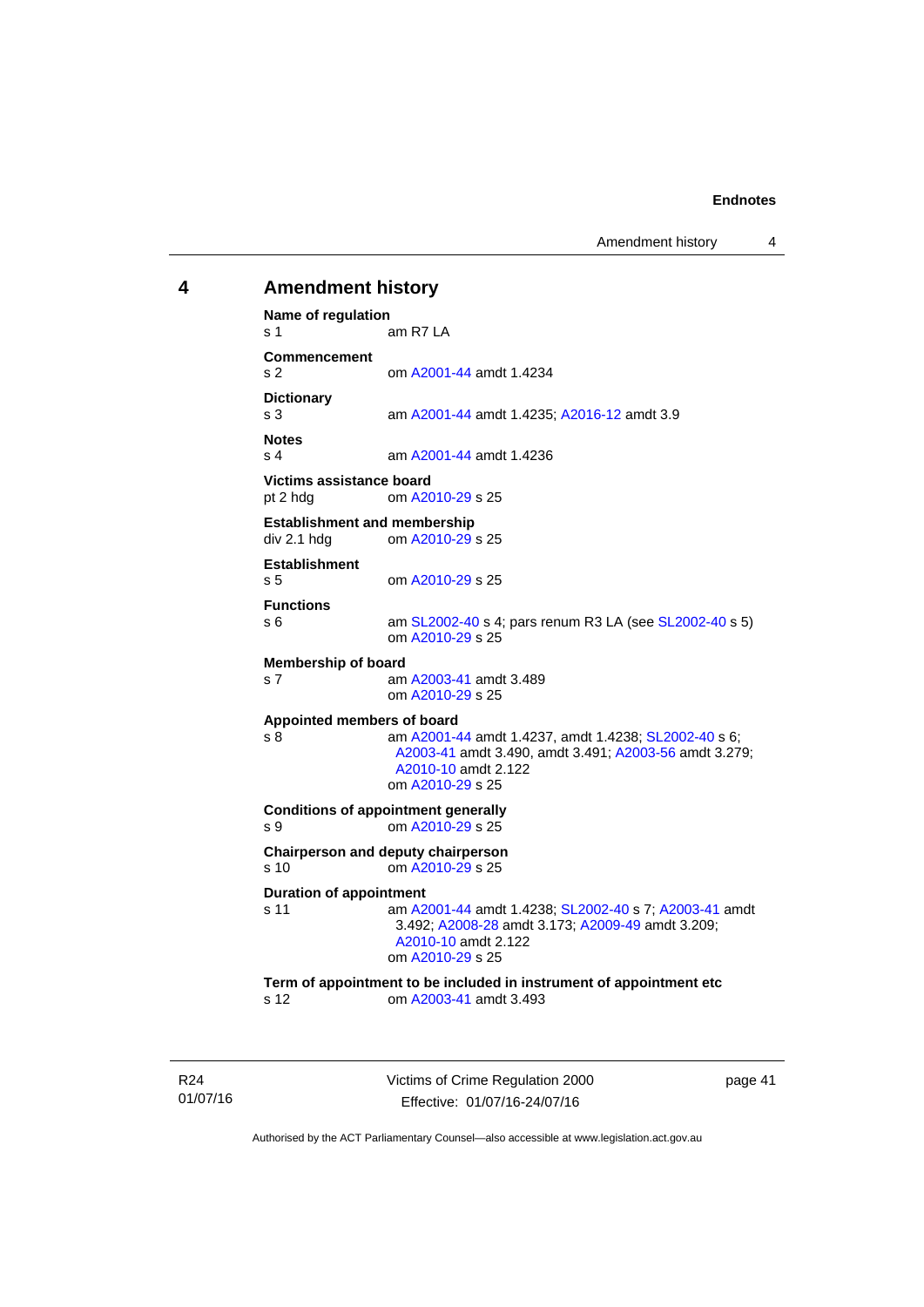4 Amendment history

```
Proceedings of board<br>div 2.2 hdg om
                A2010-29 s 25
Time and place of meetings 
s 13 om A2010-29 s 25 
Procedures governing conduct of meetings 
s 14 om A2010-29 s 25 
Disclosure of interests 
s 15 om A2010-29 s 25 
Staff of the board 
                A2010-29 s 25
Guidelines 
s 17 om A2010-29 s 25 
Independent arbitrators 
s 18 om A2010-29 s 25 
Responsible service agency 
s 21 am A2002-47 amdt 1.33; SL2006-61 s 4 
                 om A2010-29 s 26 
Commissioner's functions—victims services scheme 
A2010-29 s 27
s 22 am A2010-29 ss 27-30; A2011-22 amdt 1.472 
Employment etc of people—contact with eligible victims 
s 23 am A2007-8 amdt 1.79 
                 sub A2010-29 s 31 
Eligible victims under the victims services scheme 
s 24 am A2003-41 amdt 3.494; A2010-29 s 32 
Notification and review of eligibility decisions 
A2008-37 amdt 1.537
Definitions—div 3.2 
s 25 def affected person ins A2008-37 amdt 1.537 
                    am A2010-29 s 33 
                 def internally reviewable decision ins A2008-37 amdt 1.537 
                    am A2010-29 s 33 
                 def internal reviewer ins A2008-37 amdt 1.537 
                 def internal reviewer's decision ins A2008-37 amdt 1.537 
                 def internal review notice ins A2008-37 amdt 1.537 
                 def reviewable decision ins A2008-37 amdt 1.537 
                    am A2010-29 s 34 
                    om SL2011-25 s 4
```
page 42 Victims of Crime Regulation 2000 Effective: 01/07/16-24/07/16

R24 01/07/16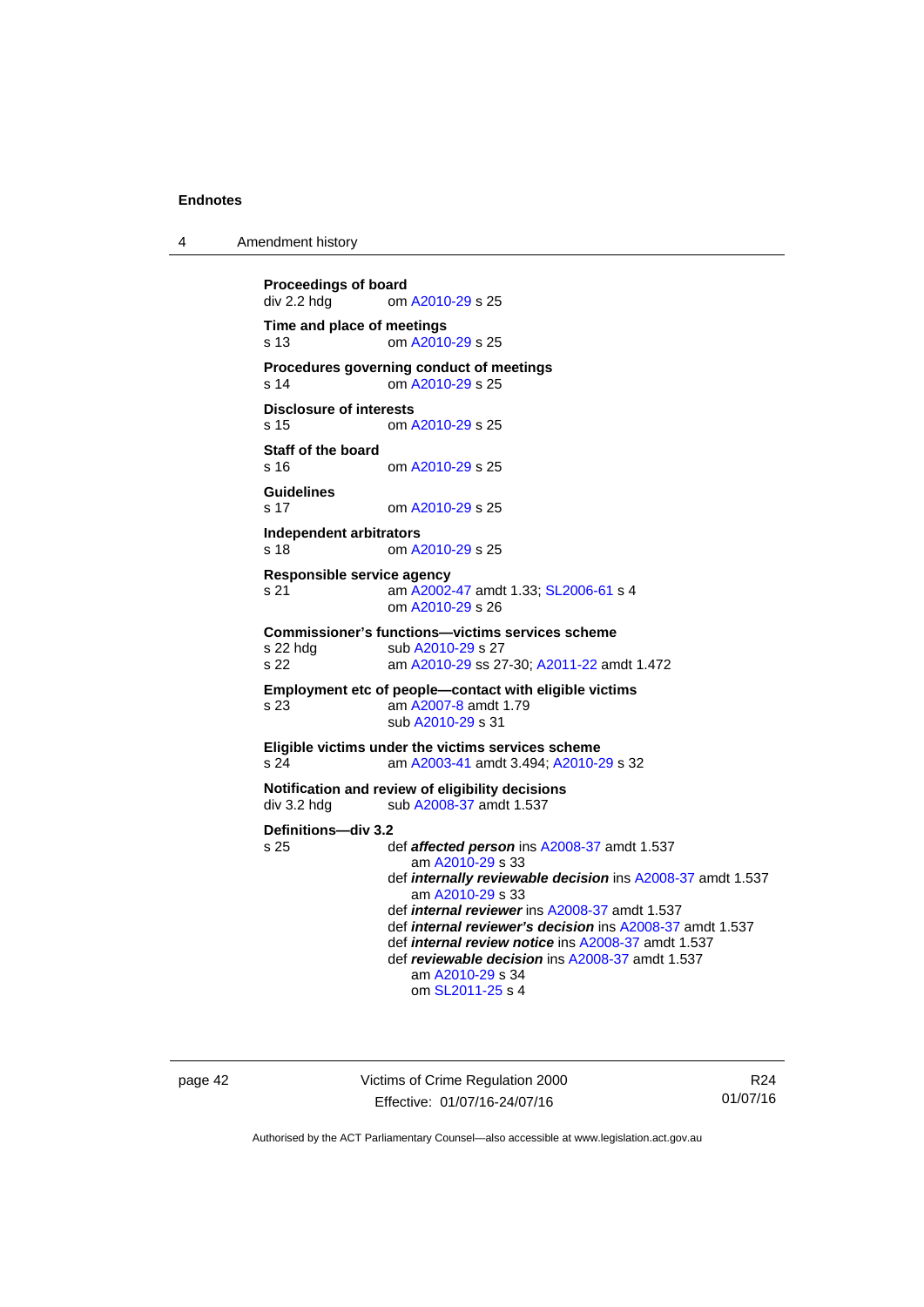| s 25A hda<br>s 25A                          | Internal review notices-commissioner<br>am A2010-29 s 35<br>ins A2008-37 amdt 1.537<br>am A2010-29 s 35                                                 |
|---------------------------------------------|---------------------------------------------------------------------------------------------------------------------------------------------------------|
| s 26 hda<br>s 26                            | Applications to commissioner for internal review<br>am A2010-29 s 35<br>sub A2008-37 amdt 1.537<br>am A2010-29 s 35                                     |
| <b>Internal reviewer</b><br>s 26A           | ins A2008-37 amdt 1.537<br>am A2010-29 s 35                                                                                                             |
| <b>Review by internal reviewer</b><br>s 27  | sub A2008-37 amdt 1.537<br>am A2010-29 s 36; ss renum R20 LA                                                                                            |
| s 27A                                       | Internal review notices-internal reviewer<br>ins A2008-37 amdt 1.537                                                                                    |
| <b>Eligibility Review Committee</b><br>s 28 | sub A2008-37 amdt 1.537<br>om A2010-29 s 37                                                                                                             |
| s 29 hdg<br>s 29                            | Applications to health services commissioner for internal review<br>am A2010-29 s 38<br>sub A2008-37 amdt 1.537<br>am A2010-29 s 38<br>om SL2011-25 s 5 |
| s 30                                        | <b>Review by health services commissioner</b><br>sub A2008-37 amdt 1.537; A2010-29 s 39<br>om SL2011-25 s 5                                             |
| <b>Reviewable decision notices</b><br>s 31  | sub A2008-37 amdt 1.537<br>am A2010-29 s 40<br>om SL2011-25 s 5                                                                                         |
| <b>Applications to ACAT</b><br>s 32         | sub A2008-37 amdt 1.537<br>am SL2011-25 s 6                                                                                                             |
| Level 1 service<br>s 33                     | am A2010-29 s 41                                                                                                                                        |
| Level 2 service<br>s 34                     | am A2010-29 s 42, s 43; A2016-12 amdt 3.10                                                                                                              |
| Level 3 service<br>s 35                     | am A2010-29 s 44                                                                                                                                        |

R24 01/07/16 Victims of Crime Regulation 2000 Effective: 01/07/16-24/07/16

page 43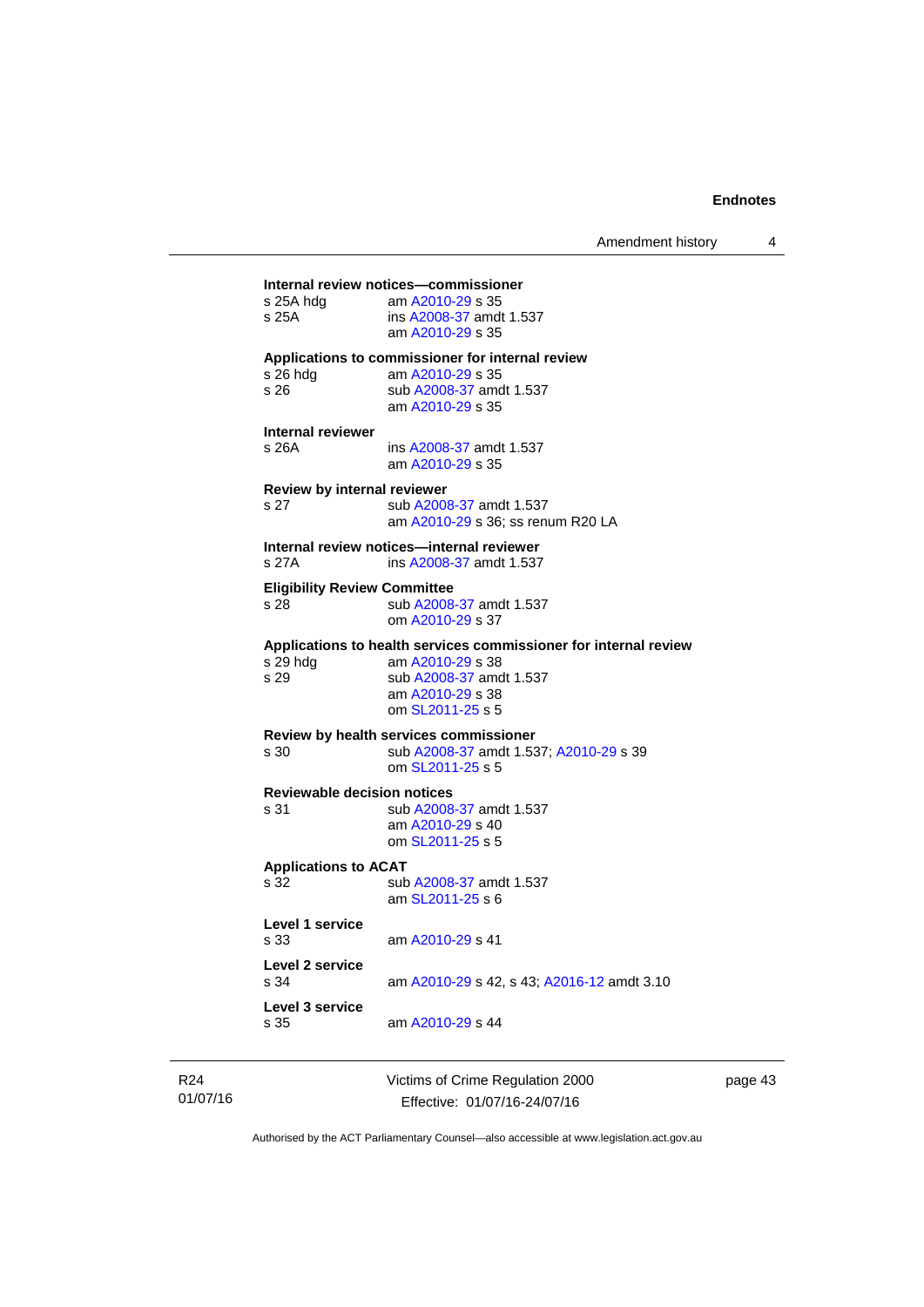4 Amendment history

```
Exceptional cases 
A2010-29 s 45
How contact hours are provided 
s 37 am A2003-41 amdt 3.495; A2010-29 s 46, s 47
Arbitration—care plans 
A2010-29 s 48
Approved service providers 
s 40  A2010-29 s 49, s 50
Criteria for approval 
s 41 am A2007-8 amdt 1.79; A2010-10 amdt 2.123; A2010-29
                ss 51-54; pars renum R20 LA 
Suspension of approval 
s 42 am A2005-41 amdt 1.127, amdt 1.128 
                sub A2010-29 s 55 
Cancellation of approval 
s 43  SL2002-40 s 8; pars renum R3 LA (see SL2002-40 s 9);
                A2010-10 amdt 2.124; A2010-29 s 56 
Special financial assistance—statements 
A2010-29 s 57
Notification and review of decisions about service providers 
A2008-37 amdt 1.538
Meaning of reviewable decision—div 3.6 
s 46 sub A2008-37 amdt 1.538 
Reviewable decision notices 
s 46A ins A2008-37 amdt 1.538 
                am A2010-29 s 58 
Applications for review 
s 47 sub A2008-37 amdt 1.538 
Guidelines—victims services scheme etc 
s 47A ins A2010-29 s 59 
Guidelines—volunteers 
s 48 am A2009-28 amdt 2.30; A2010-29 s 60 
Independent arbitrators 
s 48A ins A2010-29 s 61 
Annual reporting authority 
s 49 am SL2002-40 s 10; A2011-22 amdt 1.473
```
page 44 Victims of Crime Regulation 2000 Effective: 01/07/16-24/07/16

R24 01/07/16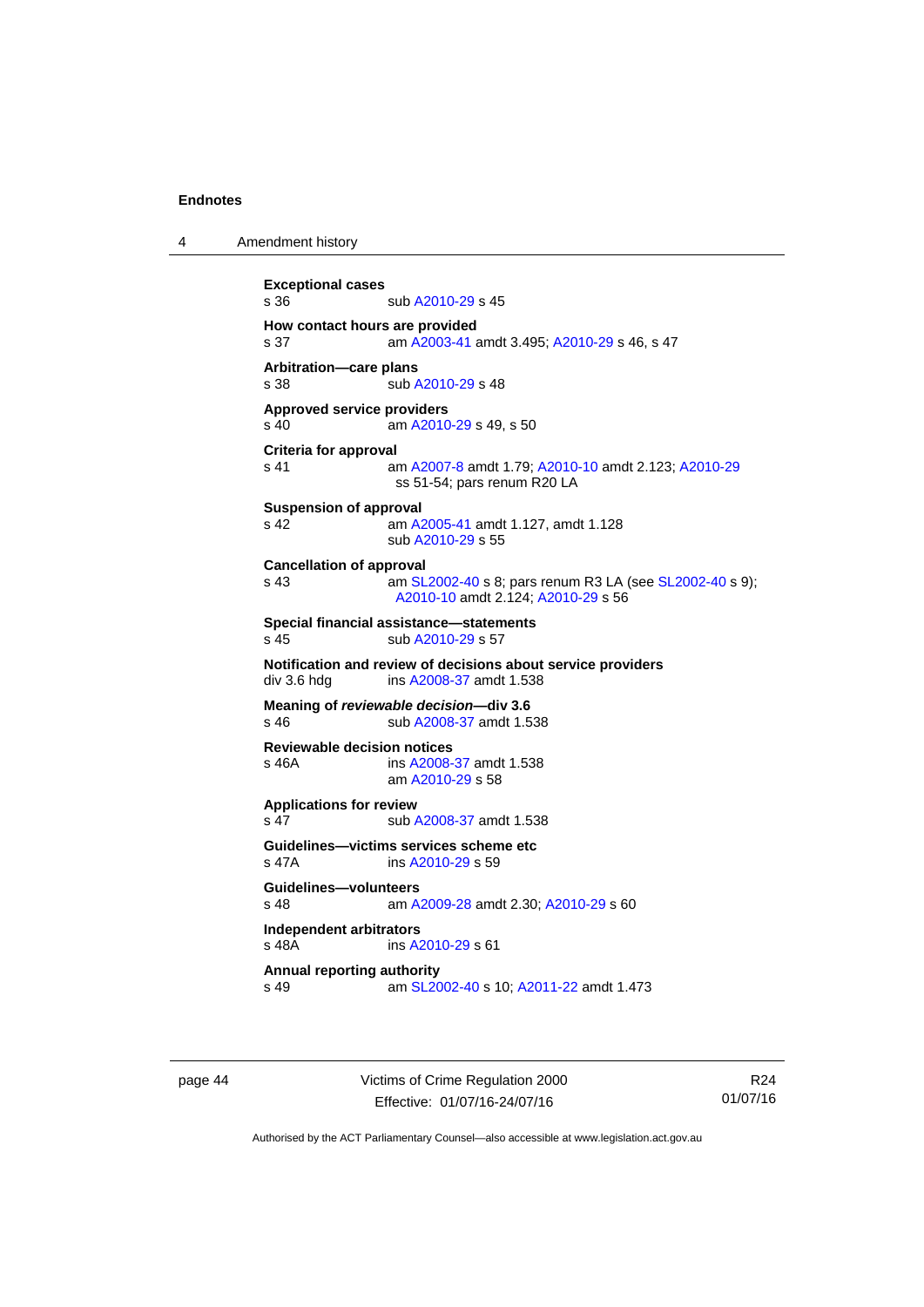page 45

| Amendment history |  |
|-------------------|--|
|-------------------|--|

### Victims of Crime Regulation 2000 Effective: 01/07/16-24/07/16 **Victims services levy—excluded offences—Act, s 23** s 49A **ims A2007-44** amdt 1.5 ins [A2007-44](http://www.legislation.act.gov.au/a/2007-44) amdt 1.5 am [A2008-37](http://www.legislation.act.gov.au/a/2008-37) amdt 1.539 sub [A2015-39](http://www.legislation.act.gov.au/a/2015-39) amdt 1.1 **Determination of fees for services provided by service providers**  s 50 hdg sub [A2010-29](http://www.legislation.act.gov.au/a/2010-29) s 62 s 50 sub [A2001-44](http://www.legislation.act.gov.au/a/2001-44) amdt 1.4239 am [A2010-29](http://www.legislation.act.gov.au/a/2010-29) s 63 **Approved forms**  s 51 sub [A2001-44](http://www.legislation.act.gov.au/a/2001-44) amdt 1.4239 am [A2003-41](http://www.legislation.act.gov.au/a/2003-41) amdt 3.496 **Modification of regulation**  pt 5 hdg exp 1 July 2001 (s 57) ins [A2004-39](http://www.legislation.act.gov.au/a/2004-39) amdt 1.40 exp 9 January 2009 (s 55) **Application of pt 5**  s 52 exp 1 July 2001 (s 57) ins [A2004-39](http://www.legislation.act.gov.au/a/2004-39) amdt 1.40 exp 9 January 2009 (s 55) **Dictionary, definition of** *health professional* s 53 om R1 (LRA) ins [A2004-39](http://www.legislation.act.gov.au/a/2004-39) amdt 1.40 exp 9 January 2009 (s 55) **Dictionary, definition of** *psychologist* s 54 exp 1 July 2001 (s 57) ins [A2004-39](http://www.legislation.act.gov.au/a/2004-39) amdt 1.40 exp 9 January 2009 (s 55) **Expiry of pt 5**  s 55 exp 1 July 2001 (s 57) ins [A2004-39](http://www.legislation.act.gov.au/a/2004-39) amdt 1.40 exp 9 January 2009 (s 55) **Existing entitlements**  s 56 exp 1 July 2001 (s 57) **Expiration of pt 5**  s 57 exp 1 July 2001 (s 57) **Reviewable decisions about service providers**  sch 1 orig sch 1 renum as sch 2 ins [A2008-37](http://www.legislation.act.gov.au/a/2008-37) amdt 1.540 **Australian Road Rules**  sch 1 pt 1.1 hdg renum as sch 2 pt 2.1 hdg

Authorised by the ACT Parliamentary Counsel—also accessible at www.legislation.act.gov.au

R24 01/07/16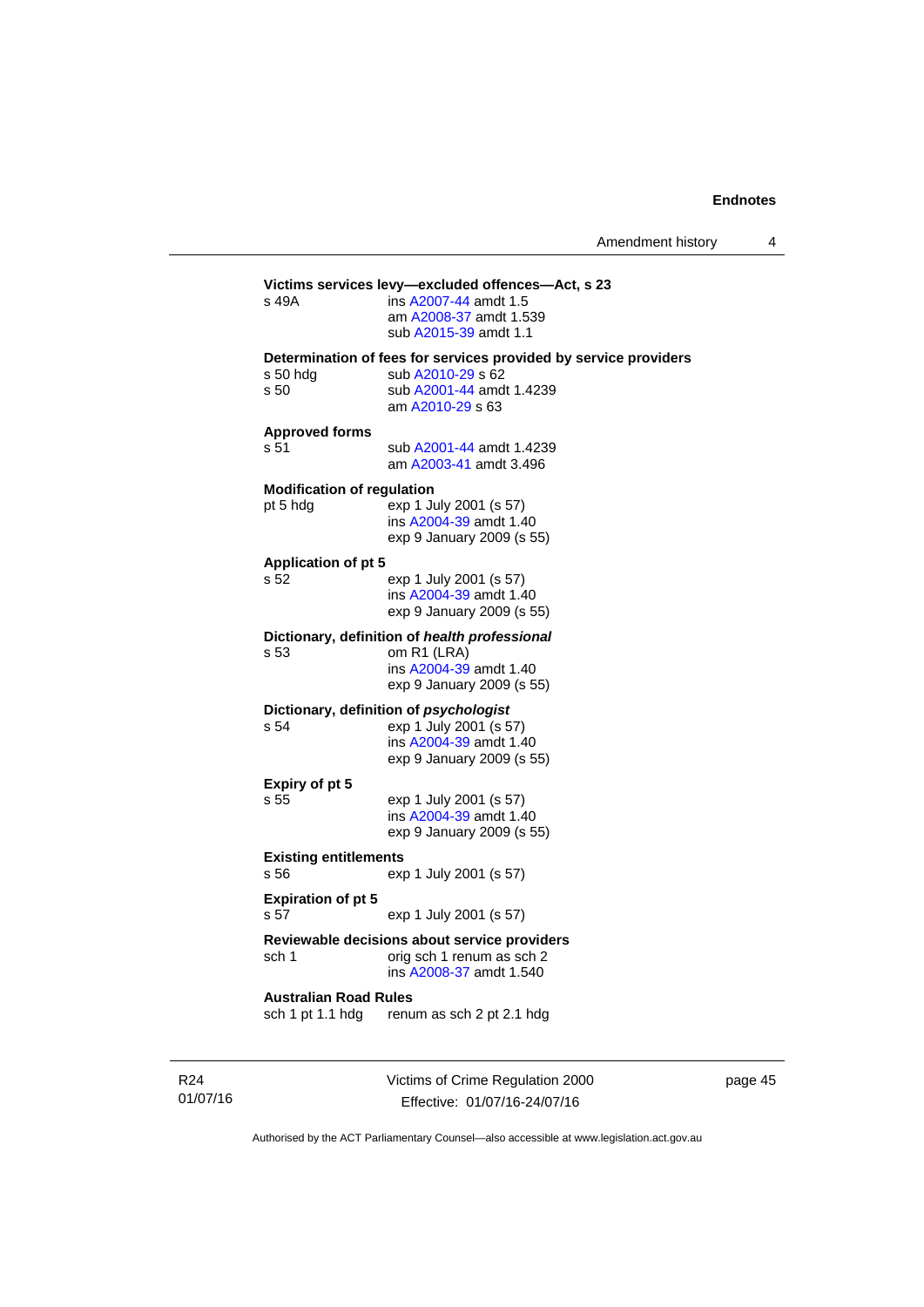| 4 | Amendment history |
|---|-------------------|
|---|-------------------|

**Road Transport (Safety and Traffic Management) Regulation 2000**  renum as sch 2 pt 2.2 hdg

## **Australian National University Act 1991 (Cwlth)—Parking and Traffic Statute (No 2) 2007**

renum as sch 2 pt 2.3 hdg

- **Victims services levy—excluded offences**
- sch 2 (prev sch 1) ins [A2007-44](http://www.legislation.act.gov.au/a/2007-44) amdt 1.6 renum as sch 2 [A2008-37](http://www.legislation.act.gov.au/a/2008-37) amdt 1.541

### **Australian Road Rules**

| sch $2$ pt $2.1$ hdg | (prev sch 1 pt 1.1 hdg) renum as sch 2 pt 2.1 hdg A2008-37<br>amdt 1.542                                                                                                           |
|----------------------|------------------------------------------------------------------------------------------------------------------------------------------------------------------------------------|
| sch 2 pt 2.1         | (prev sch 1 pt 1.1) ins A2007-44 amdt 1.6<br>renum as sch 2 pt 2.1 A2008-37 amdt 1.542<br>am A2015-39 amdts 1.2-1.4; items renum R23 LA; A2016-12<br>amdt 3.11: items renum R24 LA |

### **Road Transport (Safety and Traffic Management) Regulation 2000**

| sch 2 pt 2.2 hdg | (prev sch 1 pt 1.2 hdg) renum as sch 2 pt 2.2 hdg A2008-37 |
|------------------|------------------------------------------------------------|
|                  | amdt 1.543                                                 |
| sch 2 pt 2.2     | (prev sch 1 pt 1.2) ins A2007-44 amdt 1.6                  |
|                  | sub SL2007-40 s 4                                          |
|                  | am SL2008-47 amdt 1.17; items renum R14 LA                 |
|                  | renum as sch 2 pt 2.2 A2008-37 amdt 1.543                  |
|                  | am A2015-39 amdt 1.5; items renum R23 LA                   |
|                  |                                                            |

### **Australian National University Act 1991 (Cwlth)—Parking and Traffic Statute (No 2) 2007**

| sch 2 pt 2.3 hdg  | (prev sch 1 pt 1.3 hdg) renum as sch 2 pt 2.3 hdg A2008-37<br>amdt 1.544                                                                                                                                                                              |
|-------------------|-------------------------------------------------------------------------------------------------------------------------------------------------------------------------------------------------------------------------------------------------------|
| sch 2 pt 2.3      | (prev sch 1 pt 1.3) ins A2007-44 amdt 1.6<br>renum as sch 2 pt 2.3 A2008-37 amdt 1.544                                                                                                                                                                |
| <b>Dictionary</b> |                                                                                                                                                                                                                                                       |
| dict              | am A2003-41 amdt 3.497; A2005-41 amdt 1.129, amdt 1.130;<br>A2008-37 amdt 1.545, amdt 1.546; A2009-49 amdt 3.210;<br>A2010-10 amdt 2.125; A2010-29 ss 64-66; A2011-22<br>amdt 1.474, amdt 1.475<br>def <b>affected person</b> sub A2008-37 amdt 1.547 |
|                   |                                                                                                                                                                                                                                                       |

- def *AFP member* om [A2010-29](http://www.legislation.act.gov.au/a/2010-29) s 67
- def *appointed member* om [A2010-29](http://www.legislation.act.gov.au/a/2010-29) s 67
- def *board* sub [A2010-29](http://www.legislation.act.gov.au/a/2010-29) s 68
	- def *chairperson* om [A2010-29](http://www.legislation.act.gov.au/a/2010-29) s 69
	- def *committee* om [A2010-29](http://www.legislation.act.gov.au/a/2010-29) s 69
- def *community support member* ins [SL2002-40](http://www.legislation.act.gov.au/sl/2002-40) s 11 om [A2010-29](http://www.legislation.act.gov.au/a/2010-29) s 69

page 46 Victims of Crime Regulation 2000 Effective: 01/07/16-24/07/16

R24 01/07/16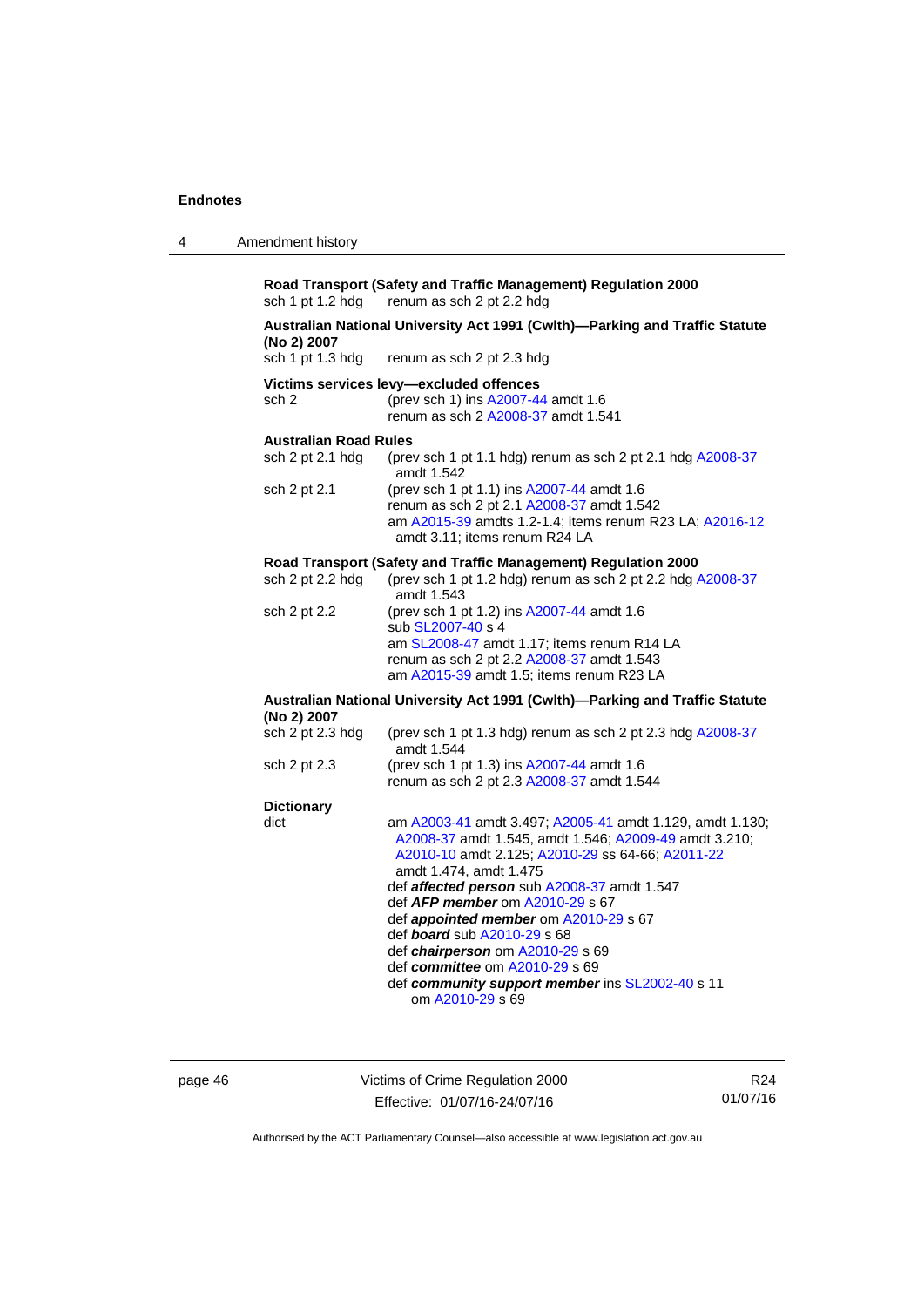def *courts member* om [A2010-29](http://www.legislation.act.gov.au/a/2010-29) s 69 def *deputy chairperson* om [A2010-29](http://www.legislation.act.gov.au/a/2010-29) s 69 def *DPP member* om [A2010-29](http://www.legislation.act.gov.au/a/2010-29) s 69 def *harm* om [A2003-41](http://www.legislation.act.gov.au/a/2003-41) amdt 3.498 def *health member* om [SL2002-40](http://www.legislation.act.gov.au/sl/2002-40) s 12 def *health practitioner member* ins [A2010-10](http://www.legislation.act.gov.au/a/2010-10) amdt 2.126 om [A2010-29](http://www.legislation.act.gov.au/a/2010-29) s 70 def *health practitioners service* ins [A2010-10](http://www.legislation.act.gov.au/a/2010-10) amdt 2.126 def *health professional* sub [A2004-39](http://www.legislation.act.gov.au/a/2004-39) amdt 1.41 om [A2010-10](http://www.legislation.act.gov.au/a/2010-10) amdt 2.126 def *health professions Act* om [A2004-39](http://www.legislation.act.gov.au/a/2004-39) amdt 1.41 def *health professions member* om [A2010-10](http://www.legislation.act.gov.au/a/2010-10) amdt 2.126 def *health professions service* om [A2010-10](http://www.legislation.act.gov.au/a/2010-10) amdt 2.126 def *independent arbitrator* am [A2010-29](http://www.legislation.act.gov.au/a/2010-29) s 71 def *indigenous member* om [A2010-29](http://www.legislation.act.gov.au/a/2010-29) s 72 def *internally reviewable decision* ins [A2008-37](http://www.legislation.act.gov.au/a/2008-37) amdt 1.548 def *internal reviewer* sub [A2008-37](http://www.legislation.act.gov.au/a/2008-37) amdt 1.549 def *internal reviewer's decision* ins [A2008-37](http://www.legislation.act.gov.au/a/2008-37) amdt 1.550 def *internal review notice* ins [A2008-37](http://www.legislation.act.gov.au/a/2008-37) amdt 1.550 def *justice member* om [A2010-29](http://www.legislation.act.gov.au/a/2010-29) s 72 def *legal profession member* om [A2010-29](http://www.legislation.act.gov.au/a/2010-29) s 72 def *manager* om [A2010-29](http://www.legislation.act.gov.au/a/2010-29) s 72 def *migrant member* om [A2010-29](http://www.legislation.act.gov.au/a/2010-29) s 72 def *primary victim* sub [A2016-12](http://www.legislation.act.gov.au/a/2016-12/default.asp) amdt 3.12 def *psychiatrist/psychologist member* om [A2010-29](http://www.legislation.act.gov.au/a/2010-29) s 72 def *psychologist* sub [A2004-39](http://www.legislation.act.gov.au/a/2004-39) amdt 1.42; [A2010-10](http://www.legislation.act.gov.au/a/2010-10) amdt 2.127 def *responsible service agency* om [A2010-29](http://www.legislation.act.gov.au/a/2010-29) s 72 def *reviewable decision* sub [A2008-37](http://www.legislation.act.gov.au/a/2008-37) amdt 1.551 def *serious crime* sub [A2016-12](http://www.legislation.act.gov.au/a/2016-12/default.asp) amdt 3.12 def *the Act* om [A2001-56](http://www.legislation.act.gov.au/a/2001-56) amdt 3.892 def *victim* om [A2003-41](http://www.legislation.act.gov.au/a/2003-41) amdt 3.499 def *victims groups member* om [A2010-29](http://www.legislation.act.gov.au/a/2010-29) s 72 def *youth policy and services member* ins [SL2002-40](http://www.legislation.act.gov.au/sl/2002-40) s 11 om [A2010-29](http://www.legislation.act.gov.au/a/2010-29) s 72

R24 01/07/16 Victims of Crime Regulation 2000 Effective: 01/07/16-24/07/16

page 47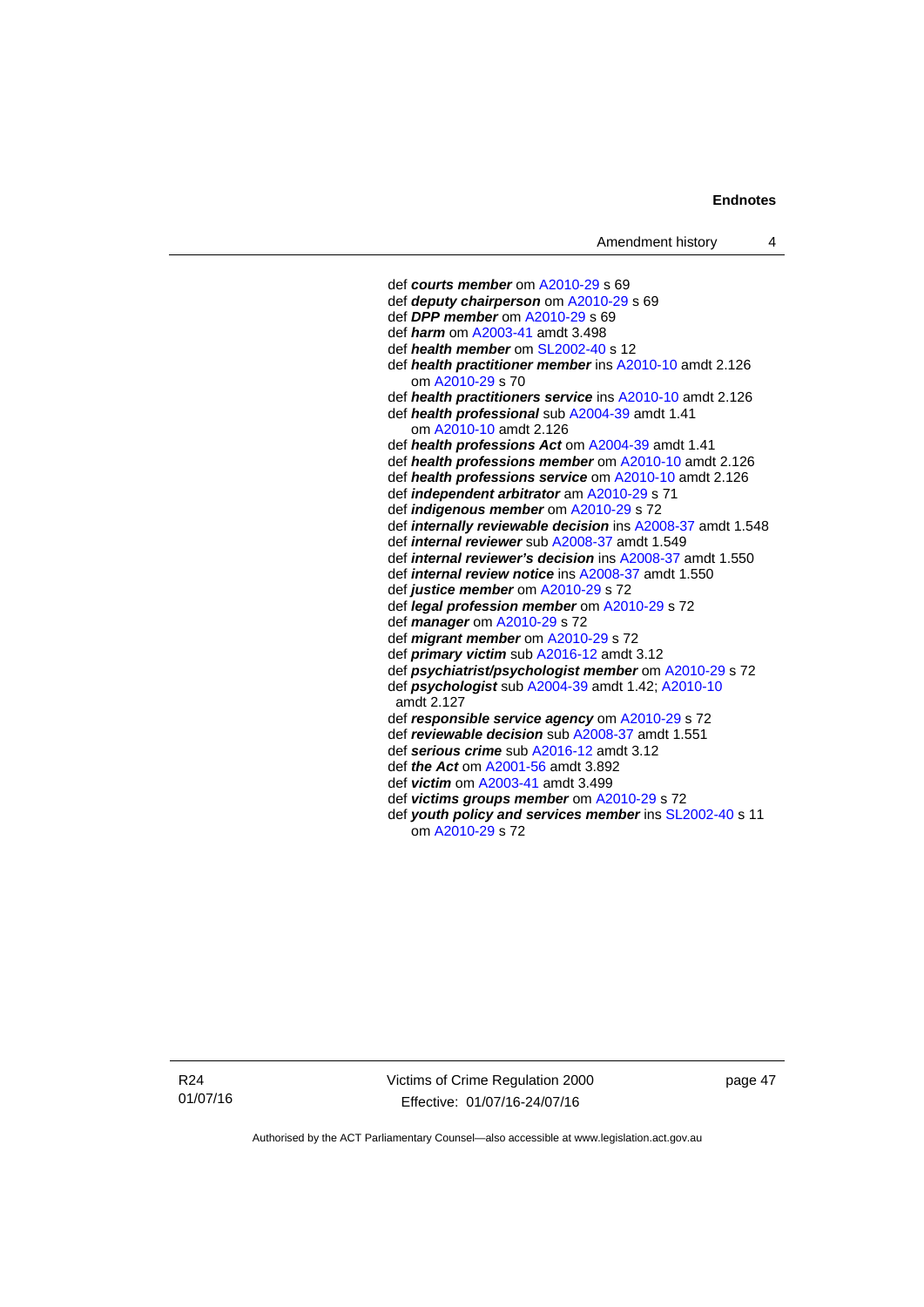5 Earlier republications

### <span id="page-53-0"></span>**5 Earlier republications**

Some earlier republications were not numbered. The number in column 1 refers to the publication order.

Since 12 September 2001 every authorised republication has been published in electronic pdf format on the ACT legislation register. A selection of authorised republications have also been published in printed format. These republications are marked with an asterisk (\*) in column 1. Electronic and printed versions of an authorised republication are identical.

| <b>Republication No</b> | <b>Amendments to</b> | <b>Republication date</b> |
|-------------------------|----------------------|---------------------------|
| 1                       | not amended          | 2 July 2001               |
| $\overline{2}$          | A2001-44             | 6 December 2001           |
| 3                       | SL2002-40            | 21 December 2002          |
| 4                       | SL2002-40            | 31 December 2002          |
| 5                       | A2003-41             | 9 October 2003            |
| 6                       | A2003-56             | 19 December 2003          |
| 7                       | A2004-39             | 1 November 2004           |
| 8                       | A2004-39             | 7 July 2005               |
| 9                       | A2006-3              | 1 November 2006           |
| 10                      | SL2006-61            | 1 January 2007            |
| 11                      | SL2007-40            | 20 December 2007          |
| 12                      | A2008-7              | 7 May 2008                |
| 13                      | A2008-28             | 26 August 2008            |
| 14                      | SL2008-47            | 2 December 2008           |
| 15                      | SL2008-47            | 10 January 2009           |
| 16                      | SL2008-47            | 2 February 2009           |
| 17                      | A2009-28             | 1 October 2009            |
| 18                      | A2009-49             | 17 December 2009          |
| 19                      | A2010-10             | 1 July 2010               |
| 20                      | A2010-29             | 28 February 2011          |
| 21                      | A2011-22             | 1 July 2011               |
|                         |                      |                           |

page 48 Victims of Crime Regulation 2000 Effective: 01/07/16-24/07/16

R24 01/07/16